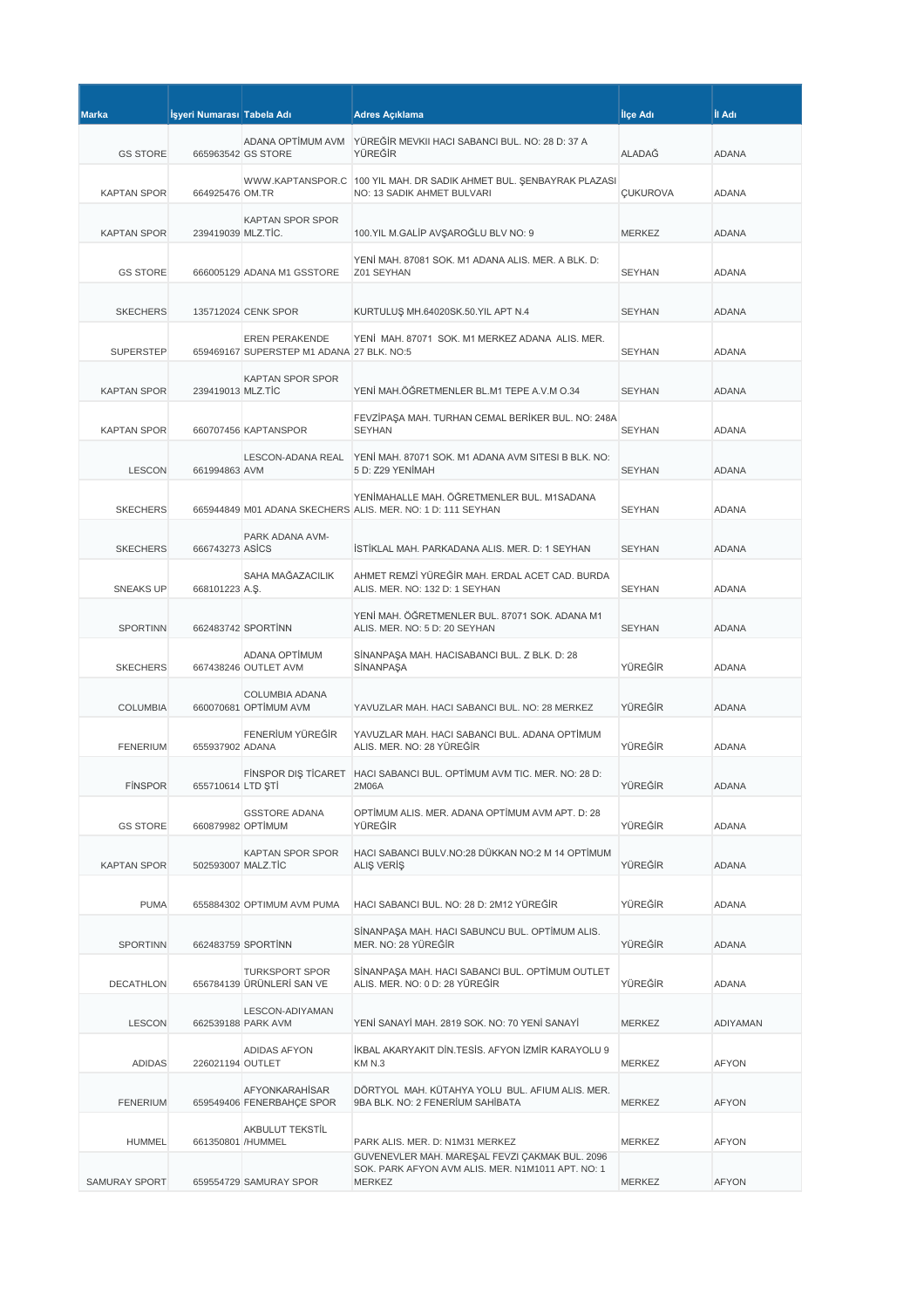| YALI SPOR            |                    | 83308452 YALI SPOR                                                     | GÜVENEVLER MAH. MAREŞAL FEVZİ ÇAKMAK BUL. NO: 2<br>D: N1M28                                        | <b>MERKEZ</b>           | <b>AFYON</b>  |
|----------------------|--------------------|------------------------------------------------------------------------|----------------------------------------------------------------------------------------------------|-------------------------|---------------|
| YALI SPOR            |                    | 659563357 YALI SPOR KIDS                                               | GÜVENEVLER MAH. MAREŞAL FEVZİ ÇAKMAK BUL. PARK<br>YAŞAM ALIS. MER. N1 BLK. NO: 2 D: M25 GÜVENEVLER | <b>MERKEZ</b>           | <b>AFYON</b>  |
| <b>GS STORE</b>      |                    | AKSARAY EFOR AVM<br>666005061 GSSTORE                                  | KILIÇASLAN MAH. ATATÜRK BUL. EFOR ALIS. MER. A BLK.<br>NO: 106 D: A9 EFOR AVM                      | <b>MERKEZ</b>           | AKSARAY       |
| <b>HUMMEL</b>        |                    | 660604273 AKBULUT TEKSTİL                                              | ANKAMALL ALIS, MER. II ETAP MAĞAZA APT. K2 BLK. NO:<br>2037 İSKİTLER                               | <b>ALTINDAĞ</b>         | ANKARA        |
| <b>PUMA</b>          |                    | 657066759 ANKAMALL PUMA                                                | ANKAMALL ALIS, MER. 2.ETAP MAĞAZA APT. NO: 2031<br>ANKAMALL PUMA İSKİTLER                          | ALTINDAĞ                | ANKARA        |
| <b>KAYA SPOR</b>     | 668273774 LTD.ŞTİ. | KAYA SPOR MALZ.                                                        | ANAFARTALAR MAH, DENIZCILER CAD, NO: 9 D: 4 ULUS                                                   | <b>ALTINDAĞ</b>         | <b>ANKARA</b> |
| <b>NEW BALANCE</b>   |                    | 666744081 NBI GİYİM A.Ş PANORA ORAN                                    | ORAN MAH. KUDÜS CAD. PANORA ALIS. MER. NO: 3 D: 162                                                | <b><i>CAMLIDERE</i></b> | ANKARA        |
| <b>DALKILIÇ SPOR</b> |                    | 665944666 ADIDAS CEPA                                                  | MUSTAFA KEMAL MAH. 2123 CAD. NO: 2 D: 43 MARKET<br>SPOR MALZ MUSTAFA KEMAL                         | <b>ÇANKAYA</b>          | <b>ANKARA</b> |
| <b>DALKILIÇ SPOR</b> |                    | ADIDAS FORUM<br>668897895 BORNOVA AVM SB.                              | KIZILAY MAH. İZMİR 1 CAD. NO: 22 D: 1                                                              | <b>ÇANKAYA</b>          | ANKARA        |
| <b>DALKILIÇ SPOR</b> |                    |                                                                        | 655403582 ADIDAS KIZILAY A.V.M. ATATÜRK BUL. NO: 96 D: 310 KIZILAY                                 | <b>CANKAYA</b>          | <b>ANKARA</b> |
| <b>ADIDAS</b>        |                    | ADIDAS PANORA<br>226021525 PERFORMANCE                                 | PANORA AVM ORAN MAH TÜRKİYE TİC.MER.13.BL 199-200<br><b>NOLU BA ORAN</b>                           | <b>CANKAYA</b>          | <b>ANKARA</b> |
| <b>SUPERSTEP</b>     |                    | 667975395 ATAKULE SUPERSTEP                                            | ÇANKAYA MAH. ÇANKAYA CAD. ATAKULE ALIS. MER. NO:<br>1B D: 11                                       | <b>ÇANKAYA</b>          | <b>ANKARA</b> |
| <b>ADIDAS</b>        | 226021343 OUTLET   | BALGAT/ANKARA                                                          | EHLİBEYT MAH.CEYHUN ATIF KANSU CD B BLOK 100/Ş<br><b>BALGAT</b>                                    | <b>ÇANKAYA</b>          | ANKARA        |
| <b>COLUMBIA</b>      |                    | 659823223 CEPA COLUMBIA                                                | MUSTAFAKEMAL MAH. ESKİŞEHİR YOLU 2123 SOK. CEPA<br>ALIS. MER. 7 KM APT. NO: 2 MERKEZ               | <b>ÇANKAYA</b>          | <b>ANKARA</b> |
| <b>SKECHERS</b>      | 661779934 SPOR     |                                                                        | CEPA SKECHERS OLKA MUSTAFA KEMAL MAH. ESKİŞEHİR YOLU 7 KM 2123 SOK<br>APT. NO: 1 D: 10 ÇANKAYA     | <b>CANKAYA</b>          | <b>ANKARA</b> |
| <b>FENERIUM</b>      |                    | 238051130 ÇANKAYA FENERIUM                                             | ESKİŞEHİR YOLU YOLU 7 KM KENTPARK SITESI NO: 164                                                   | <b>CANKAYA</b>          | <b>ANKARA</b> |
| <b>DECATHLON</b>     |                    | 667419139 DECATHLON                                                    | KUDÜS CAD. ONE TOWER ALIS. MER. NO: 6 A D: 01<br>DECATHLON MAĞAZASI ORAN                           | <b>CANKAYA</b>          | <b>ANKARA</b> |
| DECATHLON            |                    | <b>DECATHLON</b><br>241081025 KENTPARK AVM                             | KENTPARK AVM, ESKİŞEHİR YOLU 7.KM NO:164                                                           | ÇANKAYA                 | ANKARA        |
| <b>SPORTINN</b>      |                    | ELIZINN GIDA VE<br>661219220 TEKSTIL ISLE T                            | İLKBAHAR MAH, 619 SOK, NO: 2 YILDIZ                                                                | <b>ÇANKAYA</b>          | <b>ANKARA</b> |
| <b>SPORTINN</b>      |                    | <b>ELIZINN GIDA VE</b><br>661219238 TEKSTIL ISLE T                     | İLKBAHAR MAH. 619 SOK. NO: 2 YILDIZ                                                                | <b>ÇANKAYA</b>          | ANKARA        |
| <b>SPORTINN</b>      |                    | ELIZINN GIDA VE<br>661219246 TEKSTIL ISLE T                            | İLKBAHAR MAH. 619 SOK. NO: 2 YILDIZ                                                                | <b>ÇANKAYA</b>          | ANKARA        |
| <b>SPORTINN</b>      |                    | <b>ELIZINN GIDA VE</b><br><b>TEKSTIL ISLE</b><br>667355721 TMECELIGI S | İLKBAHAR MAH. 619 SOK. SİNPAŞ ORAN SITESI D: 2 ORAN ÇANKAYA                                        |                         | ANKARA        |
| <b>SPORTINN</b>      |                    | 291774016 ELİZİNN GIDA İŞL.A.Ş.                                        | ESKİSEHİR YOLU 7.KM CEPA AVM.3/110-111                                                             | <b>ÇANKAYA</b>          | ANKARA        |
| <b>SPORTINN</b>      |                    | 655403467 ELİZİNN GIDA İŞL.A.Ş.                                        | GAZİ MUSTAFA KEMAL BUL. KIZILAY ALIS. MER. NO: 2 D:<br>311 KIZILAY                                 | <b>ÇANKAYA</b>          | ANKARA        |
| <b>SPORTINN</b>      |                    | ELİZİNN GIDA VE<br>655711018 TEKSTİL İŞLETM                            | ESKİŞEHİR YOLU ARMADA ALIS. MER. NO: 6 KAT: 2 D: 171<br>SÖĞÜTÖZÜ                                   | ÇANKAYA                 | ANKARA        |
| <b>SPORTINN</b>      |                    | 291774024 ELİZİNN PANORA                                               | PANORA AVM. ORAN MAH. TÜRKİYE TİC.MERK.13.BLOK<br>NO:1 196-197 ORAN SİTESİ                         | <b>ÇANKAYA</b>          | ANKARA        |
| <b>SUPERSTEP</b>     |                    | EREN PERAKENDE<br>656407038 SUPERSTEP CEPA                             | MUSTAFA KEMAL MAH. ESKİŞEHİR YOLU 2123 SOK. CEPA<br>ALIS. MER. NO:1/73 7.KM                        | <b>ÇANKAYA</b>          | ANKARA        |
| <b>SUPERSTEP</b>     | 656802626 LEVEL    | EREN PERAKENDE<br>SUPERSTEP NEXT                                       | KIZILIRMAK MAH. DUMLUPINAR BUL. NEXT LEVEL ALIS.<br>MER. 97 BLK. NO:3/C1                           | <b>ÇANKAYA</b>          | ANKARA        |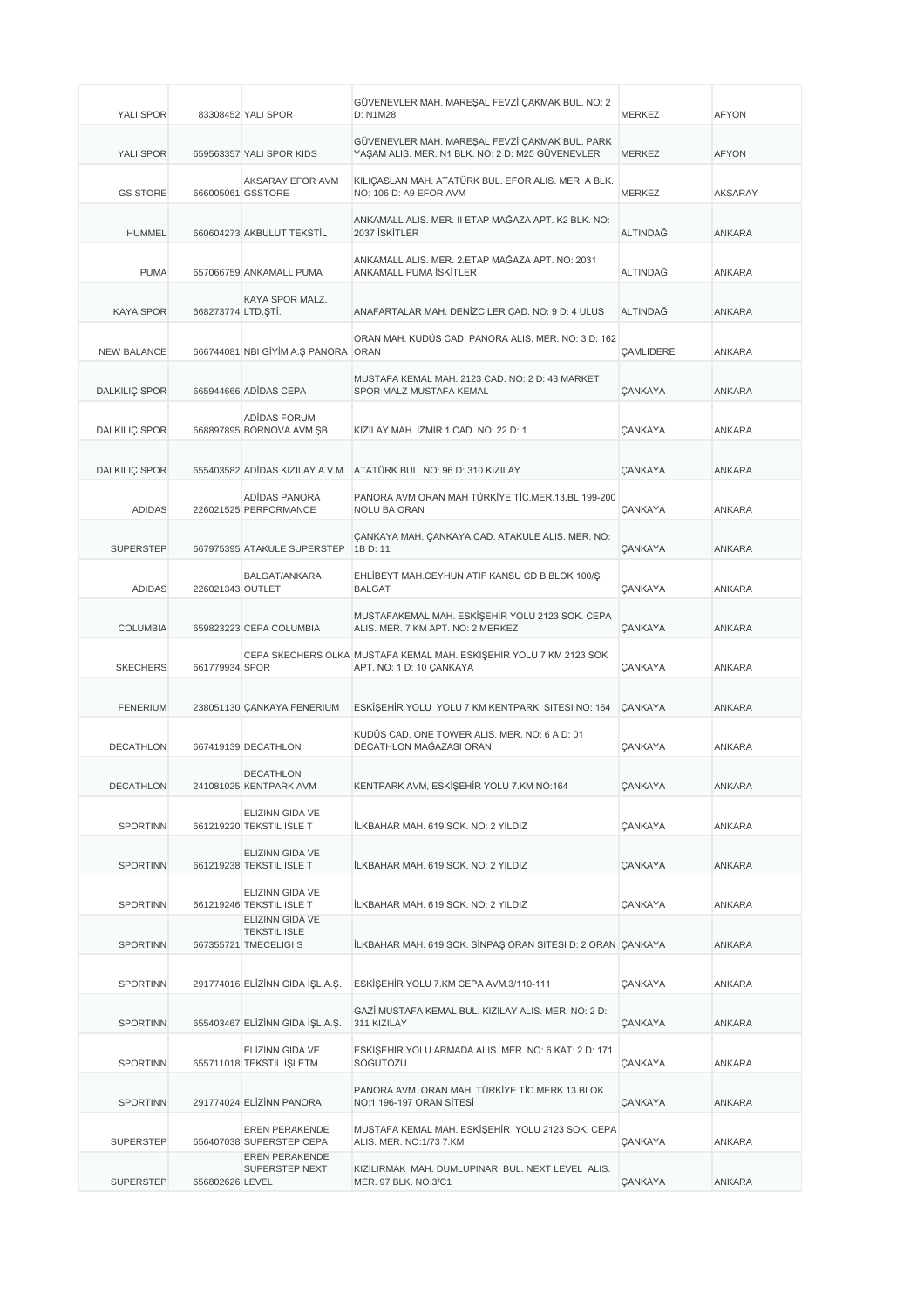| <b>DALKILIÇ SPOR</b>                 |                   | <b>ETICHET SPORT</b><br>666839238 KENTPARK A.V.M.               | MUSTAFA KEMAL MAH. ESKİŞEHİR YOLU 7 KM NO: 1 D:<br>37A MUSTAFA KEMAL                                                          | <b>ÇANKAYA</b> | ANKARA        |
|--------------------------------------|-------------------|-----------------------------------------------------------------|-------------------------------------------------------------------------------------------------------------------------------|----------------|---------------|
| <b>DALKILIÇ SPOR</b>                 | 668897812 AVM     | ETİCHET SPORT VEGA                                              | KIZILAY MAH. İZMİR 1 CAD. NO: 22 D: 1                                                                                         | <b>ÇANKAYA</b> | <b>ANKARA</b> |
| <b>FINSPOR</b>                       | 14729081 STI      | FINSPOR DIC TIC LTD                                             | KENTPARK AVM EŞKİŞEHİR YOLU. 7 KM NO 164 1B 68<br><b>MUSTAFAKEMAL</b>                                                         | CANKAYA        | <b>ANKARA</b> |
| <b>GS STORE</b>                      |                   | <b>GALATASARAY</b><br>659701064 MAĞAZACILIK AŞ                  | CEVİZLİDERE MAH. DUMLUPINAR BUL. ARMADA ALIS.<br>MER. B BLK. NO: 164 KAT: 2 SÖĞÜTÖZÜ                                          | CANKAYA        | <b>ANKARA</b> |
| <b>GS STORE</b>                      |                   | GALATASARAY<br>659701155 MAĞAZACILIK AŞ                         | MUSTAFA KEMAL MAH. DUMLUPINAR BUL. KENTPARK<br>ALIS. MER. NO: 164 GALATASARAY MAĞAZACILIK BALGAT CANKAYA                      |                | <b>ANKARA</b> |
| <b>GS STORE</b>                      |                   | GALATASARAY<br>659700850 MAĞAZACILIK VE PAR                     | MUSTAFA KEMAL MAH. ESKİŞEHİR YOLU 7. KM KENTPARK<br>ALIS. MER. NO: 164 GALATASARAY MAĞAZACILIK AŞ 100.<br><b>YIL</b>          | CANKAYA        | <b>ANKARA</b> |
| <b>INTERSPORT</b>                    |                   | <b>INTERSPORT ATLETK</b><br>655327252 KENTPARK AVM              | MUSTAFA KEMAL MAH. ESKİŞEHİR YOLU 7. KM KENTPARK<br>ALIS. MER. 1B BLK. NO: 164 D: 48 INTERSPORT ATLETIK<br>MAĞAZALARI CANKAYA | CANKAYA        | <b>ANKARA</b> |
| <b>KAYA SPOR</b>                     |                   | 667731574 KAYA SPOR LTD.STİ.                                    | ESKİŞEHİR YOLU ARMADA ALIS. MER. NO: 9 D: 4<br>SÖĞÜTÖZÜ                                                                       | <b>ÇANKAYA</b> | <b>ANKARA</b> |
| <b>DALKILIÇ SPOR</b>                 |                   | <b>MARKET SPOR</b><br>MALZEMELERİ SANAYİ<br>667768832 VE TİCARE | BESTEPE MAH. ESKİŞEHİR YOLU ARMADA ALIS. MER. NO:<br><b>6 BESTEPE</b>                                                         | CANKAYA        | <b>ANKARA</b> |
| <b>DALKILIÇ SPOR</b>                 |                   | MARKET SPOR MLZ<br>16813065 SAN LTD                             | İZMİR CADDESİ ÜLKEALAN PASAJI 22/17 KIZILAY                                                                                   | CANKAYA        | ANKARA        |
| <b>DALKILIC SPOR</b>                 |                   | <b>MARKET SPOR</b><br>661493692 MLZ.SAN.LTD.ŞTİ.                | MUSTAFA KEMAL MAH. KENTPARK ALIS. MER. NO: 164 D:<br>101 MUSTAFA KEMAL MH                                                     | <b>ÇANKAYA</b> | <b>ANKARA</b> |
| <b>DALKILIÇ SPOR</b>                 |                   | <b>MARKET SPOR</b><br>16813008 MLZ.SAN.TIC                      | İZMİR CAD.ÜLKÜALAN PSJ. NO:22/12-13 KIZILAY                                                                                   | <b>ÇANKAYA</b> | <b>ANKARA</b> |
| <b>DALKILIÇ SPOR</b>                 |                   | <b>MARKET SPOR</b><br>16813016 MLZ.SAN.TİC.                     | İZMİR CD ÜLKÜALAN PSJ NO:22/B KIZILAY                                                                                         | <b>ÇANKAYA</b> | ANKARA        |
| <b>SPORT POINT</b><br><b>EXTREME</b> | 230889040 ARMADA  | <b>OLGARLAR SPOR</b>                                            | ATATÜRK ORMAN ÇİFTLİĞİ MH ARMADA AVM N:179<br>SÖĞÜTÖZÜ                                                                        | <b>ÇANKAYA</b> | <b>ANKARA</b> |
| <b>SPORT POINT</b><br><b>EXTREME</b> |                   | <b>OLGARLAR SPOR</b><br>490543006 MALZEMELERİ                   | MUSTAFA KEMAL MH. 17. SK. CEPA ALIŞV. MER. NO:2 K:1<br>D:1/47                                                                 | CANKAYA        | ANKARA        |
| <b>SNEAKS UP</b>                     |                   | 668514573 SAHA MAĞAZACILIK                                      | MUSTAFA KEMAL MAH. 2123 CAD. CEPA ALIS. MER. NO: 2<br>ESKİŞEHİR YOLU 7.KM                                                     | <b>ÇANKAYA</b> | ANKARA        |
| <b>SAMURAY SPORT</b>                 |                   | 661478024 SAMURAY SPOR                                          | İŞÇİ BLOKLARI MAH. MEVLANA BUL. TAURUS ALIS. MER. B<br>BLK. NO: 190 D: 314 SAMURAY SPOR ÇANKAYA                               | CANKAYA        | <b>ANKARA</b> |
| SPORTIVE                             |                   | 187828009 TİLLO KUNDURA                                         | DİKMEN CAD.NO:270/A ANKARA                                                                                                    | ÇANKAYA        | ANKARA        |
| <b>SPORT POINT</b><br><b>EXTREME</b> |                   | <b>TRENGARI JACK</b><br>665945036 WOLFSKIN OLGARLA              | ETİ MAH. CELAL BAYAR BUL. TRENGARI ALIS. MER. NO:<br>78 D: 64 ÇANKAYA                                                         | <b>ÇANKAYA</b> | ANKARA        |
| <b>UNDER ARMOUR</b>                  |                   | <b>UNDER ARMOUR</b><br>661280867 KENTPARK                       | ESKISEHIR YOLU 7 KM KENTPARK ALIS. MER. NO: 164<br><b>ÇANKAYA</b>                                                             | ÇANKAYA        | ANKARA        |
| <b>UNDER ARMOUR</b>                  | 661280917 LEVEL   |                                                                 | UNDER ARMOUR NEXT KIZILIRMAK MAH. DUMLUPINAR BUL. NEXT LEVEL ALIS.<br>MER. NO: 3/C1 ÇANKAYA                                   | <b>ÇANKAYA</b> | ANKARA        |
| <b>DALKILIÇ SPOR</b>                 | 16813107 COM      | WWW.DALKİLİCSPOR.                                               | İZMİR CD NO:22/12-13 KIZILAY                                                                                                  | ÇANKAYA        | ANKARA        |
| SPORTINN                             | 667575963 TR      |                                                                 | WWW.SPORTINN.COM. KAVAKLIDERE MAH. TUNALI HİLMİ CAD. NO: 81A D: 13<br>KAVAKLIDERE                                             | <b>ÇANKAYA</b> | ANKARA        |
| <b>DALKILIÇ SPOR</b>                 |                   | 666993316 YURTİÇİ KARGO                                         | KIZILAY MAH. NO: 22 D: 12 KIZILAY                                                                                             | <b>ÇANKAYA</b> | ANKARA        |
| <b>ADIDAS</b>                        | 669949737 AVM.ŞB. | ADIDAS METROMALL                                                | TUNAHAN MAH. DUMLUPINAR 30 AĞUSTOS CAD. NO: 2 D:<br>35A37                                                                     | ETİMESGUT      | ANKARA        |
| <b>PUMA</b>                          |                   | 661855478 ANKARA OPTIMUM                                        | ETİLER MAH. AYAŞ ANKARA YOLU BUL. OPTIMUM ALIS.<br>MER. NO: 93 ETIMESGUT                                                      | ETİMESGUT      | ANKARA        |
| <b>ADIDAS</b>                        |                   | 665955662 ANKARA OPTIMUM FO                                     | ETİLER MAH. AYAŞ ANKARA YOLU BUL. D: 93 ETİLER                                                                                | ETİMESGUT      | ANKARA        |
| <b>SKECHERS</b>                      |                   | ANKARA OPTİMUM<br>660864281 OLKA SPOR MALZ.                     | ETİLER MAH. AYAŞ ANKARA YOLU BUL. OPTİMUM ALIS.<br>MER. NO: 93 D: Z16 ERYAMAN                                                 | ETİMESGUT      | ANKARA        |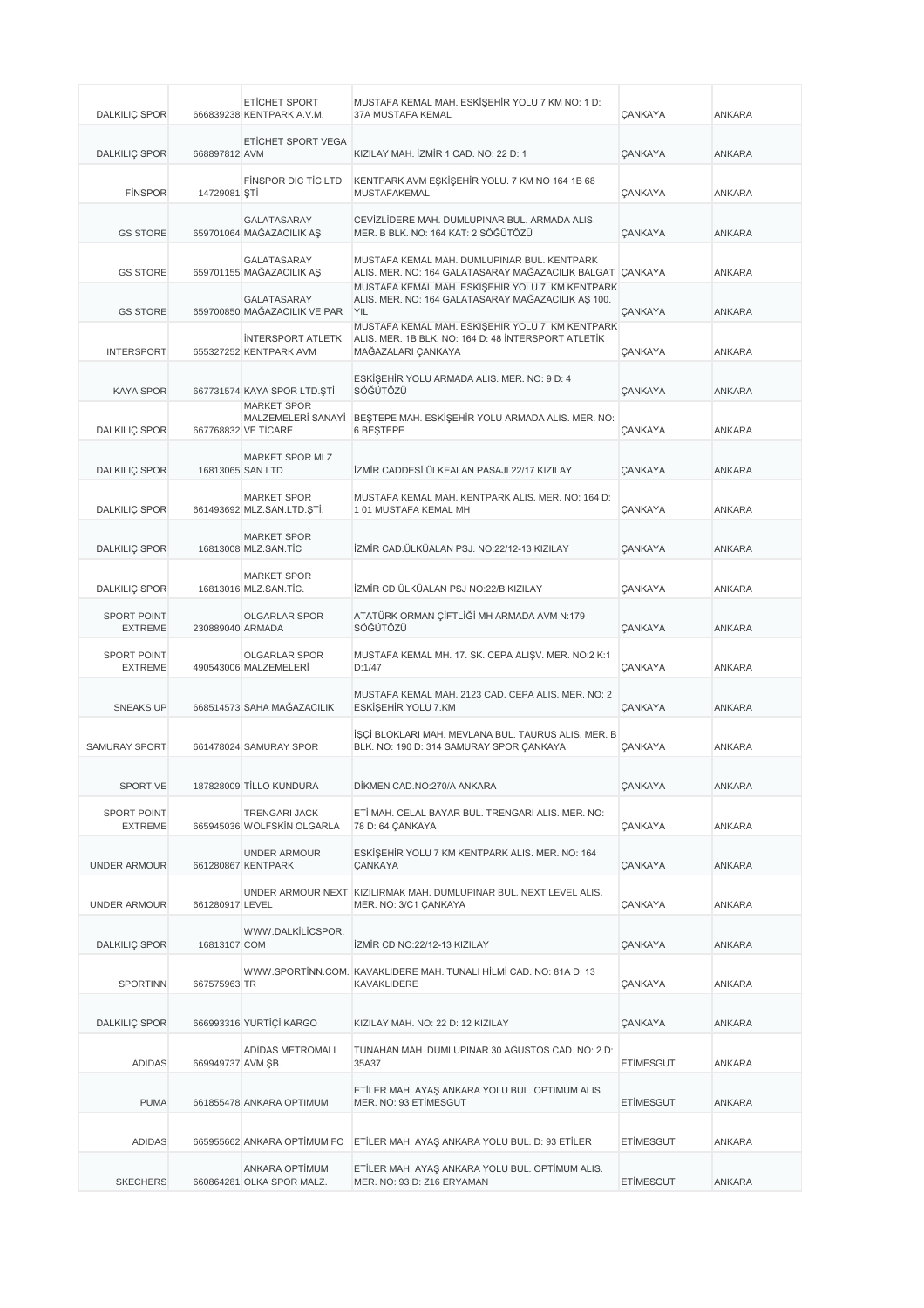| <b>COLUMBIA</b>      | 659857908 OPTIMUM | COLUMBIA ANKARA                                                 | ETİLER MAH. AYAŞ YOLU BUL. OPTIMUM ALIS. MER. NO:<br>93 ERYAMAN                                                             | <b>ETIMESGUT</b> | ANKARA        |
|----------------------|-------------------|-----------------------------------------------------------------|-----------------------------------------------------------------------------------------------------------------------------|------------------|---------------|
| <b>INTERSPORT</b>    | 659066419 MAG.    |                                                                 | İNTERSPORT ATLETİK TUNAHAN MAH. 30 AĞUSTOS DUMLUPINAR CAD. NO: 2 D:<br>A 1.LEVENT                                           | <b>ETIMESGUT</b> | <b>ANKARA</b> |
| <b>KAYA SPOR</b>     |                   | 669571838 KAYA SPOR                                             | ŞEHIT OSMAN AVCI MAH. FATIH SULTAN MEHMET BUL.<br>FATIH SILTAN MEHMET SOK. B BLK. NO: 493 ŞEHİT<br><b>OSMAN AVCI</b>        | <b>ETIMESGUT</b> | ANKARA        |
| <b>KAYA SPOR</b>     |                   | 667339477 KAYA SPOR LTD. STİ.                                   | ETİLER MAH. AYAŞ YOLU OPTİMUM ALIS. MER. NO: 93 D:<br><b>129 ETIMESGUT</b>                                                  | <b>ETIMESGUT</b> | <b>ANKARA</b> |
| <b>DALKILIC SPOR</b> |                   | 16813099 MARKET SPOR                                            | ERYAMAN AYAŞ YOLU OPTİMUM ALIS. MER. NO: 93 D: 126 ETİMESGUT                                                                |                  | ANKARA        |
| <b>DECATHLON</b>     |                   | 662041623 METROMALL AVM                                         | 30 AĞUSTOS MAH. DUMLUPINAR CAD. A BLK. NO: 2<br><b>ERYAMAN</b>                                                              | <b>ETIMESGUT</b> | <b>ANKARA</b> |
| <b>DALKILIÇ SPOR</b> |                   | 662306901 ADIDAS ANTARES AVM 188 ETLIK                          | AYVALI MAH. AFRA CAD. ANTARES ALIS. MER. NO: 1 D:                                                                           | <b>KEÇİÖREN</b>  | ANKARA        |
| <b>ADIDAS</b>        | 660649039 ANKARA  | ADIDAS FORUM                                                    | OVACIK MAH. YOZGAT YOLU BUL. FORUM ANK ALIS. MER.<br>G BLK. NO: 99 D: 37 ETLİK                                              | <b>KECIÖREN</b>  | <b>ANKARA</b> |
| <b>DECATHLON</b>     | 663923472 AVM     |                                                                 | DECATHLON ANTARES AYVALI MAH, HALIL SEZAİ ERKUT CAD, AFRA SOK.<br>ANTARES ALIS. MER. A BLK. NO: 1 KEÇİÖREN                  | <b>KEÇİÖREN</b>  | ANKARA        |
| <b>SPORTINN</b>      |                   | 291774032 ELİZİNN ANTARES                                       | AYVALI HALİL SEZAİ ERKUT CAD A FRA SOK NO:1/190-191<br><b>ANTERES ETLİK</b>                                                 | <b>KEÇİÖREN</b>  | ANKARA        |
| <b>HUMMEL</b>        | 668070519 HUMMEL  |                                                                 | AYVALI MAH. AFRA CAD. ANTARES ALIS. MER. NO: 171 D:<br>1 KEÇİÖREN                                                           | <b>KEÇİÖREN</b>  | ANKARA        |
| <b>INTERSPORT</b>    |                   | <b>INTERSPORT</b><br>511791055 ANK.FORUM                        | YOZGAT BULVARI OVACIK MEVKII NO:99 44-G BLOK ETLİK KEÇİÖREN                                                                 |                  | <b>ANKARA</b> |
| <b>INTERSPORT</b>    |                   | 511791048 INTERSPORT ANTARES 194 ANTAR                          | AYVALI HALİL SEZAİ ERKUT CAD.A FRA SK.NO:1/192-193-                                                                         | <b>KEÇİÖREN</b>  | ANKARA        |
| <b>LESCON</b>        |                   | <b>LESCON - FORUM</b><br>442716007 ANKARA OUTLET                | YOZGAT BULVARI 99 BUL. FORUM ANK ALIS. MER. F BLK.<br>NO: 43 OVACIK                                                         | <b>KEÇİÖREN</b>  | <b>ANKARA</b> |
| <b>DALKILIÇ SPOR</b> |                   | <b>MARKET SPOR</b><br>659474936 MALZEMELERİ                     | AYVALI HALİL SEZAİ ERKUT CAD. AFRA SOK. ANTERAS<br>ALIS. MER. NO: 1 D: 200 MARKET SPOR ETLİK                                | <b>KEÇİÖREN</b>  | ANKARA        |
| <b>ADIDAS</b>        |                   | 226021822 ADIDAS NATA VEGA                                      | NATA VEGA AVM ÜREGİL MAH 1132. SOK. NO:25 NATO<br><b>YOLU</b>                                                               | <b>MAMAK</b>     | <b>ANKARA</b> |
| <b>DECATHLON</b>     |                   | <b>ANKARA MAMAK</b><br>659495402 DECATHLON                      | AKŞEMSETTİN MAH. NATOYOLU CAD. 2308 SOK.<br>ANATOLIUM ALIS, MER, NO: 1 MERKEZ                                               | <b>MAMAK</b>     | ANKARA        |
| <b>COLUMBIA</b>      | 659963771 ANK     |                                                                 | COLUMBIA NATAVEGA AKŞEMSETTİN MAH. DOĞU KENT BUL. NATAVEGA ALIS.<br>MER. NO: 123 D: IK135 MERKEZ                            | <b>MAMAK</b>     | ANKARA        |
| <b>SUPERSTEP</b>     |                   | <b>EREN PERAKENDE</b><br><b>SUPERSTEP</b><br>660898685 NATAVEGA | ÜREĞİL MAH. 1132 SOK. NATA VEGA ALIS. MER. Z BLK.<br>NO:25 D:50 NATO YOLU<br>AKSEMSETTIN MAH. DOĞUKENT CAD. ANATOLİUM ALIS. | <b>MAMAK</b>     | ANKARA        |
| <b>INTERSPORT</b>    |                   | <b>INTERSPORT ATLETIK</b><br>655260867 MAĞAZALARI               | MER. NO: 215 D: B3 İNTERSPORT ATLETİK MAĞAZALARI<br><b>MAMAK</b>                                                            | MAMAK            | ANKARA        |
| <b>KAYA SPOR</b>     |                   | 666565833 KAYA SPOR LTD. STİ.                                   | AKŞEMSETTİN MAH. 2308 SOK. NATA VEGA ALIS. MER.<br>NO: 1 D: 10 B MAMAK                                                      | MAMAK            | ANKARA        |
| <b>KAYA SPOR</b>     |                   | 667339485 KAYA SPOR LTD. ŞTİ.                                   | AKŞEMSETTİN MAH. 2308 SOK. NATAVEGA ALIS. MER. NO:<br>1 D: 10 MAMAK                                                         | MAMAK            | ANKARA        |
| <b>LESCON</b>        |                   | LESCON-ANKARA<br>657970257 MAMAK NATA VEGA                      | AKŞEMSETTİN MAH. 2308 SOK. NATA VEGA ALIS. MER.<br>NO: 1 KAT: 1 D: 150 MAMAK                                                | MAMAK            | ANKARA        |
| <b>PUMA</b>          |                   |                                                                 | AKŞEMSETTİN MAH. DOĞUKENT CAD. NO: 213 KAT: 1 D:<br>655421246 NATA VEGA AVM PUMA 130 NATA VEGA AVM PUMA MAMAK               | <b>MAMAK</b>     | ANKARA        |
| <b>NIKE</b>          |                   | 659225312 NIKE RETAIL                                           | AKŞEMSETTİN MAH. DOĞUKENT CAD. NATA VEGA<br>OUTLET APT. NO: 213 D: 138 BOĞAZİÇİ                                             | MAMAK            | ANKARA        |
| <b>ADIDAS</b>        |                   | 226021020 ADİDAS ARMADA                                         | ARMADA AVM MEVKII SÖĞÜTÖZÜ YOLU NO:158 158 159<br>160 SÖĞÜTÖZÜ                                                              | MERKEZ           | ANKARA        |
| <b>FENERIUM</b>      |                   | ANTARES AVM<br>238051148 FENERIUM                               | AYVALI HALIL SEZAI ERKUT CAD. AFRA SOK. ANTARES<br>ALIS. MER. NO: 1 D: 68 ETLİK                                             | MERKEZ           | ANKARA        |
| YALI SPOR            |                   | 659168694 VANS-YALI SPOR                                        | YENİ MAH. MEVLANA BUL. ANKAMAİL ALIS. MER. NO: 2<br>KAT: 3 D: 2083 GAZİ                                                     | MERKEZ           | ANKARA        |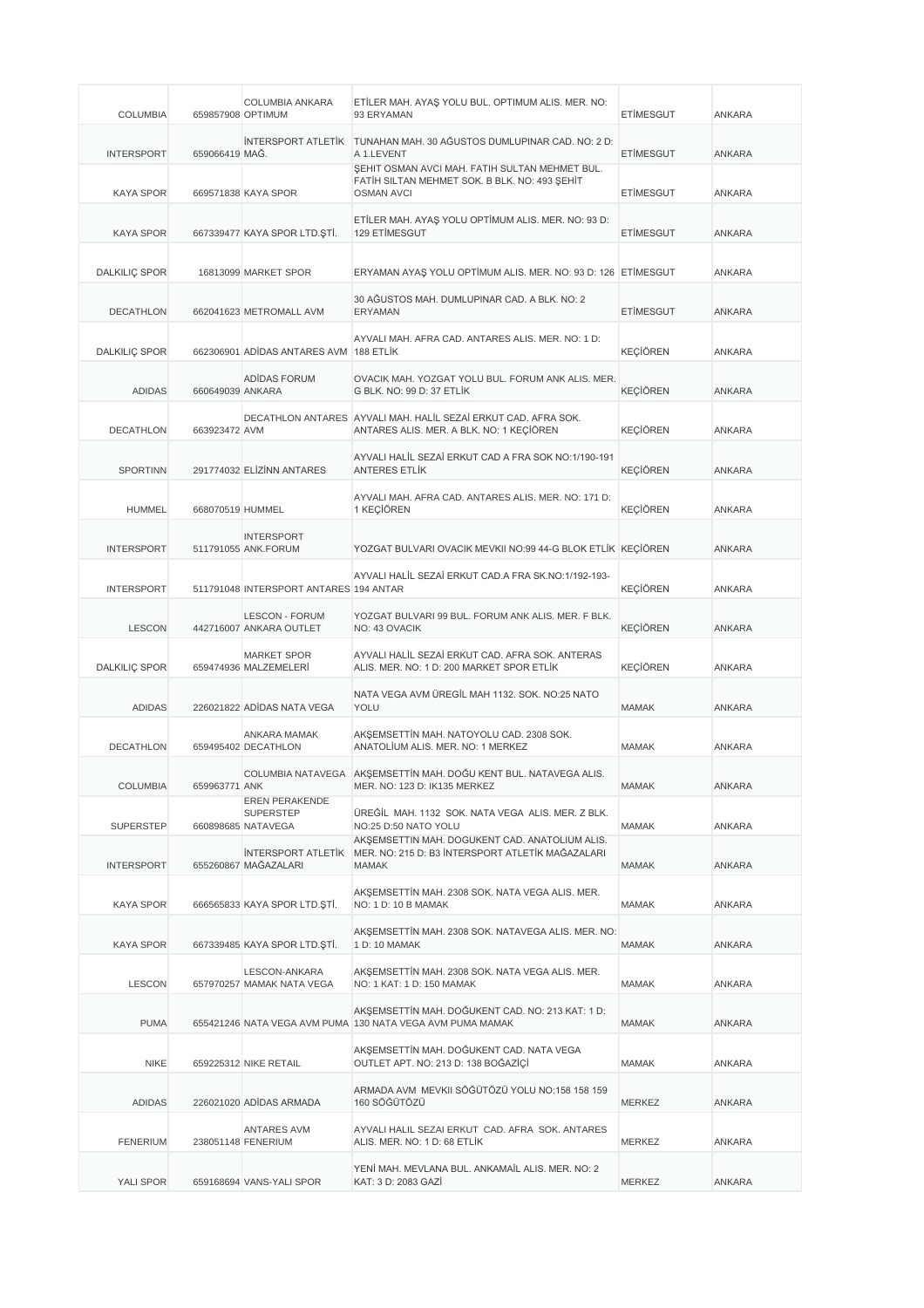| YALI SPOR            |                   | YALI SPOR<br>659095863 MALZEMELERİ                              | GAZİ MAH. MEVLANA BUL. ANKAMALL APT. 286 BLK. NO: 2<br>D: 2084 YENİMAHALLE                           | <b>MERKEZ</b>      | <b>ANKARA</b> |
|----------------------|-------------------|-----------------------------------------------------------------|------------------------------------------------------------------------------------------------------|--------------------|---------------|
| <b>DALKILIÇ SPOR</b> | 668639586 AVM ŞB  | ADİDAS ANKAMALL                                                 | MEVLANA BUL. ANKAMALL ALIS. MER. NO: 2 A KAT 2 D:<br>2015 AKÖPRÜ                                     | <b>YENİMAHALLE</b> | <b>ANKARA</b> |
| <b>ADIDAS</b>        |                   | 658147079 ADIDAS GIMART FO                                      | MACUN MAH. 171. SOK. GİMART ALIS. MER. NO: 2 D: 36<br><b>YENİMAHALLE</b>                             | <b>YENİMAHALLE</b> | ANKARA        |
| <b>HUMMEL</b>        | 661350835 HUMMEL  | AKBULUT TEKSTİL/                                                | BAŞKENT BUL. ATLANTİS ALIS. MER. NO: 224 H D: 92<br><b>MERKEZ</b>                                    | YENİMAHALLE        | <b>ANKARA</b> |
| <b>DECATHLON</b>     |                   | ANKAMALL<br>659681480 DECATHLON                                 | AKKÖPRÜ MEVKII ANKAMALL II.ETAP ALIS. MER. NO:<br>Y101A KAT: 1 D: 1101A İSKİTLER                     | YENİMAHALLE        | ANKARA        |
| <b>SPORTIVE</b>      |                   | 666149430 ANKAMALL SPORTIVE                                     | GAZİ MAH, ANKAMALL ALIS, MER, NO:1                                                                   | YENİMAHALLE        | <b>ANKARA</b> |
| <b>COLUMBIA</b>      | 668138639 MAĞAZA  | ARMADA COLUMBIA                                                 | ESKİŞEHİR YOLU 6 N BLK. NO: 174 YENİMAHALE                                                           | YENİMAHALLE        | ANKARA        |
| <b>SUPERSTEP</b>     |                   | 667128151 ARMADA SUPERSTEP                                      | BEŞTEPE MAH. DUMLUPINAR BUL. ARMADA ALIS. MER.<br>ESKİŞEHİR YOLU APT. B BLK. NO: 6 D: NO 92 SÖĞÜTÖZÜ | YENİMAHALLE        | <b>ANKARA</b> |
| <b>COLUMBIA</b>      |                   | 667873087 COLUMBIA                                              | MACUN MAH. FAT SULTAN MEHMET BUL. NO:244 ZEMİN<br>63                                                 | YENİMAHALLE        | ANKARA        |
| <b>SPORTINN</b>      | 291774040 SLET    | ELIZINN GIDA VE TEK                                             | ACITIY A.V.M FSM BULV N:244/1 BODRUN 104.105                                                         | YENİMAHALLE        | <b>ANKARA</b> |
| <b>SPORTINN</b>      | 655705465 TEKSTIL | ELİZİNN GIDA VE                                                 | AKKÖPRÜ MEVKII KONYA DEVLET YOLU ANKAMALL ALIS.<br>MER. KAT: 2 D: 280 AKKÖPRÜ                        | YENİMAHALLE        | ANKARA        |
| <b>SPORTINN</b>      |                   | ELİZİNN GIDA VE<br>655710986 TEKSTİL İŞLETM                     | KORU MAH. ANKARALILAR CAD. GORDION ALIS. MER. NO:<br>2 D: 204 YENİMAHALLE                            | YENİMAHALLE        | <b>ANKARA</b> |
| <b>LESCON</b>        |                   | 655502540 ERBAY PAZARLAMA                                       | İSTANBUL YOLU FSM ÇIKMAZI OSTIM A CITY AVM ALIS.<br>MER. NO:244/B D:130                              | YENİMAHALLE        | <b>ANKARA</b> |
| <b>SUPERSTEP</b>     |                   | <b>EREN PERAKENDE</b><br>661567214 SUPERSTEP A CITY             | MACUN MAH. FATİH SULTAN MEHMET BUL. NO:244 D:Z06                                                     | YENİMAHALLE        | <b>ANKARA</b> |
| <b>SUPERSTEP</b>     |                   | <b>EREN PERAKENDE</b><br><b>SUPERSTEP</b><br>658132766 ANKAMALL | GİMAT CENTER KONYA DEVLET YOLU ANKAMALL ALIS.<br>MER. Z42 BLK. NO:2 AKKÖPRÜ                          | YENİMAHALLE        | <b>ANKARA</b> |
| <b>FENERIUM</b>      |                   | <b>FENERBAHCE SPOR</b><br>226174175 ÜRÜNLERİ                    | FSM BULVARI NO:244 ACİTY AVM 1.BODRUM KAT MAĞAZA<br><b>NO:122</b>                                    | YENİMAHALLE        | ANKARA        |
| <b>FENERIUM</b>      |                   | 125739052 FENERIUM ANKARA                                       | AKKÖPRÜ MEVKİİ MİGROS ANKARA ALIŞVERİŞ MERK<br>MAĞ NO:138 İSKİTLER                                   | YENİMAHALLE        | <b>ANKARA</b> |
| <b>KARTAL YUVASI</b> | 664771151 TUR     | <b>KARTAL YUVASI-ANF</b>                                        | GAZİ MAH. MEVLANA BUL. D: 2 ANKARA                                                                   | YENİMAHALLE        | ANKARA        |
| <b>KARTAL YUVASI</b> | 664771177 TUR     | <b>KARTAL YUVASI-ANF</b>                                        | BEŞTEPE MAH. DUMLUPINAR BUL. D: 157 SÖĞÜTÖZÜ                                                         | YENİMAHALLE        | ANKARA        |
| <b>KAYA SPOR</b>     |                   | 667370738 KAYA SPOR LTD. ȘTİ.                                   | GAZİ MAH. MEVLANA BUL. ANKAMALL ALIS. MER. NO: 9 D:<br><b>4 VARLIK</b>                               | YENİMAHALLE        | ANKARA        |
| <b>KAYA SPOR</b>     |                   | 667370746 KAYA SPOR LTD. ȘTI.                                   | SÖĞÜTÖZÜ MAH. SÖĞÜTÖZÜ CAD. ARMADA ALIS. MER. 6<br>BLK. NO: B D: 162 SÖĞÜTÖZÜ                        | YENİMAHALLE        | ANKARA        |
| <b>KAYA SPOR</b>     |                   | 667370753 KAYA SPOR LTD.ŞTİ.                                    | MACUN MAH. FATIH SULTAN MEHMET BUL. ACITY ALIS.<br>MER. NO: 9 D: 4 MACUN                             | YENİMAHALLE        | ANKARA        |
| <b>KAYA SPOR</b>     |                   | 667731566 KAYA SPOR LTD. \$Tİ.                                  | GAZİ MAH. ANKAMALL ALIS. MER. NO: 9 D: 4 VARLIK                                                      | YENİMAHALLE        | ANKARA        |
| <b>LESCON</b>        | 660845975 AVM     | <b>LESCON ANKAMALL</b>                                          | AKKÖPRÜ MEVKII MEVLANA BUL. NO: 2 D: 2017 MEVLANA<br><b>BULVARI</b>                                  | YENİMAHALLE        | ANKARA        |
| <b>DALKILIÇ SPOR</b> |                   | 659894273 MARKET SPOR                                           | KORU MAH. AKARALILAR CAD. GORDION ALIS. MER. NO:<br>2A D: 090 MARKET SPOR MALZEMELERİ LTD ÜMİTKÖY    | YENİMAHALLE        | ANKARA        |
| <b>DALKILIÇ SPOR</b> |                   | <b>MARKET SPOR</b><br>658162524 MALZEMELERİ                     | MACUN MAH. 171. SOK. GİMART OUTLET ALIS. MER. NO: 2<br>D: 5 OSTIM                                    | YENİMAHALLE        | <b>ANKARA</b> |
| DALKILIÇ SPOR        |                   | <b>MARKET SPOR</b><br>658162532 MALZEMELERİ                     | MACUN MAH. 171. SOK. GİMART OUTLET ALIS. MER. NO: 2<br>D: 6 OSTİM                                    | YENİMAHALLE        | ANKARA        |
| DALKILIÇ SPOR        |                   | <b>MARKET SPOR</b><br>655219913 MLZ.SAN.TİC.                    | BAŞKENT BUL. ATLANTİS A.V.M ALIS. MER. NO:224/1 KAT<br><b>10 BATIKENT</b>                            | YENİMAHALLE        | <b>ANKARA</b> |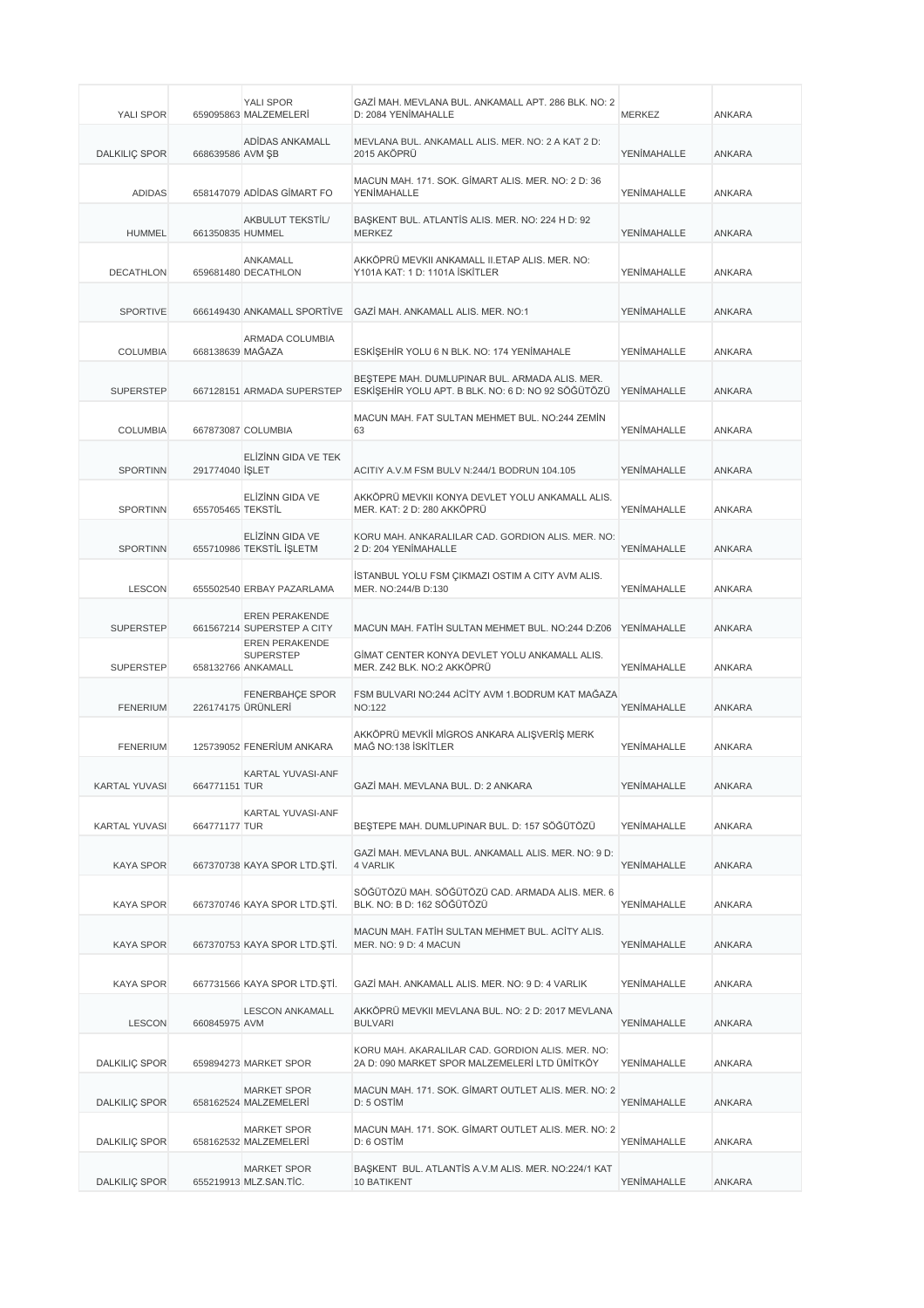| SPORT POINT<br><b>EXTREME</b>        |                   | <b>OLGARLAR SPOR</b><br>487673022 MALZEMELERİ                          | KONYA DEVLET YOLU GİMAT ANKAMALL AVM N:K2-02<br>AKKÖPRÜ                                  | YENİMAHALLE      | ANKARA         |
|--------------------------------------|-------------------|------------------------------------------------------------------------|------------------------------------------------------------------------------------------|------------------|----------------|
| <b>TS CLUP</b>                       | 661563361 TS CLUB |                                                                        | GAZİ MAH. MEVLANA BUL. ANKAMAL ALIS. MER. NO: 2 D:<br>2033 TS CLUB MERKEZ                | YENİMAHALLE      | <b>ANKARA</b>  |
| <b>UNDER ARMOUR</b>                  | 661280834 ARMADA  | <b>UNDER ARMOUR</b>                                                    | BEŞTEPE MAH. DUMLUPINAR BUL. ARMADA ALIS. MER.<br>NO: 6/CF D: 75 YENİMAHALLE             | YENİMAHALLE      | ANKARA         |
| YALI SPOR                            | 660004045 CLOUD   | YALISPOR SNEAKS                                                        | GAZİ MAH. MEVLANA BUL. ANKAMALL ALIS. MER. NO: 2<br><b>YENİMAH</b>                       | YENİMAHALLE      | ANKARA         |
| <b>ADIDAS</b>                        |                   | 456767003 ADIDAS TRIANGLE                                              | ATATÜRK CAD. 100/B                                                                       | <b>ALANYA</b>    | ANTALYA        |
| <b>SPORTIVE</b>                      |                   | ANTALYA DEEPO<br>666149323 SPORTİVE                                    | ALTINOVA SİNAN MAH. SERİK CAD. NO:371                                                    | <b>KEPEZ</b>     | <b>ANTALYA</b> |
| <b>DECATHLON</b>                     |                   | ANTALYA-ERASTA<br>660234139 DECATHLON                                  | FABRİKALAR MAH. DUMLUPINAR BUL. ERASTA ALIS. MER.<br>NO: 49 KEPEZ                        | <b>KEPEZ</b>     | ANTALYA        |
| <b>COLUMBIA</b>                      |                   | 661106195 COLUMBIA                                                     | ALTINOVA SİNAN MAH. SERİK CAD, NO: 309 KEPEZ                                             | <b>KEPEZ</b>     | <b>ANTALYA</b> |
| <b>SUPERSTEP</b>                     |                   | <b>EREN PERAKENDE</b><br>656248747 SUPERSTEP DEEPO                     | SİNAN MAH, SERİK CAD, DEEPO ALIS, MER, NO:309 D:78<br><b>ALTINOVA</b>                    | <b>KEPEZ</b>     | ANTALYA        |
| <b>LESCON</b>                        |                   | LESCON-ANTALYA<br>DEEPO OUTLET<br>663931392 CENTER AVM                 | ALTINOVA SİNAN MAH. SERİK CAD. NO: 309 ALTINOVA<br>SİNAN                                 | <b>KEPEZ</b>     | ANTALYA        |
| <b>LESCON</b>                        |                   | LESCON-ANTALYA<br>659713010 ÖZDİLEKPARK AVM                            | FABRİKALAR MAH. FİKRİ ERTEN CAD. ÖZDİLEK ALIS. MER.<br>1 BLK. NO: 2 D: 119 KEPEZ         | <b>KEPEZ</b>     | <b>ANTALYA</b> |
| <b>SPORT POINT</b><br><b>EXTREME</b> | 661727792 KEPEZ   |                                                                        | MALL OF ANTALYA SPX ALTINOVASINAN MAH. SERIK CAD. NO: 309 D: 163<br><b>ALTINOVA</b>      | <b>KEPEZ</b>     | ANTALYA        |
| <b>SKECHERS</b>                      |                   | <b>MALLOFANTALYA</b><br>661653675 SKECHERS OLKA                        | ALTINOVASİNAN MAH. SERİK CAD. NO: 309 D: 45 KEPEZ                                        | <b>KEPEZ</b>     | ANTALYA        |
| <b>NIKE</b>                          |                   | 659226856 NIKE RETAIL                                                  | YENİGÖL MAH. SERİK CAD. ALTINOVA KAVŞAĞI SOK.<br>ANTALYA STORE APT. NO: 28 D: 1 KEPEZ    | <b>KEPEZ</b>     | <b>ANTALYA</b> |
| <b>SPORT POINT</b><br><b>EXTREME</b> | 230889032 ANTALYA | <b>OLGARLAR SPOR</b>                                                   | SINAN MAH. SERIK CAD. MALL OF ANTALYA ALIS. MER.<br>NO: 309 D: 163                       | <b>KEPEZ</b>     | ANTALYA        |
| <b>SNEAKS UP</b>                     |                   | 669208928 SAHA MAĞAZA                                                  | ALTINOVA SİNAN MAH, SERİK CAD, MALL OF ANTALYA<br>APT. NO: 89 D: ZM109                   | <b>KEPEZ</b>     | <b>ANTALYA</b> |
| <b>UNDER ARMOUR</b>                  |                   | <b>UNDER ARMOUR</b><br>661749911 DEEPO OUTLET<br><b>EREN PERAKENDE</b> | SİNAN MAH. ZEYTINKÖY MEVKII BUL. DEEPO OUTLET<br>ALIS. MER. NO: 309 BĞMZ.BL.NO Z85 88 89 | <b>KEPEZ</b>     | ANTALYA        |
| <b>SUPERSTEP</b>                     | 661593228 MIGROS  |                                                                        | SUPERSTEP ANTALYA ARAPSUYU MAH. ATATÜRK BUL. MİGROS ALIS. MER. A<br>BLK. NO: 3 KONYALTI  | KONYAALTI        | ANTALYA        |
| <b>FENERIUM</b>                      |                   | <b>FENERIUM MIGROS</b><br>238051296 AVM ANTAL                          | MELTEM MAH. 100 BUL. MİGROS ALIS, MER. NO: 155<br><b>MELTEM</b>                          | KONYAALTI        | <b>ANTALYA</b> |
| <b>DALKILIC SPOR</b>                 |                   | <b>MARKET SPOR</b><br>669774192 TIC LTD \$                             | MALZEMELERİ SAN VE ARAPSUYU MAH. ATATÜRK BUL. MİGROS ALIS. MER. NO:<br>Z03 D: 3          | KONYAALTI        | ANTALYA        |
| <b>SPORT POINT</b><br><b>EXTREME</b> |                   | OLGARLAR ANTAYA<br>661267203 MIGROS SPX                                | MIGROS ALIS. MER. NO: 3 D: 08 KONYALTI                                                   | KONYAALTI        | ANTALYA        |
| ADIDAS                               | 226021236 OUTLET  | ADIDAS ANTALYA                                                         | DEEPO ALMER SİNAN MAH. SERİK CAD. NO:371 D:67/68<br>HAVA YOLU BAĞIMSIZ BLM ALTINO        | <b>MERKEZ</b>    | ANTALYA        |
| <b>FINSPOR</b>                       | 655979524 LTD STİ | <b>FINSPOR DIS TICARET</b>                                             | ŞİRİNYALI MAH. İSMET GÖKŞEN CAD. NO: A D: 68 LARA                                        | MERKEZ           | ANTALYA        |
| DALKILIÇ SPOR                        | 669775504 AVM.ŞB. | ADIDAS TERRACITY                                                       | FENER MAH. TEKELİOĞLU CAD. TERRACITY ALIS. MER.<br>NO: 17B A D: 1B                       | <b>MURATPAŞA</b> | ANTALYA        |
| <b>COLUMBIA</b>                      |                   | 666387899 COLUMBIA                                                     | FENER MAH. TEKELLİOĞLU CAD. TERRACİTY ALIS. MER.<br>NO: 55 COLUMBÍA MAĞAZASI             | <b>MURATPAŞA</b> | ANTALYA        |
| DECATHLON                            |                   | <b>DECATHLON</b><br>659266670 MURATPAŞA                                | YEŞİLOVA MAH. 1679. SOK. NO: 1 12598 ADA 1 PARSEL<br><b>MERKEZ</b>                       | <b>MURATPAŞA</b> | ANTALYA        |
| <b>DECATHLON</b>                     |                   | DECATHLON-<br>663655728 TERRACITY                                      | FENER MAH. TEKELİOĞLU CAD. TERRACİTY ALIS. MER.<br>NO: 55 MURATPAŞA                      | <b>MURATPAŞA</b> | ANTALYA        |
| <b>SPORTINN</b>                      |                   | ELIZINN GIDA VE<br>661219212 TEKSTIL ISLE T                            | TAHILPAZARI MAH. ESKI OTOGAR ALANI BUL.<br>MARKANTALYA AVM ALIS. MER. NO: 1 D: 27        | <b>MURATPAŞA</b> | ANTALYA        |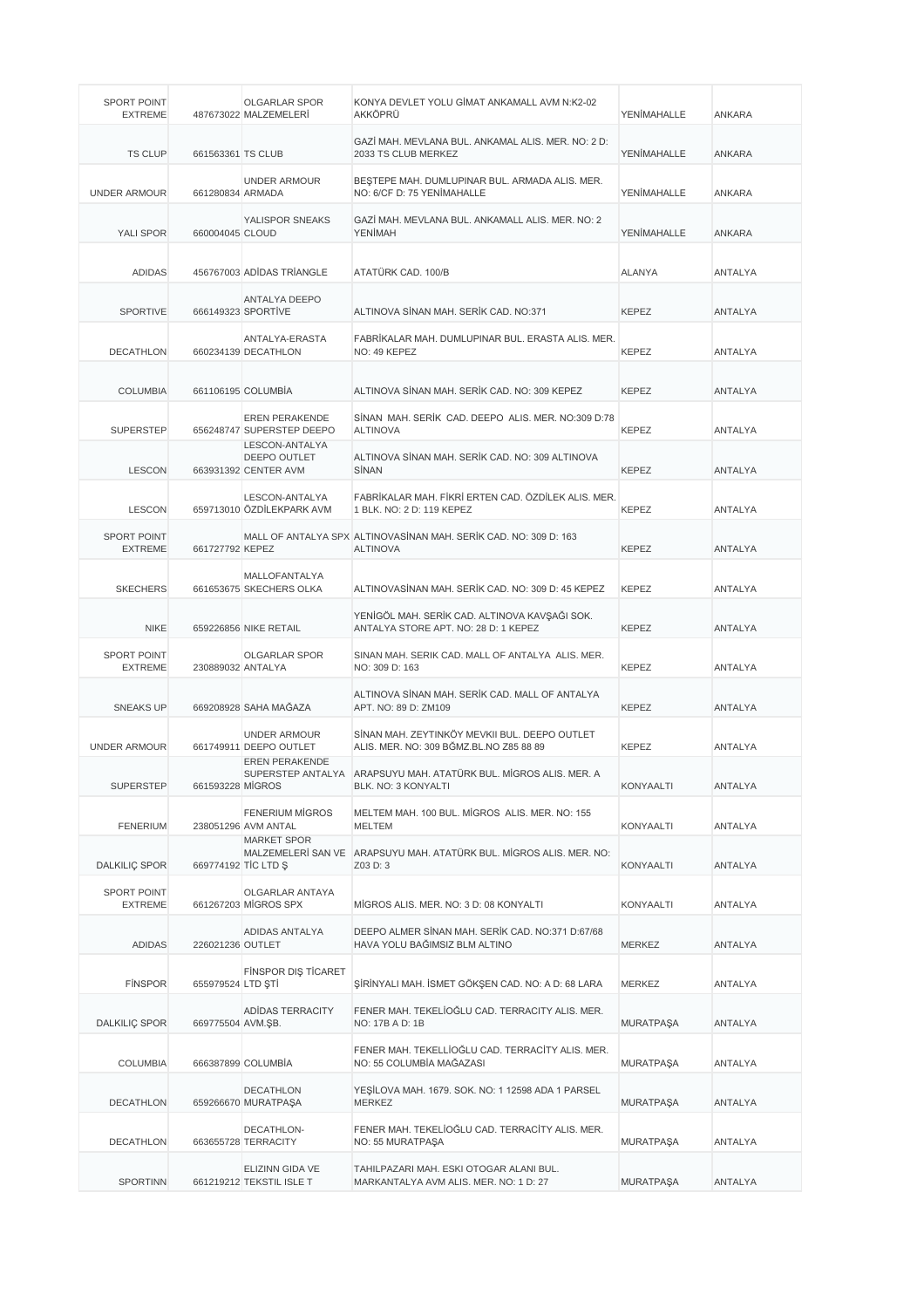| <b>FENERIUM</b>                      |                  | <b>FENERBAHÇE SPOR</b><br>238051254 ÜRÜNLERİ                | ÇAĞLAYAN MAH TEKELİOĞLU CAD 19 79 SK.TERRACITY<br>AVM BODRUM KA                                      | <b>MURATPASA</b> | ANTALYA          |
|--------------------------------------|------------------|-------------------------------------------------------------|------------------------------------------------------------------------------------------------------|------------------|------------------|
| <b>INTERSPORT</b>                    | 511793044 CITY   | <b>INTERSPORT TERRA</b>                                     | FENER MAH. TEKELİOĞLU CAD CAD. NO: 55 KAT: 1<br><b>MURAT PAŞA</b>                                    | <b>MURATPAŞA</b> | ANTALYA          |
| <b>SKECHERS</b>                      |                  | MARKANTALYA<br>661653667 SKECHERS OLKA                      | TAHILPAZARI MAH. 406 SOK. MARKA ANT ALIS. MER. NO:<br>84 D: 1K22A MURATPAŞA                          | <b>MURATPAŞA</b> | ANTALYA          |
| <b>SPORTIVE</b>                      |                  | MARKANTALYA<br>666149331 SPORTIVE                           | TAHILPAZARI MAH. ŞARANPOL CAD. NO:88                                                                 | <b>MURATPAŞA</b> | <b>ANTALYA</b>   |
| <b>DALKILIÇ SPOR</b>                 |                  | <b>MARKER SPOR</b><br>MALZ.SAN.VE<br>667591648 TİC.LTD.ŞTİ. | TAHILPAZARI MAH. ŞARAMPOL CAD. NO: 84 D: 1<br><b><i>ŞARAMPOL</i></b>                                 | <b>MURATPAŞA</b> | <b>ANTALYA</b>   |
| <b>PUMA</b>                          |                  | 666513684 PUMA TERRACITY AVM MURATPAŞA                      | FENER MAH. TEKELİOĞLU CAD. TERRACİTY SITESI D: 55                                                    | <b>MURATPAŞA</b> | <b>ANTALYA</b>   |
| <b>SNEAKS UP</b>                     |                  | 668696750 SAHA MAĞAZA                                       | FENER MAH. TEKELİOĞLU CAD. TERRACİTY ALIS. MER.<br>NO: 55 D: 110                                     | <b>MURATPAŞA</b> | ANTALYA          |
| <b>SPORT POINT</b><br><b>EXTREME</b> |                  | 508008000 SPX TERRA CITY                                    | FENER MAH.TEKELİOĞLU CD. NO:55 LARA                                                                  | <b>MURATPAŞA</b> | ANTALYA          |
| <b>SKECHERS</b>                      |                  | <b>TERRACITY ANTALYA</b><br>660584962 OLKA SPOR             | FENER MAH. TEKELİOĞLU CAD. NO: 55 MURATPAŞA                                                          | <b>MURATPAŞA</b> | <b>ANTALYA</b>   |
| <b>SUPERSTEP</b>                     |                  | SUPERSTEP LAND OF<br>666695564 LEG.SERİK                    | KADRİYE MAH, ATATÜRK CAD, NO: 104 D: 4 KADRİYE                                                       | <b>SERIK</b>     | ANTALYA          |
| <b>GS STORE</b>                      |                  | <b>GS STORE FORUM</b><br>665683777 AYDIN AVM                | ORTA MAH. MÜZE BUL. FORUM ALIS. MER. D BLK. NO: 1 D:<br>4 FORUM AVM                                  | <b>EFELER</b>    | <b>AYDIN</b>     |
| <b>HUMMEL</b>                        |                  | 660814989 AKBULUT TEKSTİL                                   | GÜZELHİSAR MAH. ADNAN MENDERES BUL. NO: 73C<br>GÜZELHİSAR                                            | <b>MERKEZ</b>    | <b>AYDIN</b>     |
| <b>FENERIUM</b>                      |                  | FENERBAHÇE SPOR<br>226174183 ÜRÜNLERİ                       | ORTA MAH. MÜZE BULVARI NO:1 FO RUM AVM GF BLOK<br>MAĞAZA NO:33A                                      | <b>MERKEZ</b>    | <b>AYDIN</b>     |
| YALI SPOR                            |                  | 83308395 YALI SPOR                                          | MÜZE BULVARI ORTAMAHALLE FORUM AVM GF BLOK NO:<br>37                                                 | <b>MERKEZ</b>    | <b>AYDIN</b>     |
| <b>HUMMEL</b>                        |                  | 660814997 AKBULUT TEKSTİL                                   | İSABEYLİ MAH. 11 CAD. BAMBOO ALIS. MER. NO: 34 3C<br><b>İSABEYLİ</b>                                 | NAZİLLİ          | <b>AYDIN</b>     |
| <b>ADIDAS</b>                        | 226021145 OUTLET | ADIDAS AYDIN SÖKE                                           | SÖKE/MİLAS KARAYOLU 5 KM OPET TESİSLERİ                                                              | SÖKE             | <b>AYDIN</b>     |
| <b>ADIDAS</b>                        |                  |                                                             | 226021848 ADİDAS SÖKE NOVADA ATATÜRK MAH. NOVADA AVM G-OO2 NOLU MAĞAZA                               | SÖKE             | <b>AYDIN</b>     |
| <b>NIKE</b>                          |                  | 657961355 NIKE RETAIL TK                                    | ATATÜRK MAH. AYDIN YOLU NOVADA OUTLET ALIS. MER.<br>NO: 216 D: G022 SÖKE                             | SÖKE             | <b>AYDIN</b>     |
| <b>NIKE</b>                          |                  | 659225346 NİKE RETAİL                                       | ATATÜRK MAH. AYDIN YOLU NOVADA OUTLET APT. NO:<br>216 ATBURGAZI                                      | SÖKE             | <b>AYDIN</b>     |
| <b>HUMMEL</b>                        |                  | 660604265 AKBULUT TEKSTİL                                   | KADIKÖY MAH. SEZGİN İNAN CAD. NOVADA ALIS. MER. GF<br>BLK. NO: 104 EDREMIT                           | <b>EDREMIT</b>   | <b>BALIKESIR</b> |
| <b>SPORTIVE</b>                      |                  | 656318292 SOYDENİZ TEKSTİL                                  | AKCAY MAH. OTOGAR YOLU YASA OUTLET ALIS. MER. D:<br>1 AKÇAY                                          | <b>EDREMIT</b>   | <b>BALIKESIR</b> |
| <b>KORAY SPOR</b>                    |                  | 340317064 KORAY SPOR                                        | GÜMÜŞÇEŞME MH.1755 ADA 126 PAR SEL YAYLADA<br>ALIŞVERİŞ MER.A B                                      | <b>MERKEZ</b>    | <b>BALIKESIR</b> |
| <b>KORAY SPOR</b>                    |                  |                                                             | 340317122 KORAY SPOR LTD. STI. YAYLADA A.V.M A BLOK K:1 NO:71                                        | MERKEZ           | <b>BALIKESIR</b> |
| <b>LESCON</b>                        |                  | 655502128 ERBAY PAZARLAMA                                   | SUSURLUK YOLU 12 KM ULUSOY TESIS SITESI A BLK.<br>NO:7 D:B                                           | <b>SUSURLUK</b>  | <b>BALIKESIR</b> |
| <b>KORAY SPOR</b>                    |                  | KORAY SPOR SPOR<br>659968986 MAL SAN VE TİC                 | SUSURLUK KARA YOLU YİRMİBEŞİNCI KM FESTİVA<br>OUTLET PARK APT. A BLK. NO: 17 SUSURLUK K.YOLU<br>25KM | <b>SUSURLUK</b>  | <b>BALIKESIR</b> |
| SAMURAY SPORT                        |                  | 666530209 SAMURAY SPOR                                      | SULTANÇAYIR KÖYÜ SUSURLUK BALIKESIR YOLU 12 KM<br>FESTIVA ALIS. MER. C BLK. NO: 15 SUSURLUK          | <b>SUSURLUK</b>  | <b>BALIKESIR</b> |
| <b>HUMMEL</b>                        | 661641324 HUMMEL |                                                             | KÜLTÜR MAH. TURGUT ÖZAL BUL. NO: 316 D: 101<br><b>BATMAN</b>                                         | MERKEZ           | <b>BATMAN</b>    |
| <b>GS STORE</b>                      |                  | 666004866 BOLU GSSTORE                                      | PAŞAKÖY MAH. D YÜZ KARAYOLU CAD. BURDA AVM APT.<br><b>MERKEZ</b>                                     | <b>MERKEZ</b>    | <b>BOLU</b>      |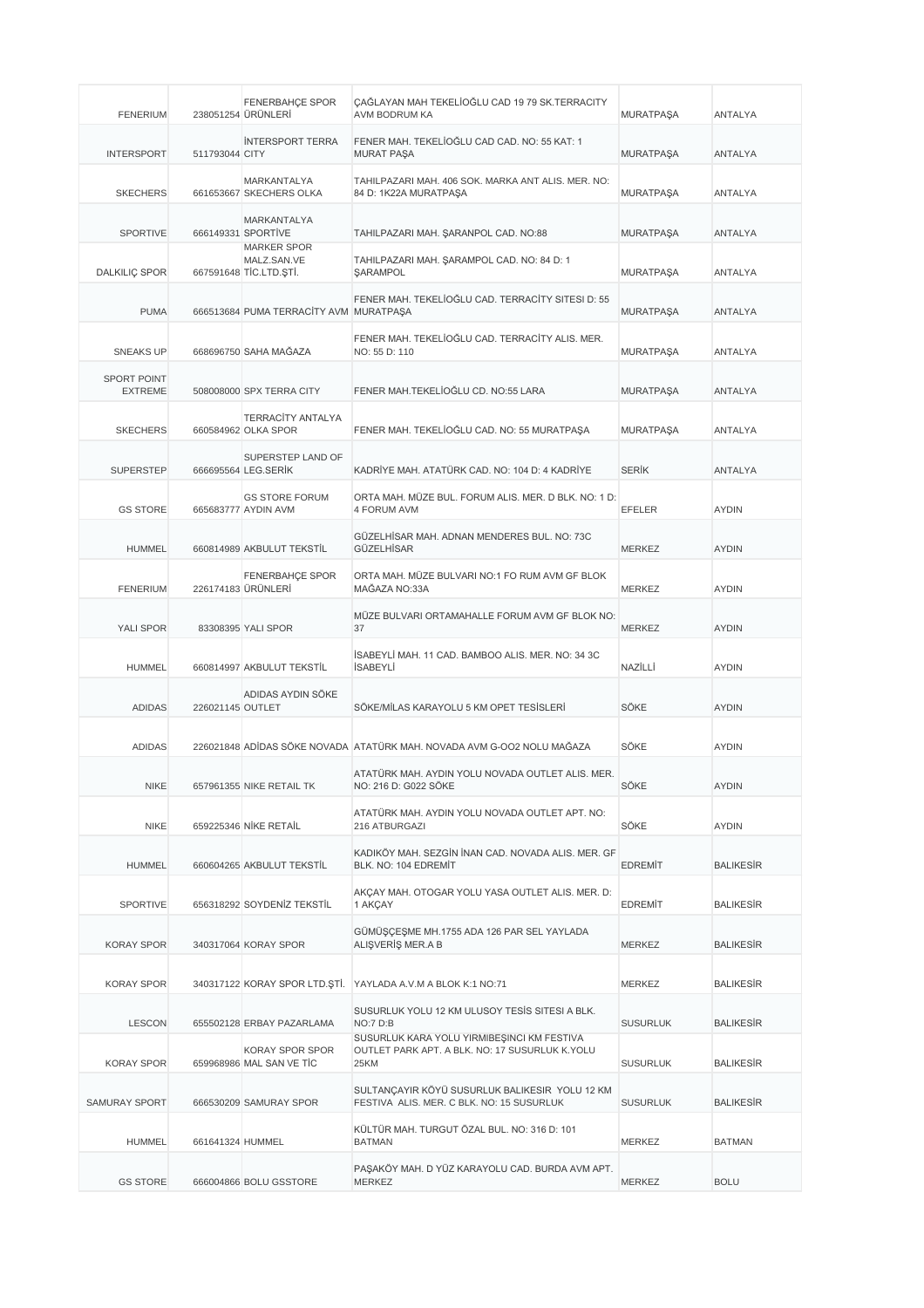|                               |                 |                                                    | ELMALIK MEVKII ANK IST OTO YOLU 227 KM ZEMIN KAT<br>APT. NO: ZD110 D: 1D110 HİGHWAY AVM COLUMBİA                                       |               |              |
|-------------------------------|-----------------|----------------------------------------------------|----------------------------------------------------------------------------------------------------------------------------------------|---------------|--------------|
| <b>COLUMBIA</b>               |                 | 665443040 COLUMBIA                                 | <b>ELMALIK</b>                                                                                                                         | <b>MERKEZ</b> | <b>BOLU</b>  |
| <b>FENERIUM</b>               |                 | 667758023 HIGHWAY FENERIUM                         | ELMALIK MÜCAVİR MAH. HIGHWAY ALIS. MER. NO: 5 D: 81<br><b>ELMALIK MEVKİ</b>                                                            | <b>MERKEZ</b> | <b>BOLU</b>  |
| <b>NIKE</b>                   |                 | 660564899 NFS BOLU                                 | ANKARA ASFALTI HİGHWAY ALIS. MER. D: 28 ELMALIK                                                                                        | <b>MERKEZ</b> | <b>BOLU</b>  |
| <b>NIKE</b>                   |                 | 659225304 NIKE RETAIL                              | MERKEZ MAH. KÜME EVLERİ SITESI BOLU HIGHWAY<br><b>OUTLET APT. NO: 5 ELMALIK</b>                                                        | <b>MERKEZ</b> | <b>BOLU</b>  |
| <b>NIKE</b>                   |                 | 657961264 NIKE RETAIL TK                           | ELMALI MEVKII IST.ANK OTOBAN 227.KM ASFALTI<br>HIGHWAY OUTLET ALIS. MER. KAT: 1 ELMALIMEVKİİ                                           | <b>MERKEZ</b> | <b>BOLU</b>  |
| <b>BARÇIN SPOR</b>            |                 | 662207778 BARÇIN SPOR                              | MARK ALIS. MER. A BLK. NO: 6A D: Z261 OSMANGAZI                                                                                        | <b>GEMLİK</b> | <b>BURSA</b> |
| <b>HUMMEL</b>                 |                 | 661227827 AKBULUT TEKSTİL<br>EREN PERAKENDE        | CUMA MAH. HALK SOK. NO: 12 İNEGÖL                                                                                                      | <b>INEGÖL</b> | <b>BURSA</b> |
| <b>SUPERSTEP</b>              |                 | <b>SUPERSTEP</b><br>657121539 KORUPARK             | ADNAN MENDERES MAH. MUDANYA YOLU 9 KM<br>KORUPARK ALIS. MER. NO:2 D:0161 EMEK                                                          | <b>MERKEZ</b> | <b>BURSA</b> |
| <b>HUMMEL</b>                 |                 | 660555673 AKBULUT TEKSTİL                          | ORHANELİ KELEŞ MEVKII LEFKOŞE CAD. CARREFOUR<br>ALIS, MER. NO: B105 D: B105 NİLÜFER                                                    | NİLÜFER       | <b>BURSA</b> |
| <b>COLUMBIA</b>               |                 | BURSA MARKA AVM<br>661583625 COLUMBIA              | ODUNLUK MAH. MİHAPLI CAD. MARKA ALIS. MER. NO: 276<br>NİLÜFER                                                                          | NİLÜFER       | <b>BURSA</b> |
| <b>DECATHLON</b>              | 661520841 BURSA | <b>DECATHLON NİLÜFER</b>                           | ODUNLUK MAH. MİHRAPLI CAD. A BLK. NO: 6 BP KARŞISI<br>NİLÜFER                                                                          | NİLÜFER       | <b>BURSA</b> |
| <b>GS STORE</b>               |                 | <b>GSSTORE BURSA</b><br>661158279 CARREFOUR        | ODUNLUK MAH. LEFKOŞE CAD. CARREFOUR ALIS. MER.<br>NO: C011A ORHANELİ KAVŞAĞI                                                           | NİLÜFER       | <b>BURSA</b> |
| <b>KORAY SPOR</b>             |                 | 340317056 KORAY SPOR                               | ADNAN MENDERES MH. MUDANYA CD. KORUMAX A.V.M.<br>K:2 NO:171                                                                            | NİLÜFER       | <b>BURSA</b> |
| <b>KORAY SPOR</b>             |                 |                                                    | 340317023 KORAY SPOR LTD. STİ. İZMİR YOLU CARREFOURSA B:145                                                                            | NİLÜFER       | <b>BURSA</b> |
| <b>KORAY SPOR</b>             |                 | KORAY SPOR SPOR<br>661633669 MALZ SAN VE T         | ODUNLUK MAH. AKADEMİ CAD. A BLK. NO: 6A D: 263<br><b>ODUNLUK</b>                                                                       | NİLÜFER       | <b>BURSA</b> |
| <b>KORAY SPOR</b>             |                 | KORAY SPOR SPOR<br>661633677 MALZ SAN VE T         | ODUNLUK MAH. AKADEMİ CAD. ALIŞVERİŞ MERKEZİ APT.<br>A BLK. NO: 6A D: 287 ODUNLUK                                                       | NILÜFER       | <b>BURSA</b> |
| <b>KORAY SPOR</b>             |                 | <b>KORAY SPOR SPOR</b><br>661633685 MALZ SAN VE T  | ODUNLUK MAH. AKADEMİ CAD. ALIŞVERİŞ MERKEZİ APT.<br>A BLK. NO: 6A D: 153 ODUNLUK                                                       | NİLÜFER       | <b>BURSA</b> |
| KORAY SPOR                    |                 | <b>KORAY SPOR SPOR</b><br>661396333 MALZ SAN VE TI | ALAADDİNBEY MAH. İZMİRYOLU CAD. NO: 29 30 ÖZDİLEK<br>PARK AVM ÖZLÜCE                                                                   | NİLÜFER       | <b>BURSA</b> |
| SPORT POINT<br><b>EXTREME</b> |                 | NİLÜFER OLGARLAR<br>659262109 SPOR MAĞ             | KARAMAN MAH. İZMİR YOLU CAD. HÜZMEN PETROL YANI<br>APT. NO: 74 NİLÜFER                                                                 | NİLÜFER       | <b>BURSA</b> |
| <b>SKECHERS</b>               |                 | <b>SUR BURSA</b><br>661594051 SKECHERS             | MİHRAPLI CAD. SURYAPI ALIS. MER. ODUNLUK                                                                                               | NİLÜFER       | <b>BURSA</b> |
| SPORT POINT<br><b>EXTREME</b> |                 | SUR YAPI MARKA SPX<br>661663823 OLGARLAR           | ODUNLUK MAH. MİHRAPLI CAD. MARKA ALIS. MER. NO: 1<br>D: 303 ODUNLUK                                                                    | NİLÜFER       | <b>BURSA</b> |
| <b>HUMMEL</b>                 |                 | 660287749 AKBULUT TEKSTİL                          | ŞEHREKÜSTÜ MAH. CEMAL NADİR CAD. ZAFER PLAZASI<br>NO: 22 28 D: 25 ŞEHREKÜSTÜ                                                           | OSMANGAZİ     | <b>BURSA</b> |
| <b>HUMMEL</b>                 |                 | 660757881 AKBULUT TEKSTİL                          | SANTRAL GARAJ MAH. KIBRIS SEHİTLERİ CAD. KENT ALIS.<br>MER. C2003738 APT. NO: 64 OSMANGAZİ<br>SANTRAL GARAJ MAH. KIBRIS SEHİTLERİ CAD. | OSMANGAZİ     | <b>BURSA</b> |
| <b>HUMMEL</b>                 |                 | 658375456 VE TİC A.Ş                               | AKBULUT TEKSTİL SAN KENTMEYDANI ALIS. MER. MAĞ.C20037 C20038 APT. NO:<br>64 KENTMEYDANI                                                | OSMANGAZİ     | <b>BURSA</b> |
| <b>HUMMEL</b>                 |                 | AKBULUT TEKSTİL SAN<br>658378468 VE TIC A.Ş        | ALAŞAR MAH. ANATOLIUM ALIS. MER. NO: 268 ALAŞAR                                                                                        | OSMANGAZİ     | <b>BURSA</b> |
| <b>BARÇIN SPOR</b>            |                 | 664851953 BARÇIN SPOR                              | ADNAN MENDERES MAH. TURGUT ÖZEL CAD. KORUPARK<br>SITESI NO: 168 D: 169 MERKEZ                                                          | OSMANGAZİ     | <b>BURSA</b> |
| <b>COLUMBIA</b>               | 660289794 AVM   |                                                    | COLUMBIA KORUPARK ADNAN MENDERES MAH. MUDANYA CAD. KORUPARK<br>ALIS. MER. NO: 2 MERKEZ                                                 | OSMANGAZİ     | <b>BURSA</b> |
| <b>DECATHLON</b>              |                 | <b>DECATHLON -</b><br>663567550 KORUPARK           | EMEK ADNAN MENDERES MAH. MUDANYA YOLU 9 KM<br>KORUPARK ALIS. MER. NO: 1 OSMANGAZİ                                                      | OSMANGAZİ     | <b>BURSA</b> |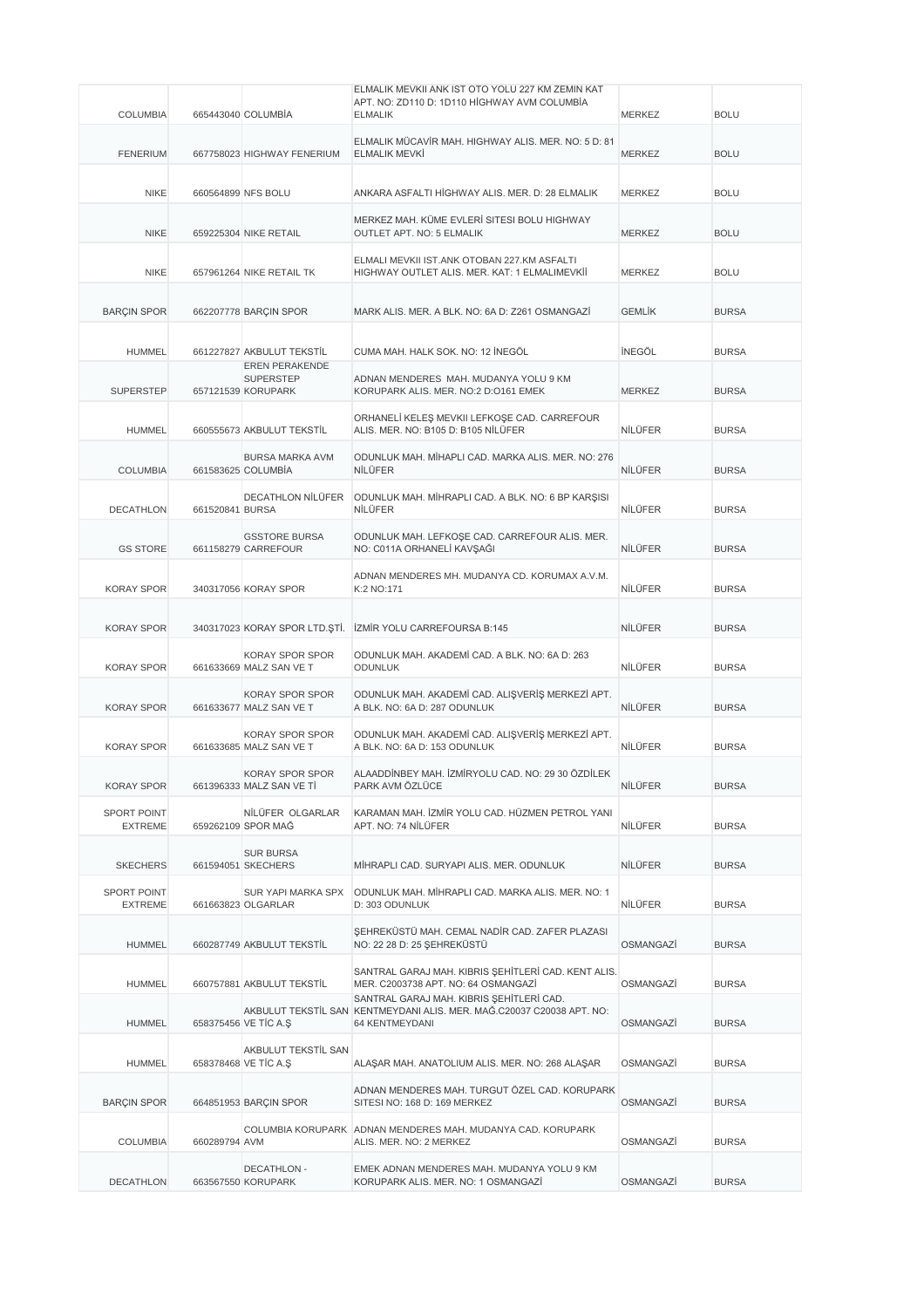| <b>KORAY SPOR</b>                    |                  | 340317080 KORAY SPOR                               | KIBRIS ŞEHİTLERİ CAD.KENT MEYDANI A.V.M C:2 N:8                                         | OSMANGAZİ        | <b>BURSA</b>     |
|--------------------------------------|------------------|----------------------------------------------------|-----------------------------------------------------------------------------------------|------------------|------------------|
| <b>KORAY SPOR</b>                    |                  | 658089297 KORAY SPOR                               | ALTIPARMAK CAD. NO: 6 ALTIPARMAK                                                        | OSMANGAZİ        | <b>BURSA</b>     |
| <b>KORAY SPOR</b>                    |                  | KORAY SPOR LTD.Ş-<br>484676002 ANATOLIU            | YALOVA YOLU CAD, ANATALIUM A.V.M. NO:487 K:1 / 271                                      | OSMANGAZİ        | <b>BURSA</b>     |
| <b>KORAY SPOR</b>                    |                  | 340317015 KORAY SPOR LTD.ŞTİ                       | ALTIPARMAK CAD. NO:6                                                                    | OSMANGAZİ        | <b>BURSA</b>     |
| <b>KORAY SPOR</b>                    |                  |                                                    | 340317072 KORAY SPOR LTD.ŞTİ. KIBRIS ŞEHİTLERİ MAH KENT MEYDANI AVM C-2 NO:10 /1        | OSMANGAZİ        | <b>BURSA</b>     |
| <b>KORAY SPOR</b>                    |                  | <b>KORAY SPOR</b><br>340317130 MALZ.LTD.ŞTİ        | SOGUKKUYU MAH.MUTLU SK.NO:25                                                            | OSMANGAZİ        | <b>BURSA</b>     |
| <b>KORAY SPOR</b>                    |                  | <b>KORAY SPOR</b><br>340317106 MALZ.SAN.TIC        | ADNAN MENDERES MAH.MUDANYA YOLU 9.KM<br>KORUPARK AVM N:172                              | OSMANGAZİ        | <b>BURSA</b>     |
| <b>KORAY SPOR</b>                    |                  | <b>KORAY SPOR</b><br>340317114 MALZ.SAN.TİC.       | CEMAL NADIR CAD.ZAFER PLAZA AVM N:37-38                                                 | OSMANGAZİ        | <b>BURSA</b>     |
| <b>KORAY SPOR</b>                    |                  | <b>KORAY SPOR</b><br>660726324 MLZ.SAN.TİC.LTD.ŞTİ | ADNAN MENDERES MAH. KORUPARK ALIS. MER. NO: 174<br><b>EMEK</b>                          | OSMANGAZİ        | <b>BURSA</b>     |
| <b>KORAY SPOR</b>                    |                  | KORAY SPOR SPOR<br>661396341 MALZ SAN VE T         | ALAADDİNBEY MAH. İZMİRYOLU CAD. NO: 29 30 ÖZDİLEK<br>PARK AVM ÖZLÜCE                    | OSMANGAZİ        | <b>BURSA</b>     |
| <b>SUPERSTEP</b>                     |                  | <b>KORUPARK</b><br>667743116 SUPERSTEP             | ADNAN MENDERES MAH. TURGUT ÖZAL CAD. NO: 2 D:<br>183 EMEK                               | OSMANGAZİ        | <b>BURSA</b>     |
| <b>LESCON</b>                        |                  | <b>LESCON BURSA</b><br>661856815 ANATOLİUM AVM     | ALAŞARKÖY MAH. İSTANBUL CAD. NO: 487 D: 233<br><b>ALAŞARKÖY</b>                         | OSMANGAZİ        | <b>BURSA</b>     |
| <b>SPORT POINT</b><br><b>EXTREME</b> |                  | 230889131 MAĞAZAS                                  | OLGARLAR KORUPARK ADNAN MERDERES MAH. MUDANYA YOLU ÜZERİ.<br>KORUPARK AVM EMEK          | OSMANGAZİ        | <b>BURSA</b>     |
| <b>SKECHERS</b>                      |                  | OLKA SPOR BURSA<br>661428573 KORUPARK              | TURGUT ÖZAL CAD. KORUPARK ALIS. MER. D: 2 EMEK                                          | OSMANGAZİ        | <b>BURSA</b>     |
| <b>FENERIUM</b>                      |                  | OSMANGAZI<br>238051197 FENERİUM-BURSA              | ALAŞAR MAH. YENİ YOLAVA CAD. ANATOLIUM ALIS.<br>MER. 176 BLK. NO: 487                   | OSMANGAZİ        | <b>BURSA</b>     |
| <b>PUMA</b>                          |                  | PUMA BURSA<br>670094564 KORUPARK                   | EMEK ADNAN MENDERES MAH. TURGUT ÖZAL CAD.<br>KORUPARK ALIS. MER. NO: 2 D: 226 OSMANGAZI | OSMANGAZİ        | <b>BURSA</b>     |
| <b>SAMURAY SPORT</b>                 | 288137102 ŞTİ    | SAMURAY SPOR LTD                                   | ALAŞAR MAH. YENI YALOVA CAD. ANATOLIUM ALIS. MER.<br>D: 487                             | <b>OSMANGAZI</b> | <b>BURSA</b>     |
| UNDER ARMOUR                         |                  | <b>UNDER ARMOUR</b><br>661321612 BURSA KORUPARK    | ADNAN MENDERES MAH. TURGUT ÖZAL CAD. KORUPARK<br>ALIS. MER. NO: 2 EMEK                  | OSMANGAZİ        | <b>BURSA</b>     |
| <b>KORAY SPOR</b>                    | 340317098 COM    | WWW.KORAYSPOR.                                     | ALTIPARMAK CD.NO:6                                                                      | OSMANGAZİ        | <b>BURSA</b>     |
| <b>KORAY SPOR</b>                    |                  |                                                    | 659280101 WWW.VIPCOCUK.COM SOĞUKKUYU MAH. MUTLU SOK. NO: 25 HÜRRİYET                    | OSMANGAZİ        | <b>BURSA</b>     |
| SPORTIVE                             |                  | 17 BURDA AVM<br>666149463 SPORTİVE                 | BARBAROS MAH. ATATÜRK CAD. 17 BURDA ALIS. MER.<br>NO:207 KAT 1                          | <b>MERKEZ</b>    | <b>ÇANAKKALE</b> |
| <b>HUMMEL</b>                        |                  | 660287756 AKBULUT TEKSTİL                          | BARBAROS MAH. ATATÜRK CAD. 17 BURDA ALIS. MER.<br>NO: 207 D: FFL28 BARBAROS             | MERKEZ           | CANAKKALE        |
| <b>SPORTIVE</b>                      |                  | 664811361 GÖKMENLER TİCARET                        | CUMHURİYET MAH. İSTASYON CAD. NO: 29 D: 8<br>GÖKMENLER İÇ VE DIŞ TİCARET MERKEZ         | MERKEZ           | <b>ÇANKIRI</b>   |
| <b>ADIDAS</b>                        | 659402937 ADİDAS |                                                    | YENİYOL MAH. GAZİ CAD. 4.SOK SOK. NO: 3 ADİDAS<br><b>MERKEZ</b>                         | MERKEZ           | <b>ÇORUM</b>     |
| <b>LESCON</b>                        |                  | LESCON-CORUM AHL<br>661090282 PARK AVM             | ÇEPNİ MAH. KEREBİ GAZİ 1 SOK. NO: 7 D: 17 ÇEPNİ                                         | MERKEZ           | <b>ÇORUM</b>     |
| <b>FENERIUM</b>                      |                  | 125739276 FENERİUM / DENİZLİ                       | CAMLIK M.DOĞAN DEMİRCİ.C.DEMOK MEY.YANI NO.2<br>FORUM ÇAMLIK A                          | <b>MERKEZ</b>    | DENİZLİ          |
| <b>LESCON</b>                        |                  | LESCON DENIZLI<br>655503233 TERAS PARK AVM         | YENİŞEHİR MAH. 55. SOK. TERASPARK AVM ALIS. MER. IB<br><b>BLK. NO:2/12</b>              | <b>MERKEZ</b>    | DENİZLİ          |
| YALI SPOR                            |                  | 83308122 YALI SPOR                                 | GÜRCAN MAH.ATATÜRK BULVARI NO:135                                                       | <b>MERKEZ</b>    | DENİZLİ          |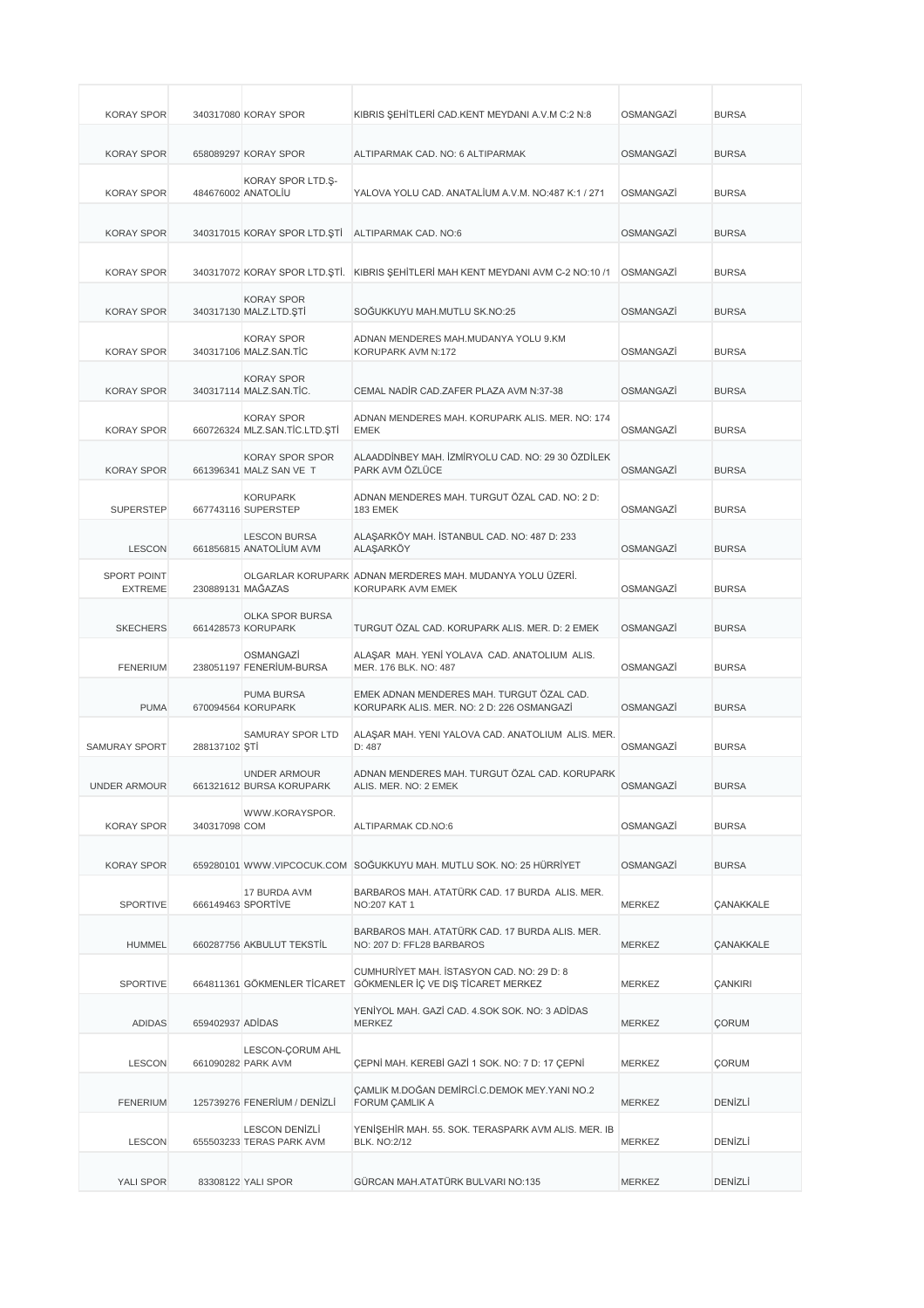|                                      |                    | ELIZINN GIDA VE                                                 |                                                                                                                  |                   |                   |
|--------------------------------------|--------------------|-----------------------------------------------------------------|------------------------------------------------------------------------------------------------------------------|-------------------|-------------------|
| <b>SPORTINN</b>                      |                    | <b>TEKSTIL ISLE</b><br>667355739 TMECELIGI S                    | PAMUKKALE MAH. DOĞAN DEMİRCİOĞLU CAD. FORUM<br>ALIS. MER. 2 APT. NO: F46 CAMLIK                                  | PAMUKKALE         | DENIZLI           |
| <b>SPORTINN</b>                      |                    | ELIZINN GIDA VE<br>659685978 TEKSTİL İŞL.                       | DEMOKRASI MEVKII DOĞAN DEMIRCIOĞLU CAD. FORUM<br>CAMLIK ALIS. MER. NO: 2 D: 49                                   | PAMUKKALE         | DENIZLI           |
| <b>GS STORE</b>                      |                    | DİYARBAKIR KARAVİL<br>666005137 GSSTORE                         | PEYAS MAH, URFA BUL, KARAVİL APT, NO: 102 D: A<br><b>KAYAPINAR</b>                                               | <b>BİSMİL</b>     | <b>DİYARBAKIR</b> |
| <b>COLUMBIA</b>                      | 670008747 MAG      | <b>CEYLAN KARAVIL</b><br>PARK AVM COLUMBIA                      | FIRAT MAH. URFA YOLU NO: 98 KAT 1 1 042 BAĞIMSIZ<br>BÖLÜM CEYLAN KARAVİL PARK                                    | <b>KAYAPINAR</b>  | <b>DİYARBAKIR</b> |
| <b>LESCON</b>                        |                    | LESCON-DIYARBAKIR<br>660898974 FORUM AVM                        | FABRİKA MAH. ELAZIĞ BUL. D BAKIR ALIS. MER. NO: 155<br><b>MERKEZ</b>                                             | <b>MERKEZ</b>     | <b>DİYARBAKIR</b> |
| <b>COLUMBIA</b>                      |                    | <b>COLUMBIA FORUM</b><br>661034140 DİYARBAKIR                   | FABRİKA MAH. ELAZIĞ BUL. FORUM ALIS. MER. NO: 155<br>COLUMBIA FORUM DİYARBAKIR MERKEZ                            | <b>YENİŞEHİR</b>  | <b>DİYARBAKIR</b> |
| <b>GS STORE</b>                      |                    | DİYARBAKIR FORUM<br>666005111 GSSTORE                           | FABRİKA MAH. ELAZIĞ BUL. FORUM ALIS. MER. NO: 155 D:<br>1 YENİŞEHİR                                              | <b>YENİŞEHİR</b>  | <b>DİYARBAKIR</b> |
| <b>HUMMEL</b>                        |                    | 668007883 NİLBORA ÖZEL SAĞLIK 116 D: 110 MERKEZ                 | KÜLTÜR MAH. İSTANBUL CAD. KREMPARK ALIS. MER. NO:                                                                | <b>MERKEZ</b>     | <b>DÜZCE</b>      |
| <b>SAMURAY SPORT</b>                 |                    | SAMURAY SPOR<br>657121752 SAN.TİC.LTD.ŞTİ                       | ŞERİFİYE MAH. GAZİANTEP CAD. TUTKUN TURAN IS MER.<br>KAT: 1 ADİDAS MAĞAZASI MERKEZ                               | <b>MERKEZ</b>     | <b>DÜZCE</b>      |
| <b>GS STORE</b>                      |                    | 666605050 EDIRNE GS STORE                                       | SABUNİ MAH. ESATPAŞA SOK. NO: 8 D: A MERKEZ                                                                      | <b>MERKEZ</b>     | <b>EDIRNE</b>     |
| <b>LESCON</b>                        | 669166217 TİC.A.Ş. | ERBAY PAZ. VE                                                   | ABDURRAHMAN MAH. TALATPAŞA CAD. NO: 59 KAT 105 D:<br>F <sub>1</sub>                                              | <b>MERKEZ</b>     | <b>EDIRNE</b>     |
| <b>FENERIUM</b>                      | 662447119 EDIRNE   | <b>FENERIUM ERASTA</b>                                          | ABDURRAHMAN MAH. TALATPAŞA CAD. NO: 59 D: 119<br>FENERIUM ERASTA EDİRNE EDİRNE                                   | <b>MERKEZ</b>     | <b>EDIRNE</b>     |
| <b>HUMMEL</b>                        |                    | <b>HUMMEL AKBULUT</b><br>655922888 TEKS.SAN.TİC.LT              | SARAÇLAR CAD. NO: 108 MERKEZ                                                                                     | <b>MERKEZ</b>     | <b>EDIRNE</b>     |
| <b>ADIDAS</b>                        |                    | 666498050 ELAZIĞ ADİDAS                                         | CUMHURİYET MAH. MALATYA CAD. PARK23 ALIS. MER.<br>ZK15 NOLU MAĞAZA APT. NO: 70 MERKEZ                            | <b>MERKEZ</b>     | ELAZIĞ            |
| <b>SPORT POINT</b><br><b>EXTREME</b> |                    |                                                                 | SOLAKZADE MAH. YAVUZ SULTAN SELİM BUL. ERZURUM<br>668041064 ERZURUM FORUM SPX ALIS. MER. NO: 124 D: 43 SOLAKZADE | PALANDÖKEN        | ERZURUM           |
| <b>LESCON</b>                        |                    | LESCON-ERZURUM<br>661950477 MNG MALL AVM                        | LALAPAŞA MAH. SOMUNOĞLU CAD. MNG MALL ALIS.<br>MER. NO: 83 D: 116 YAKUTİYE                                       | YAKUTİYE          | <b>ERZURUM</b>    |
| <b>SPORTINN</b>                      |                    | ELIZINN GIDA VE<br><b>TEKSTIL ISLE</b><br>667355747 TMECELIGI S | ESKİBAĞLAR MAH. YILMAZ BÜYÜKERŞEN BUL. ESPARK<br>ALIS, MER. D: 111 ESKİBAĞLAR                                    | <b>MERKEZ</b>     | <b>ESKİŞEHİR</b>  |
| <b>COLUMBIA</b>                      |                    | 659661656 ESPARK COLUMBIA                                       | ESKİBAĞLAR MAH. ÜNİVERSİTE CAD. ESPARK ALIS. MER.<br>NO:21 BAHÇELİEVLER                                          | <b>MERKEZ</b>     | <b>ESKİŞEHİR</b>  |
| YALI SPOR                            |                    | 655637148 YALI SPOR                                             | ESKİBAĞLAR MAH. ÜNİVERSİTE CAD. ESPARK ALIŞVERİŞ<br>MERKEZİ SOK. NO: 21 KAT: 1 D: 58 ESPARK                      | <b>MERKEZ</b>     | ESKİŞEHİR         |
| <b>SPORTIVE</b>                      |                    | 666149349 ESPARK SPORTIVE                                       | ÜNİVERSİTE CAD. ESAPARK ALIS. MER. NO:21 KAT 1                                                                   | ODUNPAZARI        | <b>ESKİŞEHİR</b>  |
| <b>HUMMEL</b>                        |                    | 656759735 AKBULUT TEKSTİL                                       | ÇAMLICA MAH. GÜLPERİ SOK. NEOPLUS ALIS. MER. NO:<br>GF082 TEPEBASI                                               | <b>TEPEBAŞI</b>   | <b>ESKİŞEHİR</b>  |
| DECATHLON                            | 665585659 AVM      |                                                                 | DECATHLON - ESPARK ESKİBAĞLAR MAH. ÜNİVERSİTE BUL. ESPARK ALIS. MER.<br>NO: 21 TEPEBAŞI                          | <b>TEPEBASI</b>   | ESKİŞEHİR         |
| <b>KORAY SPOR</b>                    |                    | KORAY SPOR SPOR<br>661633693 MALZ SAN VE T                      | ESKİBAĞLAR MAH. ÜNİVERSİTE CAD. ESPARK ALIS. MER.<br>D: 86 ESKİBAĞLAR                                            | <b>TEPEBAŞI</b>   | ESKİŞEHİR         |
| <b>NIKE</b>                          |                    | 659226864 NIKE RETAIL                                           | ÇAMLICA MAH. GÜLPERİ SOK. ESKİŞEHİR STORE APT.<br>NO: 1 D: 121 ÇAMLICA                                           | <b>TEPEBAŞI</b>   | <b>ESKİŞEHİR</b>  |
| SPORT POINT<br><b>EXTREME</b>        |                    | OLGARLAR SPOR<br>487673006 MALZEMELERİ                          | HOŞNUDİYE MAH. İSTASYON CAD. CAPACİTY ALIS. MER.<br>B BLK. NO: 3                                                 | <b>TEPEBAŞI</b>   | <b>ESKİŞEHİR</b>  |
| YALI SPOR                            |                    | 655678779 YALI SPOR                                             | HOŞNUDİYE MAH. İSMET İNÖNÜ CAD. 47 BLK. D: A<br><b>HOŞNUDİYE</b>                                                 | TEPEBAŞI          | <b>ESKİŞEHİR</b>  |
| <b>LESCON</b>                        |                    | 429850225 ERBAY PAZARLAMA                                       | MAREŞAL FEVZİ ÇAKMAK BULV.SANKOPARK AVM R203-<br>R204                                                            | MERKEZ            | <b>GAZIANTEP</b>  |
| HUMMEL                               |                    | 664882164 AKBULUT FORUM AVM BLK. NO: 6 YAPRAK                   | YAPRAK MAH. İSTASYON CAD. FORUM ALIS. MER. SFL                                                                   | <b>ŞEHİTKAMİL</b> | <b>GAZIANTEP</b>  |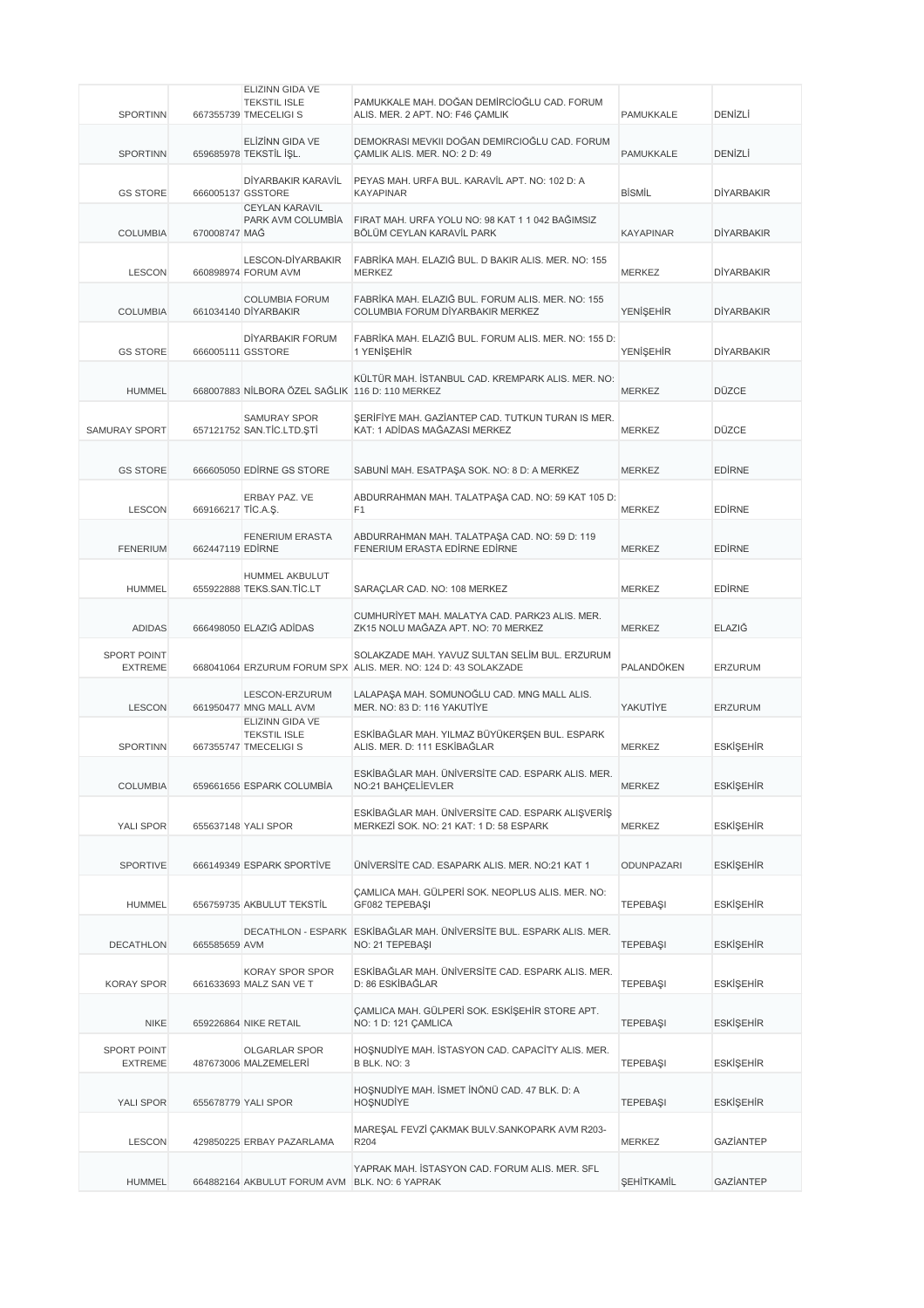| <b>HUMMEL</b>      |                  |                                                    | OSMANGAZI MAH. NECMETTIN ERBAKAN CAD. 33 SOK.<br>664882149 AKBULUT ŞEHİTKAMİL NO: K2S12 D: 71 OSMANGAZİ                                              | SEHİTKAMİL               | <b>GAZIANTEP</b> |
|--------------------|------------------|----------------------------------------------------|------------------------------------------------------------------------------------------------------------------------------------------------------|--------------------------|------------------|
| <b>HUMMEL</b>      |                  | 656378395 VE TİC A.Ş                               | AKBULUT TEKSTİL SAN M.FEVZİ ÇAKMAK BUL. SANKOPARK ALIS. MER. KAT 2<br>D:R285 SARIGÜLLÜK                                                              | <b>ŞEHİTKAMİL</b>        | <b>GAZIANTEP</b> |
| <b>GS STORE</b>    |                  | GALATASARAY<br>659726145 MAĞAZACILIK VE PAR        | SARIGULLUK MAH. FEVZI ÇAKMAK BUL. SANKO PARK<br>ALIS. MER. NO: 23 GALATASARAY MAĞAZACILIK VE PAR<br><b>EMEK</b>                                      | SEHİTKAMİL               | <b>GAZIANTEP</b> |
| <b>FENERIUM</b>    |                  |                                                    | SARI GÜLLÜK MAH. MAREŞAL FEVZI ÇAKMAK BUL.<br>SANKO PARK ALIS. MER. NO: 205 FENERBAHÇE SPOR<br>656756996 GAZİANTEP FENERIUM ÜRÜNLERİ SAN. ŞEHİTKAMİL | <b>ŞEHİTKAMİL</b>        | <b>GAZIANTEP</b> |
| <b>GS STORE</b>    |                  | GAZİANTEP                                          | 15 TEMMUZ MAH. PROF DR NECMETTİN ERBAKAN CAD.<br>666005095 PRİMEMALL GSSTORE PRİMEMALL ALIS. MER. B BLK. NO: 73 D: 30 ŞEHİTKAMİL                     | <b>SEHİTKAMİL</b>        | <b>GAZIANTEP</b> |
| <b>INTERSPORT</b>  |                  | 657119350 MAĞAZACILIK                              | SARIGÜLLÜK MAH. RAFET İŞİTMEN CAD. R281 R282 R283<br>INTERSPORT ATLETİK APT. NO: 23 INTERSPORT ATLETİK MAĞAZACILIK<br><b>SARIGÜLLÜK</b>              | <b>ŞEHİTKAMİL</b>        | <b>GAZIANTEP</b> |
| <b>LESCON</b>      |                  | <b>LESCON GAZIANTEP</b><br>656747680 FORUM AVM     | YAPRAK MAH. İSTASYON CAD. GAZİANTEP FORUM ALIS.<br><b>MER. NO: 76</b>                                                                                | <b>ŞEHİTKAMİL</b>        | <b>GAZIANTEP</b> |
| <b>LESCON</b>      |                  | <b>LESCON GAZIANTEP</b><br>656725405 PRIME MALL AV | OSMANGAZI MAH, PROF. DR. NECMETTIN ERB CAD, 33<br>NOLU SOK. GAZİANT PRIME MALL ALIS. MER. NO: 71 KAT:<br>3 D: K2S26 ŞEHİTKAMİL                       | SEHİTKAMİL               | <b>GAZIANTEP</b> |
| <b>SPORTINN</b>    |                  | 662536283 SPORTINN                                 | SARIGÜLLÜK MAH. FEVZİ ÇAKMAK BUL. SANKOPARK<br>ALIS. MER. NO: 287 SANKOPARK GAZIANTEP SARIGÜLÜK SEHİTKAMİL                                           |                          | <b>GAZIANTEP</b> |
| <b>SPORTINN</b>    |                  | 662536309 SPORTINN                                 | OSMANGAZİ MAH. PROF DR NECMETİN ERBAKAN CAD. 33<br>SOK. NO: 71 D: K2 S NSP ANTEPPRİMEMALL P RİME MAL                                                 | <b><i>ŞEHİTKAMİL</i></b> | <b>GAZIANTEP</b> |
| <b>HUMMEL</b>      |                  | 664882172 AKBULUT PRIME MALL NO: 149 AKASYA        | AKASYA MAH. ŞÜKRÜ BALCI CAD. PRİMEMALL ALIS. MER.                                                                                                    | <b>ANTAKYA</b>           | <b>HATAY</b>     |
| <b>KAPTAN SPOR</b> |                  | <b>KAPTAN SPOR SPOR</b><br>661229682 MALZEMELERİ   | AKASYA MAH. ŞÜKRÜ BALCI CAD. PRIMEMALL ALIS. MER.<br>D: 001 AKASYA                                                                                   | ANTAKYA                  | <b>HATAY</b>     |
| <b>HUMMEL</b>      | 664882156 FORBES | <b>AKBULUT PARK</b>                                | SÜLEYMANİYE MAH. KAZIM KARABEKİR CAD. NO: 3 D: 6<br><b>CUMHURİYET</b>                                                                                | <b>İSKENDERUN</b>        | <b>HATAY</b>     |
| <b>FENERIUM</b>    |                  | FENERBAHÇE SPOR<br>656505997 ÜRÜNLERİ SAN.V        | NUMUNE MAH. EYÜP SULTAN CAD. PRİMEMALL ALIS.<br>MER. D: BF018 EYÜP SULTAN MEYDAN                                                                     | <b>İSKENDERUN</b>        | <b>HATAY</b>     |
| DECATHLON          |                  | <b>ISKENDERUN</b><br>660033903 DECATHLON           | NUMUNE MAH. EYUP SULTAN CAD. PRIMEMALL ALIS.<br>MER. NO: 1 ISKENDERUN                                                                                | <b>İSKENDERUN</b>        | <b>HATAY</b>     |
| <b>GS STORE</b>    |                  | <b>ISKENDERUN PARK</b><br>666005087 FORBES GSSTORE | SÜLEYMANİYE MAH. ATATÜRK BUL. P FORBES ALIS. MER.<br>NO: 97 D: 1 PARK FORBES                                                                         | <b>İSKENDERUN</b>        | <b>HATAY</b>     |
| <b>KAPTAN SPOR</b> |                  | <b>KAPTAN SPOR SPOR</b><br>482200003 MALZEMEL      | PRİME MALL İSKENDERUN NUMUNE M AH EYÜP SULTAN<br>CAD N:1 D.NO:2                                                                                      | <b>İSKENDERUN</b>        | <b>HATAY</b>     |
| <b>LESCON</b>      |                  | 659525018 PRİME MALL A                             | LESCON İSKENDERUN NUMUNE MAH. EYÜP SULTAN CAD. NO: 1 KAT: 2 D: 20<br>LESCON PRIME MALL AVM ISKENDERUN                                                | <b>İSKENDERUN</b>        | <b>HATAY</b>     |
| <b>FENERIUM</b>    |                  | <b>FENERBAHCE SPOR</b><br>657000451 ÜRÜNLERİ       | HARAPARASI MAH. İZZET GÜÇLÜ SOK. PALLADİUM<br>ANTAKYA APT. KAT: 1 D: 31 FENERIUM ANTAKYA<br>ANTAKYA                                                  | MERKEZ                   | <b>HATAY</b>     |
| <b>KAPTAN SPOR</b> |                  | KAPTAN SPOR SPOR<br>523028009 MALZEMEL             | AKASYA MAH.ŞÜKRÜ BALCI CAD.PRİ ME MALL ALIŞVERİŞ<br>MERK.NO:203                                                                                      | MERKEZ                   | <b>HATAY</b>     |
| <b>LESCON</b>      |                  | <b>LESCON CANKIRI</b><br>442716114 YUNUS A.V.      | AKSARAY MAH. ŞÜKRÜ BALCI CAD. NO:203                                                                                                                 | MERKEZ                   | <b>HATAY</b>     |
| <b>ADIDAS</b>      |                  | 226021293 LEVENT OUTLET                            | FATIH CAD NO:11/13                                                                                                                                   |                          | <b>İSTANBUL</b>  |
| <b>BARÇIN SPOR</b> |                  | 667280374 BARÇIN SPOR                              | TAYAKADIN MAH. TERMİNAL CAD. 02 03 APT. ZONE9 BLK.<br>NO: 1 D: F9 HAVALİMANI MERKEZ                                                                  | ARNAVUTKÖY               | <b>İSTANBUL</b>  |
| <b>SUPERSTEP</b>   |                  | 665458386 SUPERSTEP                                | TAYAKADIN MAH. ULUBATLI HASAN CAD. İÇ HATLAR<br>HAVAALANI İÇ HATLAR KOMPLEKSI YENİ HAVALİMANI APT. F BLK. NO: 6<br>SUPERSTEP YENİ HAVALİMANI         | ARNAVUTKÖY               | <b>İSTANBUL</b>  |
| <b>ADIDAS</b>      | 667248355 CS     | ADIDAS METROPOL                                    | ATATÜRK MAH. ERTUĞRUL GAZİ CAD. METROPOL ALIS.<br>MER. NO: 1B037 ATAŞEHİR                                                                            | <b>ATAŞEHİR</b>          | <b>İSTANBUL</b>  |
| <b>HUMMEL</b>      |                  | 659162333 AKBULUT TEKSTİL                          | YENİSAHRA MAH. İSTİKLAL CAD. NO: 10 D: 2K151<br><b>YENISAHRA</b>                                                                                     | ATAŞEHİR                 | İSTANBUL         |
| <b>HUMMEL</b>      |                  | 659692701 AKBULUT TEKSTİL                          | İSTİKLAL CAD. OPTIMUM ALIS. MER. NO: 10 D: 2K151<br>YENİSAHRA                                                                                        | ATAŞEHİR                 | <b>İSTANBUL</b>  |
| <b>HUMMEL</b>      |                  | 660539198 AKBULUT TEKSTİL                          | BARBAROS MAH. HALK CAD. PALLADIUM ALIS. MER. NO: 8<br>B D: BB242 ATAŞEHİR                                                                            | ATAŞEHİR                 | <b>İSTANBUL</b>  |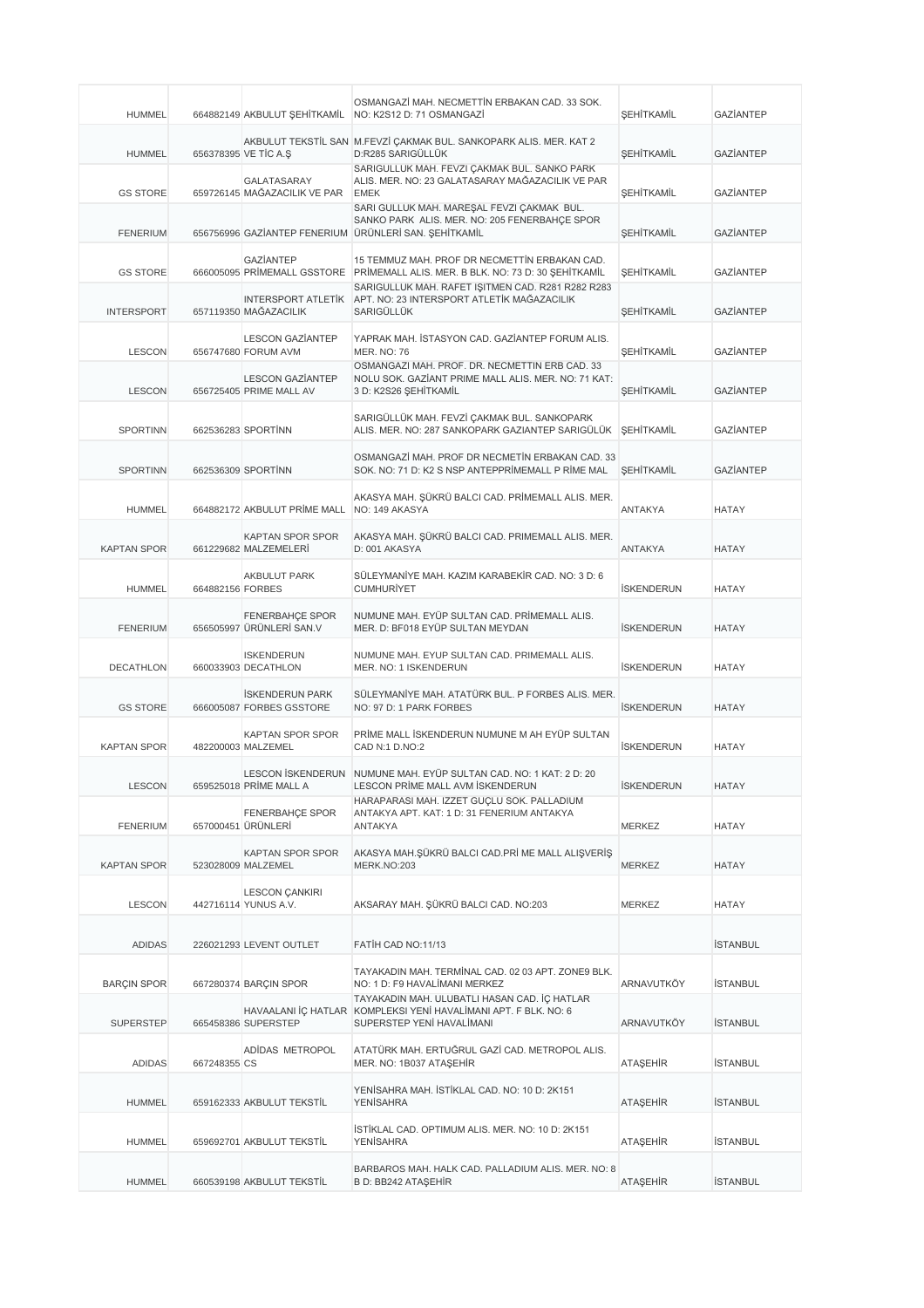| <b>HUMMEL</b>                        |                  | 661351171 AKBULUT TEKSTİL                                        | İÇERENKÖY MAH. ÇAYIR CAD. CARREFOUR ALIS. MER.<br>NO: 1 İÇERENKÖY                                              | ATAŞEHİR        | <b>İSTANBUL</b> |
|--------------------------------------|------------------|------------------------------------------------------------------|----------------------------------------------------------------------------------------------------------------|-----------------|-----------------|
| <b>DECATHLON</b>                     |                  | <b>BRANDIUM</b><br><b>DECATHLON</b><br>659109508 MAGAZASI        | ATATÜRK MAH. ERTUĞRULGAZİ SOK. METROPOL ALIS.<br>MER. Z BLK. NO: 2 D: 25 ATASEHIR                              | <b>ATAŞEHİR</b> | <b>İSTANBUL</b> |
| <b>COLUMBIA</b>                      | 659857890 OUTLET | <b>COLUMBIA OPTMİUM</b>                                          | YENİSAHRA MAH. İSTİKLAL SOK. OPTIMUM ALIS. MER. 4<br>BLK. NO: 10 KAT: 2 D: 131 YENİSAHRA                       | <b>ATAŞEHİR</b> | <b>İSTANBUL</b> |
| <b>COLUMBIA</b>                      |                  | 666948971 COLUMBIA                                               | ATATÜRK MAH. ERTUĞRUL GAZİ CAD. METROPOL ALIS.<br>MER. D12 BLK. NO: 78 B1 KAP NO 94                            | <b>ATAŞEHİR</b> | <b>İSTANBUL</b> |
| <b>DECATHLON</b>                     |                  | <b>DECATHLON -</b><br>664986437 OPTIMUM AVM                      | YENİSAHRA MAH. İSTİKLAL CAD. OPTİMUM ALIS. MER. NO:<br>1 D: 07 ATAŞEHİR                                        | <b>ATAŞEHİR</b> | <b>İSTANBUL</b> |
| <b>SUPERSTEP</b>                     |                  | <b>EREN PERAKENDE</b><br><b>SUPERSTEP</b><br>659304315 PALLADIUM | BARBAROS MAH. HALK CAD. PALLADIUM ALIS. MER.<br>NO:BB189 8B MAĞAZA                                             | <b>ATAŞEHİR</b> | <b>İSTANBUL</b> |
| <b>FENERIUM</b>                      |                  | 660183823 FENERIUM OPTIMUM                                       | YENİSAHRA MAH. İSTİKLAL CAD. OPTIMUM ALIS. MER. NO:<br>2B D: 114 YENİSAHRA                                     | <b>ATAŞEHİR</b> | <b>İSTANBUL</b> |
| <b>FENERIUM</b>                      |                  |                                                                  | 226174092 FENERIUM İÇERENKÖY KÜÇÜKBAKKALKÖY MAH. KAYIŞDAĞI CAD. NO:111                                         | <b>ATAŞEHİR</b> | <b>İSTANBUL</b> |
| <b>INTERSPORT</b>                    |                  |                                                                  | 511791014 INTERSPORT OPTIMUM ISTIKLAL SOK.NO:10/4 OPTIMUM OUTLET AVN YENISAHRA ATAŞEHIR                        |                 | <b>İSTANBUL</b> |
| <b>SKECHERS</b>                      |                  | METROPOL AVM<br>666983523 SKECHERS                               | ATATÜRK MAH. ERTUĞRUL GAZİ CAD. METROPOL ALIS.<br>MER. D12 BLK. NO: 2 D: 57 ATAŞEHR                            | ATAŞEHİR        | <b>İSTANBUL</b> |
| <b>SUPERSTEP</b>                     |                  | <b>METROPOL</b><br>666932223 SUPERSTEP                           | ATATÜRK MAH. ERTUĞRUL GAZİ CAD. METROPOL ALIS.<br>MER. D12 BLK. NO: 101 D: 102 B2 KAT B2 KAT                   | <b>ATAŞEHİR</b> | <b>İSTANBUL</b> |
| <b>SPORT POINT</b><br><b>EXTREME</b> |                  | 660834656 ATAŞEHİR                                               | OLGARLAR PALLADİUM BARBAROS MAH. HALK CAD. PALLADİUM ALIS. MER. NO: 8<br>D: 158 ATAŞEHİR                       | <b>ATAŞEHİR</b> | <b>İSTANBUL</b> |
| <b>SKECHERS</b>                      | 658038179 SPOR   | OPTIMUM AVM OLKA                                                 | YENİSAHRA MAH. OPTIMUM OUTLET ALIS. MER. NO: 1 D:<br>Z/23 YENİSAHRA                                            | ATAŞEHİR        | <b>İSTANBUL</b> |
| <b>SUPERSTEP</b>                     |                  | OPTİMUM İSTANBUL<br>667975403 SUPERSTEP                          | YENİ SAHRA MAH. İSTİKLAL CAD. NO: 2B D: Z34                                                                    | ATAŞEHİR        | <b>İSTANBUL</b> |
| <b>SPORT POINT</b><br><b>EXTREME</b> |                  |                                                                  | YENİSAHRA MAH. İSTİKLAL CAD. OPTİMUMOUTLET APT.<br>661770966 OPTİMUM OUTLET SPX NO: 2B D: 221 YENİSAHRA        | ATAŞEHİR        | <b>İSTANBUL</b> |
| <b>SNEAKS UP</b>                     |                  | 660813429 PALLADIUM SEAKSUP                                      | BARBAROS MAH. HALK CAD. KAT 2 ATAŞEHİR                                                                         | ATAŞEHİR        | <b>İSTANBUL</b> |
| <b>PUMA</b>                          |                  | 656655289 PUMA OPTIMUM                                           | İSTİKLAL CAD. NO: 10 D: A1 PUMA OPTIMUM OUTLET<br><b>YENİSAHRA</b>                                             | <b>ATASEHIR</b> | <b>İSTANBUL</b> |
| ADIDAS                               | 667168702 RFO    | <b>REEBOK OPTIMUM</b>                                            | YENISAHRA MAH. ISTIKLAL CAD. NO: B D: 2 ATAŞEHIR                                                               | ATAŞEHIR        | ISTANBUL        |
| <b>SNEAKS UP</b>                     |                  | 667413108 SAHA MAĞAZA                                            | ATATÜRK MAH. ATAŞEHİR BUL. ERTUĞRUL GAZİ SOK.<br>METROPOL ALIS. MER. 1B036 BLK. NO: 2Z D: 12 ATAŞEHİR ATAŞEHİR |                 | <b>İSTANBUL</b> |
| <b>FENERIUM</b>                      |                  | ÜLKER SPOR ARENA-<br>660927617 ATAŞEHİR FENE                     | BARBAROS MAH. DEREBOYU CAD. ÜLKERSPORT<br>KOMPLEKSI NO: 1 ATAŞEHİR                                             | ATAŞEHİR        | <b>İSTANBUL</b> |
| SPORT POINT<br><b>EXTREME</b>        |                  | 662028125 WATERGARDEN SPX                                        | BARBAROS MAH. B BLK. NO: BBB22 D: BBB21 ATAŞEHİR                                                               | ATAŞEHİR        | <b>İSTANBUL</b> |
| <b>SNEAKS UP</b>                     |                  | 669860850 SAHA MAĞAZA                                            | ÜNİVERSİTE MAH. BAHAR SOK. 3 BLK. D:2                                                                          | <b>AVCILAR</b>  | <b>İSTANBUL</b> |
| SNEAKS UP                            |                  | 669860868 SAHA MAGAZA                                            | ÜNİVERSİTE MAH. BAHAR SOK. 3 BLK. D:2                                                                          | <b>AVCILAR</b>  | <b>İSTANBUL</b> |
| <b>ADIDAS</b>                        | 226021665 FO     | ADIDAS 212 ISTANBUL                                              | 212 İSTANBUL MAHMUTBEY MERKEZ MAHTAŞOCAĞI CAD<br><b>NO:5</b>                                                   | <b>BAĞCILAR</b> | <b>İSTANBUL</b> |
| <b>LESCON</b>                        |                  | 655503001 ERBAY PAZARLAMA                                        | CINAR MAH. DOGANBEY CAD. A BLK. NO: 4                                                                          | <b>BAGCILAR</b> | <b>İSTANBUL</b> |
| <b>GS STORE</b>                      |                  | 658333687 GS STORE                                               | MAHMUTBEY MERKEZ MAH. TAŞOCAĞI CAD. NO: 5 KAT: 1<br>D: 147 MAHMUTBEY                                           | <b>BAGCILAR</b> | <b>İSTANBUL</b> |
| <b>KAPTAN SPOR</b>                   |                  | 662348499 KAPTAN SPOR                                            | 15 TEMMUZ MAH. BAHAR CAD. NO: 45 BAĞCILAR                                                                      | <b>BAĞCILAR</b> | <b>İSTANBUL</b> |
| <b>NIKE</b>                          |                  | 660759473 NFS ISTANBUL 212                                       | MERKEZ MAH. TAŞOCAĞI CAD. 212 ALIS. MER. NO: 5 D:<br>162 MAHMUTBEY                                             | <b>BAĞCILAR</b> | <b>İSTANBUL</b> |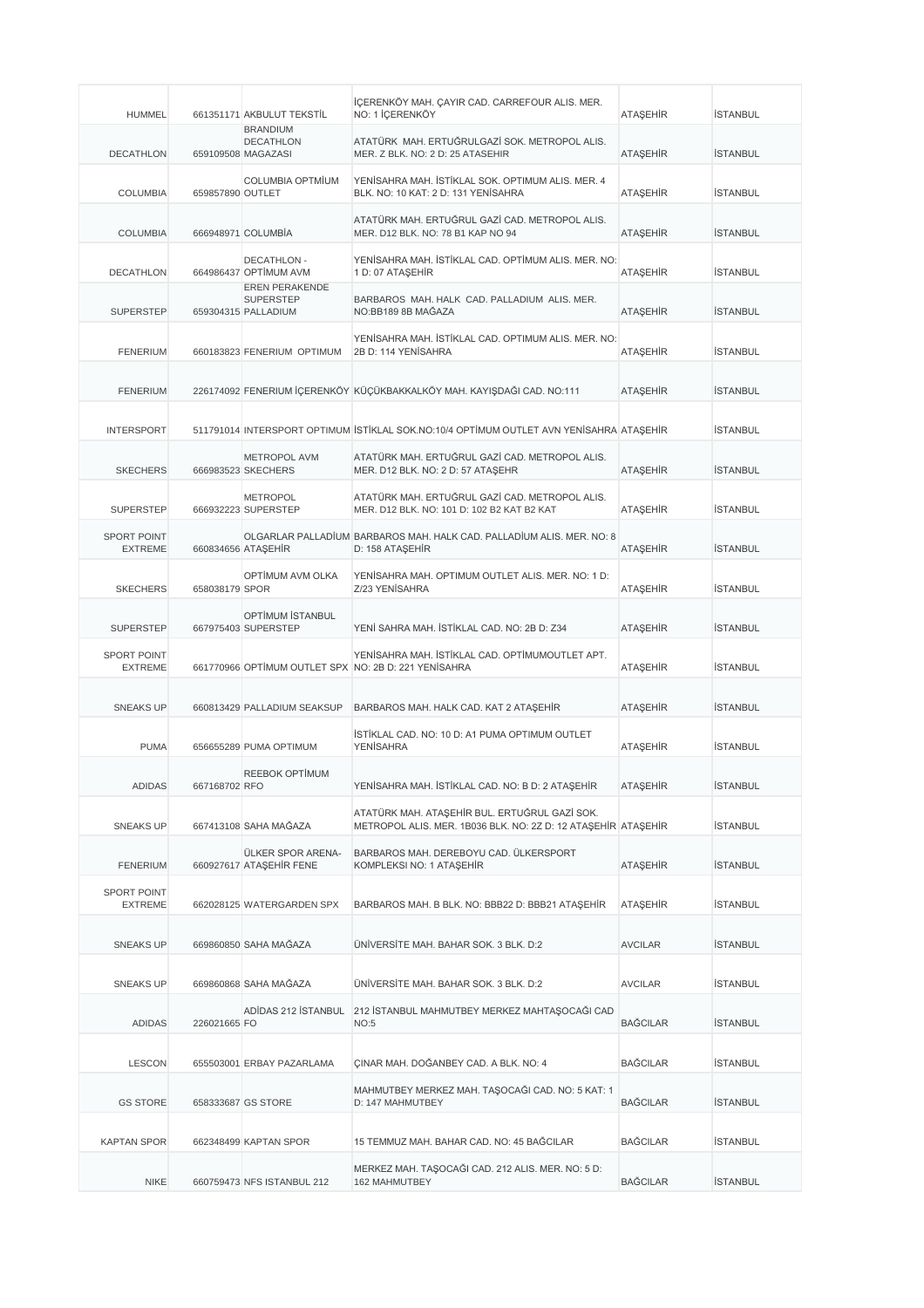| <b>ADIDAS</b>      |                  | 226021707 ADIDAS STARCITY FO                              | MERKEZ MAH. DEĞİRMENBAHÇE CAD KAVAK SOK. NO: 2                                                                                | <b>BAHCELIEVLER</b> | <b>İSTANBUL</b> |
|--------------------|------------------|-----------------------------------------------------------|-------------------------------------------------------------------------------------------------------------------------------|---------------------|-----------------|
| <b>COLUMBIA</b>    |                  | 665442604 COLUMBIA                                        | MERKEZ MAH. NO: 2 D: 17 STARCİTY AVM COLUMBİA<br>YBOSNA KÖYALTI MEVKİ                                                         | <b>BAHÇELİEVLER</b> | <b>İSTANBUL</b> |
| <b>FENERIUM</b>    |                  | FENERBAHÇE SPOR<br>659506034 ÜRÜN. BAHÇELİE               | BAHCELIEVLER MAH. KULTUR SOK. METROPORT ALIS.<br>MER. NO: 1 D: 2B01 FENERBAHÇE SPOR ÜRÜNLERİ<br><b>BAHCELIEVLER</b>           | <b>BAHÇELİEVLER</b> | <b>İSTANBUL</b> |
| <b>FENERIUM</b>    |                  | <b>FENERIUM</b><br>238051312 BAHÇELİEVLER                 | ZAFER MAH. LONDRA ASFALTI NO: 38 ŞİRİNEVLER                                                                                   | <b>BAHÇELİEVLER</b> | <b>İSTANBUL</b> |
| <b>GS STORE</b>    |                  | <b>GS STORE</b><br>669647539 METROPORT                    | BAHÇELİEVLER MAH. KÜLTÜR SOK. METROPORT ALIS.<br>MER. 1 BLK. NO: 14 KAT 1                                                     | <b>BAHÇELİEVLER</b> | <b>İSTANBUL</b> |
| <b>NEW BALANCE</b> |                  | NBI GİYİM A.Ş<br>666960000 STARCITY                       | KÖYALTI MEVKII DEĞİRMENBAHÇE CAD. STARCİTY AVM<br>APT. NO: 34 NBİ GİYİM YENİBOSNA                                             | <b>BAHÇELİEVLER</b> | <b>İSTANBUL</b> |
| <b>SNEAKS UP</b>   |                  | 665674297 SAHA MAĞAZACILIK                                | YENIBOSNA MERKEZ MAH. DEGIRMENDERE CAD.<br>MAĞAZA NO 1 APT. NO: 34 D: 44 48 SAHA MAĞAZACILIK<br><b>MERKEZ</b>                 | <b>BAHÇELİEVLER</b> | <b>İSTANBUL</b> |
| <b>PUMA</b>        |                  | 655928679 STAR CITY AVM                                   | MERKEZ MAH. DEGİRMENBAHÇE CAD. KAVAK SOK. STAR<br>CITY ALIS. MER. MAĞAZA NO 1 103B APT. NO: 2 STAR<br>CITY AVM PUMA YENIBOSNA | <b>BAHÇELİEVLER</b> | <b>İSTANBUL</b> |
| <b>SUPERSTEP</b>   | 656276102 M.TR   |                                                           | WWW.SUPERSTEP.CO MERKEZ MAH. CINAR CAD. KAVAK SOK. NO: 39<br><b>YENİBOSNA</b>                                                 | <b>BAHÇELİEVLER</b> | <b>İSTANBUL</b> |
| <b>ADIDAS</b>      | 226021517 CENTER |                                                           | ADİDAS PERFORMANS ZEYTİNLİK MAH.FİŞEKHANE CAD NO:62 1B 49NOLU BAĞ<br>BÖL                                                      | <b>BAKIRKÖY</b>     | <b>İSTANBUL</b> |
| <b>HUMMEL</b>      |                  | 658956578 VE TİC A.Ş                                      | AKBULUT TEKSTİL SAN AHL KAVŞAĞI MEVKII AİRPORT ALIS. MER. NO: 62 KAT: 1<br><b>BAKIRKÖY</b>                                    | <b>BAKIRKÖY</b>     | <b>İSTANBUL</b> |
| <b>SPORTIVE</b>    |                  | AQUA FLORYA AVM<br>666149257 SPORTIVE                     | ŞENLİKKÖY MAH. YEŞİLKÖY HALKALI CAD. NO:39 FLORYA BAKIRKÖY                                                                    |                     | <b>İSTANBUL</b> |
| <b>SNEAKS UP</b>   |                  | AQUA FLORYA AVM-<br>659326243 SNEAKS UP                   | ŞENLİKKÖY MAH. HALKALI CAD. A BLK. NO: 93 D: 2<br><b>FLORYA</b>                                                               | <b>BAKIRKÖY</b>     | <b>İSTANBUL</b> |
| <b>GS STORE</b>    |                  | 666664768 BAKIRKÖY GS STORE                               | ZEYTİNLİK MAH. EBUZİYA CAD. NO: 70 D: B BAKIRKÖY                                                                              | <b>BAKIRKÖY</b>     | <b>İSTANBUL</b> |
| <b>BARÇIN SPOR</b> |                  | 662207745 BARÇIN SPOR                                     | ATAKÖY 1 KISIM MAH. FİŞEKHANE CAD. CAPACITY ALIS.<br>MER. NO: 7 D: 18 BAKIRKÖY                                                | <b>BAKIRKÖY</b>     | <b>İSTANBUL</b> |
| <b>BARCIN SPOR</b> |                  | 662207760 BARÇIN SPOR                                     | OSMANİYE MAH. KOŞUYOLU BUL. FORUM ALIS. MER. NO:<br>3 D: 5172 BAKIRKÖY                                                        | <b>BAKIRKÖY</b>     | <b>İSTANBUL</b> |
| <b>BARCIN SPOR</b> |                  | 666349220 BARCIN SPOR                                     | ATAKOY 1 KISIM MAH. FİŞEKHANE CAD. CAPACITY ALIS.<br>MER. 18 BLK. NO: 7 D: 33 34 MERKEZ                                       | <b>BAKIRKÖY</b>     | <b>İSTANBUL</b> |
| <b>SUPERSTEP</b>   |                  |                                                           | ATAKÖY 1 KISIM MAH. FİŞEKHANE CAD. CAPACİTY ALIS.<br>667398291 CAPACITY SUPERSTEP MER. NO: 8 D: ZE 49 ATAKOY 1 KISIM          | <b>BAKIRKOY</b>     | ISTANBUL        |
| <b>DECATHLON</b>   |                  | 662029180 CAROUSEL AVM                                    | ZEYTİNLİK MAH. HALİT ZİYA UŞAKLIGİL CAD. CAROUSEL<br>ALIS, MER. NO: 1 BAKIRKÖY                                                | <b>BAKIRKÖY</b>     | <b>İSTANBUL</b> |
| <b>COLUMBIA</b>    |                  | <b>COLUMBIA</b><br>660051178 AQUAFLORYA AVM               | ŞENLİKKÖY MAH. HALKALI CAD. NO: 93 D: 2 COLUMBIA<br><b>MERKEZ</b>                                                             | <b>BAKIRKÖY</b>     | <b>İSTANBUL</b> |
| <b>COLUMBIA</b>    | 660877168 FORUM  | COLUMBIA MARMARA                                          | OSMANİYE MAH. KOŞUYOLU BUL. M FORUM ALIS. MER.<br>NO: 3 D: 101 COLUMBIA MERKEZ                                                | <b>BAKIRKÖY</b>     | <b>İSTANBUL</b> |
| <b>DECATHLON</b>   |                  | DECATHLON<br>656053766 MARMARA FORUM                      | OSMANIYE MAH. COBANCESME KOSUYOLU BUL.<br>MARMARA FORUM ALIS, MER. GARDEN OFFICE APT. B<br>BLK. NO: 3 GARDEN OFFİCE BAKIRKÖY  | <b>BAKIRKÖY</b>     | <b>İSTANBUL</b> |
| <b>SUPERSTEP</b>   | 655955805 FLORYA | <b>EREN PERAKENDE</b><br>SUPERSTEP AQUA<br>EREN PERAKENDE | ŞENLİKKÖY MAH. HALKALI CAD. AQUA FLORYA ALIS.<br>MER. NO:93 D:ZEMİN                                                           | <b>BAKIRKÖY</b>     | <b>İSTANBUL</b> |
| <b>SUPERSTEP</b>   |                  | SUPERSTEP FORUM<br>655993871 MARMARA                      | OSMANİYE MAH. EKREM KURT BUL. FORUM MARMARA<br>ALIS. MER. A BLK. NO:S068 E 5 SAHİL YOLU ÜZERİ.                                | <b>BAKIRKÖY</b>     | <b>İSTANBUL</b> |
| <b>GS STORE</b>    |                  | 667944235 FLORYA GS STORE                                 | ŞENLİKKÖY MAH. GERMEYAN SOK. FLORYA METİN<br>OKTAY S APT. NO: 106 D: 88 FLORYA                                                | <b>BAKIRKÖY</b>     | <b>İSTANBUL</b> |
| ADIDAS             | 226021772 ADIDAS | MARMARA FORUM                                             | MARMARA FORUM AVM EKREM KURT BULV. S BLOK<br>NO:132-133                                                                       | <b>BAKIRKÖY</b>     | <b>İSTANBUL</b> |
| <b>PUMA</b>        | 656670874 PUMA   | <b>MARMARA FORUM</b>                                      | OSMANÍYE MAH. ÇOBAN ÇEŞME KOŞUYOLU BUL.<br>MARMARA FORUM AVM APT. S BLK. NO: 150 MARMARA<br>FORUM PUMA OSMANIYE               | <b>BAKIRKÖY</b>     | <b>İSTANBUL</b> |
| <b>SKECHERS</b>    |                  | <b>MARMARA FORUM</b><br>662535889 SKECHERS                | OSMANÍYE MAH. ÇOBANÇEŞME KOŞUYOLU BUL. NO: 3<br><b>BAKIRKÖY</b>                                                               | <b>BAKIRKÖY</b>     | <b>İSTANBUL</b> |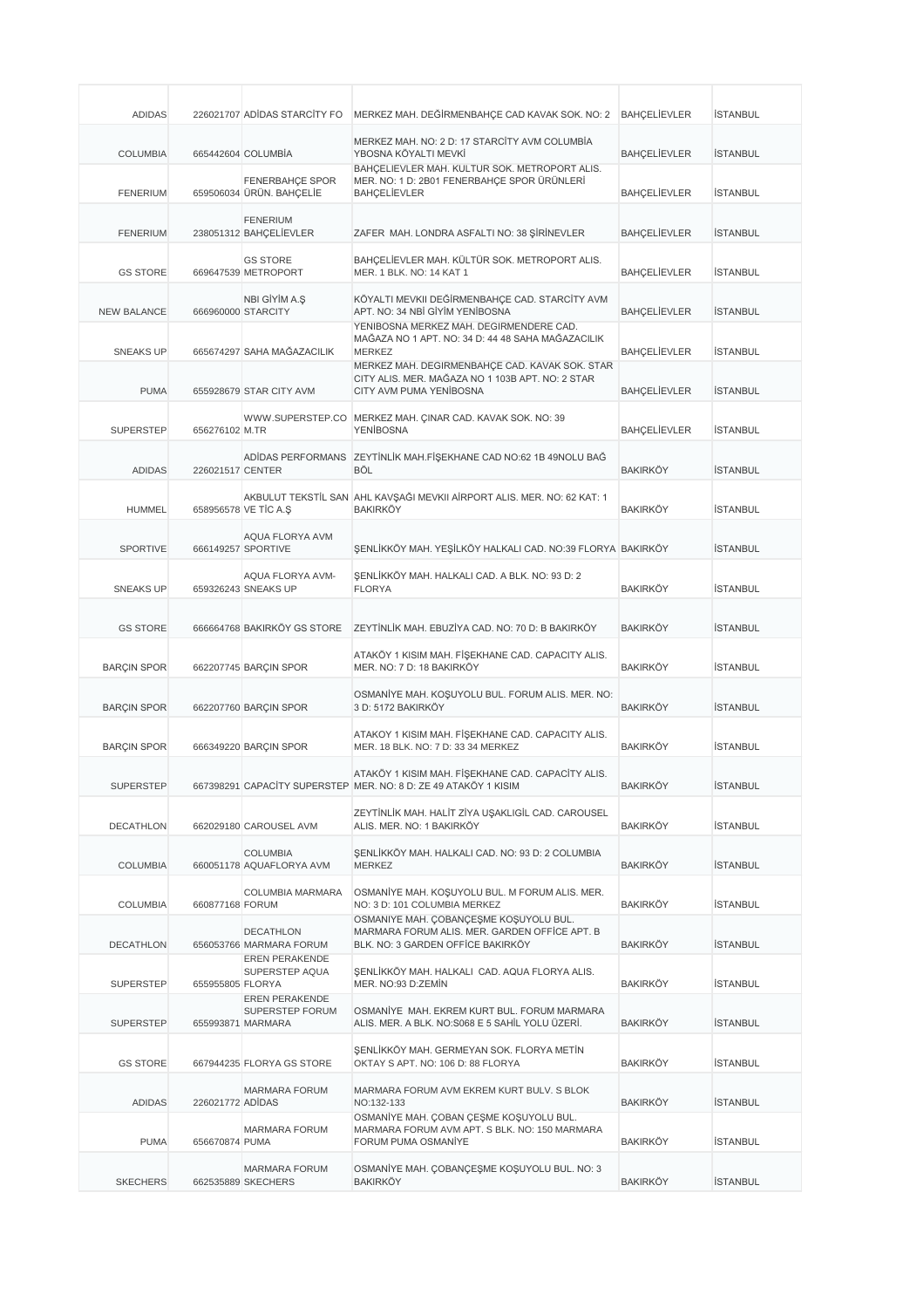| <b>SPORT POINT</b><br><b>EXTREME</b> |                  | 658091855 OLGARLAR SPOR                           | ATAKÖY KON. ADNAN KAHVECİ BUL. 6.KISIM ATAKÖY<br>PLUS ALIS. MER. MAĞAZANO BK 68.69 APT. NO: 1 ATAKÖY BAKIRKÖY |                   | <b>İSTANBUL</b> |
|--------------------------------------|------------------|---------------------------------------------------|---------------------------------------------------------------------------------------------------------------|-------------------|-----------------|
| <b>SKECHERS</b>                      |                  |                                                   | 660733536 OLKA SPOR CAPACITY ATAKÖY MAH. CAPACITY ALIS. MER. D: 7 ATAKÖY                                      | <b>BAKIRKÖY</b>   | <b>İSTANBUL</b> |
| <b>SNEAKS UP</b>                     |                  | 668058092 SAHA MAĞAZACILIK                        | ATAKÖY 1 KISIM MAH. FİŞEKHANE CAD. CAPACİTY ALIS.<br>MER. NO: 7 D: 27                                         | BAKIRKÖY          | <b>İSTANBUL</b> |
| <b>SNEAKS UP</b>                     |                  | 658380076 SNEAKS UP                               | OSMANIYE MAH. ÇOBANÇEŞME KOŞUYOLU BUL.<br>MARMARA FORUM ALIS. MER. S BLK. NO: 3 D: 185<br><b>BAKIRKÖY</b>     | <b>BAKIRKÖY</b>   | <b>İSTANBUL</b> |
| <b>TS CLUP</b>                       |                  | <b>TRABZONSPOR TİCARİ</b><br>660901380 ÜRÜNLER VE | CEVİZLİK MAH. EBUZİYYA CAD. A BLK. NO: 65 MERKEZ                                                              | <b>BAKIRKÖY</b>   | <b>İSTANBUL</b> |
| <b>UNDER ARMOUR</b>                  | 661838227 FLORYA |                                                   | UNDER ARMOUR AQUA SENLİKKÖY MAH. YEŞILKÖY HALKALI CAD. NO: 93<br><b>FLORYA</b>                                | <b>BAKIRKÖY</b>   | <b>İSTANBUL</b> |
| <b>BARÇIN SPOR</b>                   |                  | 669713091 BARÇIN SPOR                             | ZİYA GÖKALP MAH. SÜLEYMAN DEMİREL CAD. MALL OF<br>İSTANBUL APT. NO: 411 KAT 79 MERKEZ                         | BAŞAKŞEHİR        | <b>İSTANBUL</b> |
| <b>LESCON</b>                        |                  |                                                   | 664276185 ERBAY PAZ VE TİC A.Ş. ZİYAGÖKALP MAH. NO: 1 D: 11A BAŞAKŞEHİR                                       | BAŞAKŞEHİR        | <b>İSTANBUL</b> |
| <b>LESCON</b>                        |                  | 665447314 TİCARET A.Ş.                            | ERBAY PAZARLAMA VE İKİTELLİ OSB MAH. HÜRRİYET BUL. DEPARKO SAN SITESI<br>NO: 11 D: 1 BAŞAKŞEHİR               | BAŞAKŞEHİR        | <b>İSTANBUL</b> |
| <b>SUPERSTEP</b>                     | 658070750 IST.   | <b>EREN PERAKENDE</b><br>SUPERSTEPMALL OF         | ZİYA GÖKALP MAH. SÜLEYMAN DEMİREL CAD. MALL OF<br>İSTANBUL ALIS, MER, NO:7 MAĞZ NO 73,230 İKİTELLİ            | BAŞAKŞEHİR        | <b>İSTANBUL</b> |
| <b>GS STORE</b>                      |                  | GALATASARAY<br>659602783 MAĞAZACALIK              | ZİYA GÖKALP MAH. SÜLEYMAN DEMİREL BUL. F AVM BLK.<br>NO: 7 KAT: 1 GALATASARAY MAĞAZACALIK İKİTELLİ            | BAŞAKŞEHİR        | <b>İSTANBUL</b> |
| <b>INTERSPORT</b>                    |                  | 657996500 INTERSPORT A.Ş.                         | ZİYA GÖKALP MAH. SÜLEYMAN DEMİREL CAD. NO: 7<br><b>İKİTELLİ</b>                                               | BAŞAKŞEHİR        | <b>İSTANBUL</b> |
| <b>LESCON</b>                        |                  | 658955885 LESCON MERKEZ                           | İKİTELLİ OSB MAH. HÜRRİYET BUL. DEPARKO SANAYİ<br>SITESI NO: 1 D: 11 İKİTELLİ                                 | BAŞAKŞEHİR        | <b>İSTANBUL</b> |
| <b>LESCON</b>                        | 667554976 SATIŞ  | LESCON-FABRIKA                                    | HÜRRİYET BUL. DEPARKO SAN SITESI NO: 1 11 D: ZEMİN<br><b>BAŞAKŞEHİR</b>                                       | BAŞAKŞEHİR        | <b>İSTANBUL</b> |
| SPORTIVE                             |                  | MALL OF AVM<br>666149281 SPORTIVE                 | ZİYA GÖKALP MAH. SÜLEYMAN DEMİREL BUL. MALL OF<br><b>İSTANBUL ALIS, MER, NO:7/F</b>                           | BAŞAKŞEHİR        | <b>İSTANBUL</b> |
| <b>DECATHLON</b>                     |                  | <b>MALL OF ISTANBUL</b><br>657151734 DECATHLON    | ZİYAGÖKALP MAH. SÜLEYMAN DEMİREL BUL. NO: 1 MALL<br>OF ISTANBUL MERKEZ                                        | BAŞAKŞEHİR        | <b>İSTANBUL</b> |
| <b>ADIDAS</b>                        | 658077482 ADİDAS | MALL OF ISTANBUL                                  | SÜLEYMAN DEMİREL BUL. NO: 1 MAHMUTBEY                                                                         | BAŞAKŞEHİR        | <b>İSTANBUL</b> |
| <b>FENERIUM</b>                      |                  | <b>MALL OF ISTANBUL</b><br>660517889 FENERIUM     | ZIYA GOKALP MAH. SULEYMAN DEMIREL BUL. MALL OF<br>ISTANBUL ALIS, MER, NO: 7 D: F482 FENERIUM<br>BAŞAKŞEHİR    | BAŞAKŞEHİR        | <b>İSTANBUL</b> |
| <b>SKECHERS</b>                      |                  | MALL OF İSTANBUL<br>666895933 SKECHERS            | ZİYA GÖKALP MAH, SÜLEYMAN DEMİREL CAD, NO: 7 D:<br>273 ZİYA GÖKALP                                            | BAŞAKŞEHİR        | <b>İSTANBUL</b> |
| <b>SPORT POINT</b><br><b>EXTREME</b> | 661741082 SPX    | <b>MALL OF ISTANBUL</b>                           | ZİYAGÖKALP MAH. SÜLEYMAN DEMİREL CAD. MALL OF<br>İSTANBUL APT. NO: 7 D: 425 BAŞAKŞEHİR                        | BAŞAKŞEHİR        | <b>İSTANBUL</b> |
| SPORT POINT<br><b>EXTREME</b>        |                  | MALL OF ISTANBUL<br>661727800 SPX BAŞAKŞEH        | ZİYA GÖKALP MAH. SÜLEYMAN DEMİREL CAD. NO: 7 D:<br>425 BAŞAKŞEHİR                                             | BAŞAKŞEHİR        | <b>İSTANBUL</b> |
| <b>NIKE</b>                          |                  | 659225338 NIKE RETAIL                             | İKİTELLİ MAH. DEPOZITE OUTLET APT. A5A6 BLK. NO:<br>Z018 İKİTELLİ                                             | BAŞAKŞEHİR        | <b>İSTANBUL</b> |
| <b>PUMA</b>                          |                  | 667798821 PUMA-DEPOSITE                           | İKİTELLİ OSB MAH. GİYİMSANATKAR SITESI 5A 6A BLK.<br>NO: Z035 BAŞAKŞEHİR                                      | BAŞAKŞEHİR        | <b>İSTANBUL</b> |
| <b>SNEAKS UP</b>                     |                  | 666825013 SAHA MAĞAZACILIK                        | ZİYA GÖKALP MAH. SÜLEYMAN DEMİREL BUL. MALL OF<br>ALIS. MER. NO: 1 ZİYA GÖKALP                                | BAŞAKŞEHİR        | <b>İSTANBUL</b> |
| <b>UNDER ARMOUR</b>                  |                  | UNDER ARMOUR MALL<br>661370759 OF ISTANBUL        | ZİYA GÖKALP MAH. SÜLEYMAN DEMİREL CAD. NO: 7 79<br>412 A BAĞIMSIZ BÖLÜM IKITELLI                              | BAŞAKŞEHİR        | <b>İSTANBUL</b> |
| YALI SPOR                            |                  | 658179528 YALI SPOR                               | ZİYA GÖKALP MAH. SÜLEYMAN DEMİREL CAD. NO: 7 D:<br>273 İKİTELLİ                                               | BAŞAKŞEHİR        | <b>İSTANBUL</b> |
| <b>ADIDAS</b>                        |                  | ADIDAS FORUM<br>226021681 STANBUL                 | KOCATEPE MAH PAŞA CAD FF BLOK FORUM İSTANBUL<br>AVM VE YAŞAM M                                                | <b>BAYRAMPAŞA</b> | <b>İSTANBUL</b> |
| <b>DECATHLON</b>                     | 241081009 AVM    | <b>DECATHLON FORUM</b>                            | KOCATEPE MH.PAŞA CD.GBLOK NO:1 BAYRAMPAŞA                                                                     | <b>BAYRAMPAŞA</b> | <b>İSTANBUL</b> |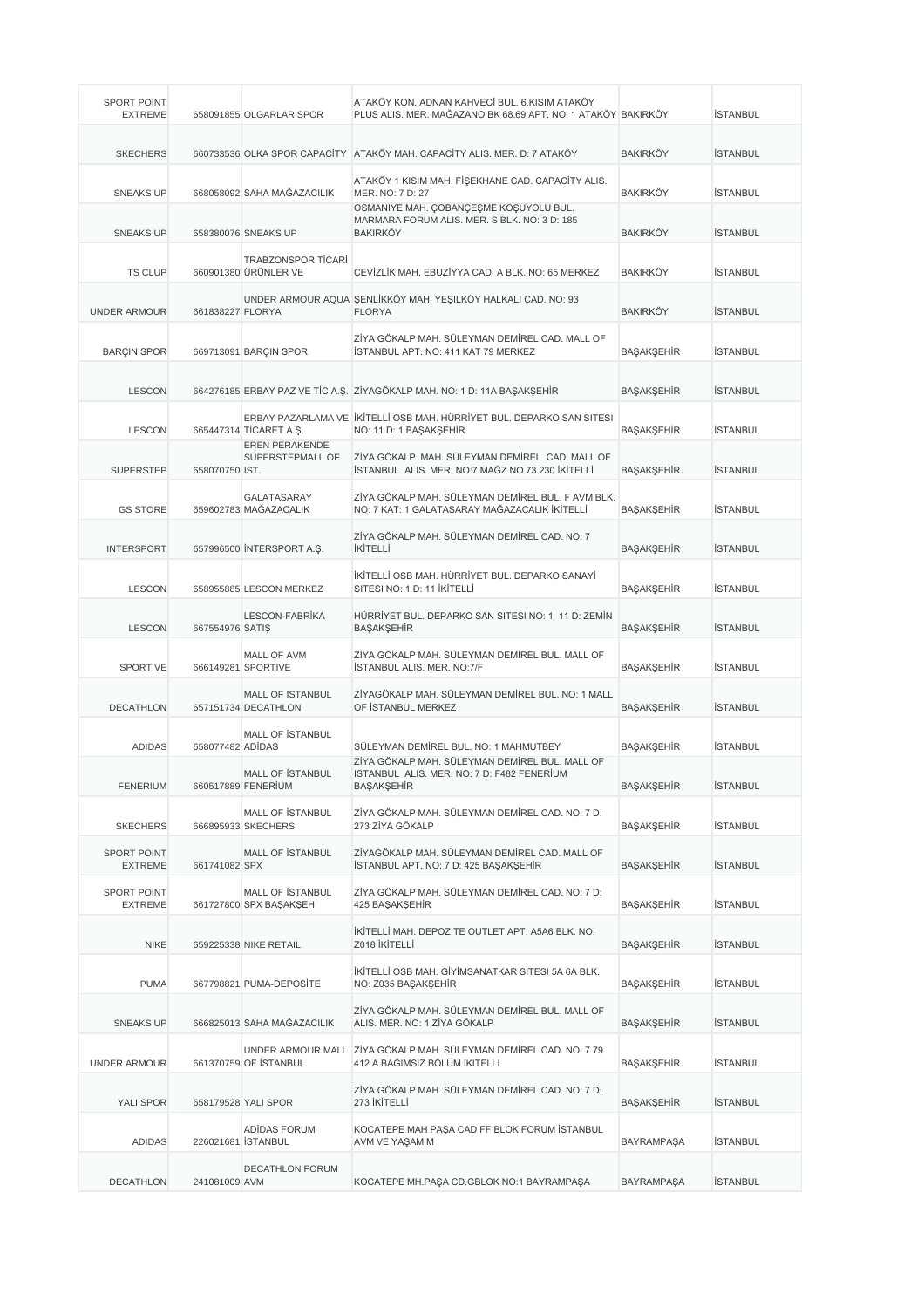|                                      |                    | <b>EREN PERAKENDE</b>                      |                                                                                      |                   |                 |
|--------------------------------------|--------------------|--------------------------------------------|--------------------------------------------------------------------------------------|-------------------|-----------------|
| <b>SUPERSTEP</b>                     | 655783488 IST.     | SUPERSTEP FORUM                            | KOCATEPE MAH. PAŞA CAD. FORUM İSTANBUL ALIS.<br>MER. GF BLK. NO:177B KAT 178         | <b>BAYRAMPAŞA</b> | <b>İSTANBUL</b> |
|                                      |                    |                                            |                                                                                      |                   |                 |
|                                      |                    | <b>FENERIUM FORUM</b>                      | KOCATEPE MAH. PAŞA CAD. FORUM İSTANBUL SITESI FF                                     |                   |                 |
| <b>FENERIUM</b>                      |                    | 238051288 STANBUL A                        | <b>BLK. D: 22</b>                                                                    | <b>BAYRAMPAŞA</b> | <b>İSTANBUL</b> |
|                                      |                    |                                            | KOCATEPE MAH. ŞEHİR PARK CAD. FF BLK. D: 11                                          |                   |                 |
| <b>SKECHERS</b>                      |                    | 667210595 FORUM STANBUL                    | <b>BAYRAMPAŞA</b>                                                                    | <b>BAYRAMPAŞA</b> | <b>İSTANBUL</b> |
|                                      |                    | FORUM ISTANBUL AVM                         |                                                                                      |                   |                 |
| SPORTIVE                             |                    | 666149182 SPORTIVE                         | KOCATEPE MAH. PAŞA CAD. NO:D/1                                                       | <b>BAYRAMPAŞA</b> | <b>İSTANBUL</b> |
|                                      |                    |                                            |                                                                                      |                   |                 |
| <b>GS STORE</b>                      |                    | 275142172 GS STORE                         | İSTANBUL FORUM AVM KOCATEPE MAH.PAŞA CAD.FF<br>BLOK 47A                              | <b>BAYRAMPAŞA</b> | <b>İSTANBUL</b> |
|                                      |                    |                                            |                                                                                      |                   |                 |
|                                      |                    | <b>INTERSPORT</b>                          | KOCATEPE MAH.PAŞA CAD.FORUM İSTANBUL AVM GF                                          |                   |                 |
| <b>INTERSPORT</b>                    |                    | 511791030 IST.FORUM                        | <b>BLOK.NO:65 66</b>                                                                 | <b>BAYRAMPAŞA</b> | <b>İSTANBUL</b> |
|                                      |                    | OLKA SPOR FORUM                            | KOCATEPE MAH. ŞEHİR PARKI CAD. 12 SOK. FF BLK. D:                                    |                   |                 |
| <b>SKECHERS</b>                      | 660218702 İSTANBUL |                                            | 155 BAYRAMPAŞA                                                                       | <b>BAYRAMPAŞA</b> | <b>İSTANBUL</b> |
|                                      |                    |                                            |                                                                                      |                   |                 |
| <b>PUMA</b>                          |                    | 128549235 PUMA SPOR GIYIM A.S. D:53        | SAĞMALCILAR MAH. FORUM İSTANBUL AVM. FF BLOK                                         | <b>BAYRAMPAŞA</b> | <b>İSTANBUL</b> |
|                                      |                    |                                            |                                                                                      |                   |                 |
|                                      |                    |                                            | WWW.DECATHLON.CO KOCATEPE MAH. İSTANBUL FORUM ALIS. MER. G BLK.                      |                   |                 |
| <b>DECATHLON</b>                     | 655970457 M.TR     |                                            | NO: 1 MERKEZ                                                                         | <b>BAYRAMPAŞA</b> | <b>İSTANBUL</b> |
|                                      |                    |                                            |                                                                                      |                   |                 |
| <b>DECATHLON</b>                     |                    | 666542782 DECATHLON                        | KÜLTÜR MAH. NİSPETİYE CAD. NO: 56 BEŞİKTAŞ                                           | <b>BEŞİKTAŞ</b>   | <b>İSTANBUL</b> |
|                                      |                    | <b>DECATHLON</b>                           | BÜYÜKDERE CAD. METROCITY ALIS. MER. NO: 171                                          |                   |                 |
| <b>DECATHLON</b>                     |                    | 661002139 METROCITY AVM                    | LEVENT                                                                               | <b>BEŞİKTAŞ</b>   | <b>İSTANBUL</b> |
|                                      |                    |                                            |                                                                                      |                   |                 |
| <b>FINSPOR</b>                       |                    | 14729099 E-FINSPOR.COM                     | NÜZHETİYE CD OSMANBEY APT NO 4 2 D                                                   | <b>BEŞİKTAŞ</b>   | <b>İSTANBUL</b> |
|                                      |                    |                                            |                                                                                      |                   |                 |
|                                      |                    | EREN PERAKENDE                             |                                                                                      |                   |                 |
| <b>SUPERSTEP</b>                     |                    | 656753894 SUPERSTEP ZORLU                  | LEVAZIM MAH. ZORLU ALIS. MER. NO:B2167                                               | <b>BEŞİKTAŞ</b>   | <b>İSTANBUL</b> |
|                                      |                    | <b>FENERBAHÇE SPOR</b>                     |                                                                                      |                   |                 |
| <b>FENERIUM</b>                      | 228244026 KLÜBÜ    |                                            | YAPI KREDİ PLAZA C BLOK KAT 1B LEVENT LEVENT                                         | <b>BEŞİKTAŞ</b>   | <b>İSTANBUL</b> |
|                                      |                    |                                            |                                                                                      |                   |                 |
| <b>FENERIUM</b>                      |                    |                                            | 125739037 FENERİUM/ AKMERKEZ NİSPETİYE CAD. AKMERKEZ ALT KAT NO.181                  | <b>BEŞİKTAŞ</b>   | <b>İSTANBUL</b> |
|                                      |                    |                                            |                                                                                      |                   |                 |
| <b>FINSPOR</b>                       |                    |                                            | 14729008 FIN SPOR DIS TICARET NÜZHETIYE CAD. NO:42/D                                 | <b>BEŞİKTAŞ</b>   | <b>İSTANBUL</b> |
|                                      |                    |                                            |                                                                                      |                   |                 |
|                                      |                    | <b>HOUSE OF</b>                            |                                                                                      |                   |                 |
| <b>SUPERSTEP</b>                     |                    |                                            | 669131641 SUPERSTEP ORTAKÖY MECİDİYE MAH. MUALLİM NACİ CAD. NO: 1 ORTAKÖY            | <b>BEŞİKTAŞ</b>   | <b>İSTANBUL</b> |
|                                      |                    |                                            | LEVAZIM MAH, KORU SOK, NO: 2 ZORLU CENTER                                            |                   |                 |
| <b>SKECHERS</b>                      |                    | 668691397 MARLIN - ZORLU ASICS BEŞİKTAŞ    |                                                                                      | <b>BEŞİKTAŞ</b>   | <b>İSTANBUL</b> |
|                                      |                    | NBI GİYİM A.Ş                              | KÜLTÜR MAH. NİSPETİYE CAD. AKMERKEZ TIC. MER. E 3                                    |                   |                 |
| <b>NEW BALANCE</b>                   |                    | 667071930 AKMERKEZ.                        | BLK. NO: 56 BEŞİKTAŞ                                                                 | <b>BEŞİKTAŞ</b>   | <b>İSTANBUL</b> |
|                                      |                    |                                            |                                                                                      |                   |                 |
| <b>SPORT POINT</b><br><b>EXTREME</b> |                    | <b>OLGARLAR SPOR</b><br>230889008 AKMERKEZ | NISPETIYE CAD.AKMERKEZ A.V.M NO.402/403 ETILER                                       | <b>BEŞİKTAŞ</b>   | <b>İSTANBUL</b> |
|                                      |                    |                                            |                                                                                      |                   |                 |
|                                      |                    | OLKA SPOR MERKEZ                           | ORTAKÖY MAH. PORTAKAL YOKUŞU SOK. NO: 47 D: 3                                        |                   |                 |
| <b>SKECHERS</b>                      |                    | 662156249 OFIS SKECHERS                    | ORTAKÖY                                                                              | <b>BEŞİKTAŞ</b>   | <b>İSTANBUL</b> |
|                                      |                    |                                            |                                                                                      |                   |                 |
| <b>SKECHERS</b>                      |                    |                                            | 659953517 OLKA SPOR ORTAKÖY ORTAKÖY MAH. PORTAKAL CAD. NO: 47 ORTAKÖY                | <b>BEŞİKTAŞ</b>   | <b>İSTANBUL</b> |
|                                      |                    |                                            |                                                                                      |                   |                 |
| <b>SPORTIVE</b>                      |                    | ÖZDİLEK AVM<br>666149273 SPORTIVE          | ESENTEPE MAH. BÜYÜDERE CAD. DEDEKORKUT SOK.<br>ÖZDİLEK CENTER ALIS. MER. NO:15 ŞİŞLİ | <b>BEŞİKTAŞ</b>   | <b>İSTANBUL</b> |
|                                      |                    |                                            |                                                                                      |                   |                 |
|                                      |                    | UNDER ARMOUR D-                            | BEBEK MAH. OTLUK BELİ CAD. YOL SOK. NO: 16/17                                        |                   |                 |
| <b>UNDER ARMOUR</b>                  |                    | 661280842 GYM ETILER                       | ETİLER                                                                               | <b>BEŞİKTAŞ</b>   | <b>İSTANBUL</b> |
|                                      |                    | <b>UNDER ARMOUR</b>                        |                                                                                      |                   |                 |
| <b>UNDER ARMOUR</b>                  | 661280891 KANYON   |                                            | BÜYÜKDERE CAD. KANYON ALIS. MER. NO: 185/4 LEVENT                                    | <b>BEŞİKTAŞ</b>   | <b>İSTANBUL</b> |
|                                      |                    | UNDER ARMOUR                               | LEVAZIM MAH. KORU SOK. ZORLU CENTER ALIS. MER.                                       |                   |                 |
| <b>UNDER ARMOUR</b>                  | 661280883 ZORLU    |                                            | NO: 52 BEŞİKTAŞ                                                                      | <b>BEŞİKTAŞ</b>   | <b>İSTANBUL</b> |
|                                      |                    |                                            |                                                                                      |                   |                 |
| SPORT POINT<br><b>EXTREME</b>        |                    | 230889149 WWW.SPX.COM.TR                   | ÖZTOPUZ CAD. NO:30 OLGARLAR GROUP MİNİ PLAZA<br><b>ULUS</b>                          | <b>BEŞİKTAŞ</b>   | <b>İSTANBUL</b> |
|                                      |                    |                                            |                                                                                      |                   |                 |
|                                      |                    |                                            |                                                                                      |                   |                 |
| ADIDAS                               |                    | 656777133 ZORLU AVM ADIDAS                 | LEVAZIM MAH. ZORLU ALIS. MER. NO: 1 BEŞİKTAŞ                                         | <b>BEŞİKTAŞ</b>   | <b>İSTANBUL</b> |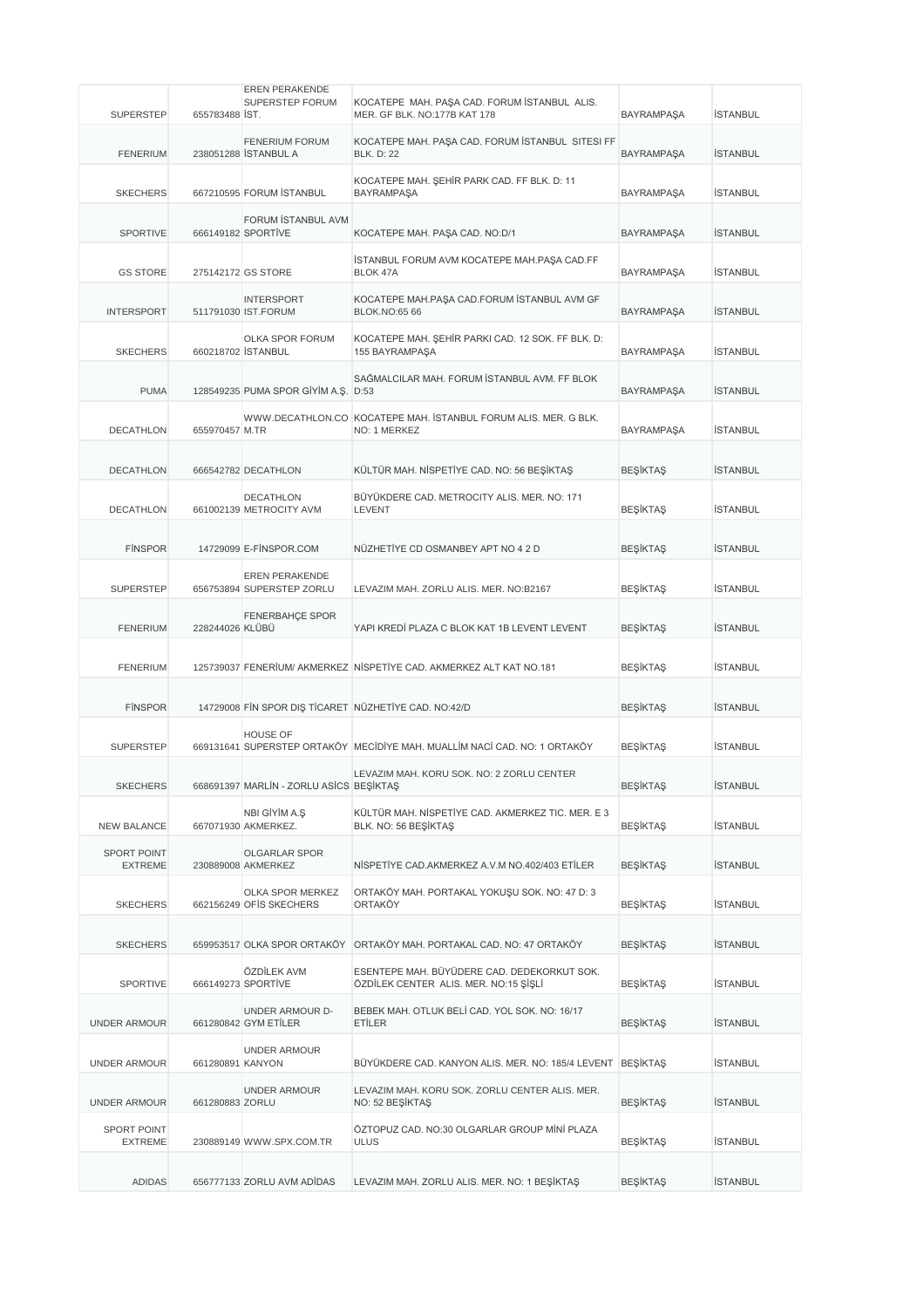| <b>COLUMBIA</b>    | 661235143 MAĞAZA | ZORLU AVM COLUMBÍA                                  | LEVAZIM MAH. KORU SOK. NO: 2 LEVAZIM                                                                       | <b>BEŞİKTAŞ</b> | <b>İSTANBUL</b> |
|--------------------|------------------|-----------------------------------------------------|------------------------------------------------------------------------------------------------------------|-----------------|-----------------|
| <b>SKECHERS</b>    |                  | <b>ZORLU CENTER AVM</b><br>667141741 SKECHERS       | LEVAZIM MAH. KORU SOK. ZORLU ALIS. MER. NO: 56 D: 2<br><b>BEŞİKTAŞ</b>                                     | <b>BEŞİKTAŞ</b> | <b>İSTANBUL</b> |
| <b>HUMMEL</b>      |                  | 659914683 AKBULUT TEKSTİL                           | BARIŞ MAH. SAKARYA CAD. MİGROS ALIS. MER. NO: 1 D:<br>105 BEYLİKDÜZÜ                                       | BEYLİKDÜZÜ      | <b>İSTANBUL</b> |
| <b>GS STORE</b>    | 667936942 STORE  | <b>MARMARA PARK GS</b>                              | GÜZELYURT MAH. MEVLANA CAD. MARMARA PARK AVM<br>APT. NO: 7 ESENYURT                                        | BEYLİKDÜZÜ      | <b>İSTANBUL</b> |
| <b>ADIDAS</b>      |                  | 659081426 ORJIN FITNESS                             | ADNAN KAHVECİ MAH. YAVUZ SULTAN SELİM BUL. 1C<br>BLK. D: 88 BEYKENT                                        | BEYLİKDÜZÜ      | <b>İSTANBUL</b> |
| <b>ADIDAS</b>      |                  | 659083307 ORJİN SPOR ADİDAS                         | ADNAN KAHVECİ MAH. YAVUZ SULTAN SELİM BUL. NO: 1C<br>D: 88 BEYKENT                                         | BEYLİKDÜZÜ      | <b>İSTANBUL</b> |
| <b>TS CLUP</b>     |                  | 661799106 ÜRÜNLER VE                                | TRABZONSPOR TİCARİ BARIŞ MAH. SAKARYA CAD. BEYLİKDÜZÜ MİGROS ALIS.<br>MER. NO: 1 MERKEZ                    | BEYLİKDÜZÜ      | <b>İSTANBUL</b> |
| <b>ADIDAS</b>      |                  | ADIDAS BEYOĞLU<br>226021244 PERFORMANC              | KATİP MUSTAFA ÇELEBİ MAH. İSTİKLAL CAD.NO.87/89                                                            | <b>BEYOĞLU</b>  | <b>İSTANBUL</b> |
| <b>HUMMEL</b>      |                  | AKBULUT TEKSTİL SAN<br>658375639 VE TİC A.S         | ÍSTÍKLAL CAD. DEMÍRÖREN ALIS. MER. NO: 54 BEYOĞLU                                                          | <b>BEYOĞLU</b>  | <b>İSTANBUL</b> |
| DECATHLON          | 665405759 CAD.   | DECATHLON - İSTİKLAL                                | HÜSEYİNAĞA MAH. İSTİKLAL CAD. NO: 50 D: 54 TAKSİM                                                          | BEYOĞLU         | <b>İSTANBUL</b> |
| <b>GS STORE</b>    |                  | GALATASARAY<br>659645493 MAĞAZACILIK VE PAR         | SEHİT MUHATAR MAH. İSTİKLAL CAD. NO: 32<br>GALATASARAY MAĞAZACILIK VE PAR TARLABAŞI                        | BEYOĞLU         | <b>İSTANBUL</b> |
| <b>SNEAKS UP</b>   |                  | 660209537 İSTİKLAL-SNEAKSUP                         | İSTİKLAL CAD. NO: 152 BEYOĞLU                                                                              | <b>BEYOĞLU</b>  | <b>İSTANBUL</b> |
| <b>SKECHERS</b>    |                  | 660218785 OLKA SPOR İSTİKLAL                        | ASMALI MESCİT MAH. İSTİKLAL CAD. NO: 0128 D: 0001<br><b>İSTİKLAL</b>                                       | BEYOĞLU         | <b>İSTANBUL</b> |
| <b>SNEAKS UP</b>   |                  | 666465950 SAHA MAĞAZACILIK                          | HÜSEYİN AĞA MAH. İSTİKLAL CAD. NO: 56 TAKSİM                                                               | <b>BEYOĞLU</b>  | <b>İSTANBUL</b> |
| <b>HUMMEL</b>      |                  | 656674215 AKBULUT TEKSTİL                           | ATİRUS ALIS. MER. NO: 219 KAT: 2 BÜYÜKÇEKMECE                                                              | BÜYÜKÇEKMECE    | <b>İSTANBUL</b> |
| <b>BARÇIN SPOR</b> |                  | 661310771 BARCIN SPOR                               | KOZA MAH. 1655 SOK. AKBATI ALIS. MER. NO: 6 D: 174<br><b>ESENYURT</b>                                      | BÜYÜKÇEKMECE    | <b>ISTANBUL</b> |
| <b>HUMMEL</b>      |                  | 658375522 VE TIC A.S                                | AKBULUT TEKSTİL SAN SAADETTEPE MAH. 137 SOK. HARAMİDERE SANAYİ SITESI<br>NO: 235 ESENYURT                  | <b>ESENYURT</b> | <b>İSTANBUL</b> |
| SPORTIVE           |                  | <b>B.DÜZÜ OUTLET</b><br>666149083 SPORTIVE          | NAMIK KEMAL CAD. SPORTIVE IS MER. NO:32                                                                    | <b>ESENYURT</b> | <b>İSTANBUL</b> |
| <b>SPORTIVE</b>    |                  | B.DÜZÜ REGÜLE<br>666149141 SPORTIVE                 | NAMIK KEMAL CAD, SPORTIVE IS MER, NO:32                                                                    | <b>ESENYURT</b> | <b>İSTANBUL</b> |
| <b>DECATHLON</b>   |                  | 662451830 DECATHLON-TORIUM                          | TURGUT ÖZAL MAH. E5 ASFALTI TORIUM ALIS, MER. NO:<br>1 HARAMİDERE                                          | <b>ESENYURT</b> | İSTANBUL        |
| <b>SUPERSTEP</b>   |                  | <b>EREN PERAKENDE</b><br>657038337 SUPERSTEP AKBATI | SANAYİ MAH. ESENKENT BUL. 1655 SOK. AKBATI ALIS.<br>MER. A BLK. NO:6 D:151                                 | <b>ESENYURT</b> | <b>İSTANBUL</b> |
| <b>FENERIUM</b>    |                  | 661824508 FENERIUM AKBATI                           | KOZA MAH. 1655 SOK. AKBATI ALIS, MER. A BLK, NO: 6 D:<br>173 AKBATI FENERIUM ESENYURT                      | <b>ESENYURT</b> | <b>İSTANBUL</b> |
| <b>FENERIUM</b>    |                  | FENERIUM MARMARA<br>656011699 PARK AVM              | GÜZELYURT MAH. 1. CAD. MARMARA PARK ALIS. MER.<br>NO: 33 FENERIUM GÜZELYURT                                | <b>ESENYURT</b> | <b>İSTANBUL</b> |
| <b>FINSPOR</b>     | 14729115 ŞTİ     | FINSPOR DIS TIC LTD                                 | TORİUM AVM SAADATDERE MAH 137 SK D BLOK NO 186                                                             | <b>ESENYURT</b> | <b>İSTANBUL</b> |
| <b>FINSPOR</b>     |                  | 14729131 FINSPOR DIŞ TİCARET MAĞ.NO:17              | AKBATI AVM ATATÜRK BULV.ESEN KENT MV.1655 SK.K:1                                                           | <b>ESENYURT</b> | <b>İSTANBUL</b> |
| <b>GS STORE</b>    |                  | GALATASARAY<br>659541437 MAĞAZACILIK VE PAR ARDIÇLI | SANAYİ MAH. 1655 SOK. AKBATI TIC. MER. NO: 164                                                             | <b>ESENYURT</b> | <b>İSTANBUL</b> |
| <b>GS STORE</b>    |                  | GALATASARAY<br>659765184 MAĞAZACILIK VE PER         | MEVLANA MAH. ÇELEBİ MEHMET CAD. MARMARA PARK<br>ALIS. MER. A BLK. NO: 33A GS STORE ESENYURTMERKEZ ESENYURT |                 | <b>İSTANBUL</b> |
| <b>INTERSPORT</b>  |                  | 659656078 INTERSPORT                                | KOZA MAH. 1655 SOK. NO: 10 D: 167 ESENYURT                                                                 | <b>ESENYURT</b> | <b>İSTANBUL</b> |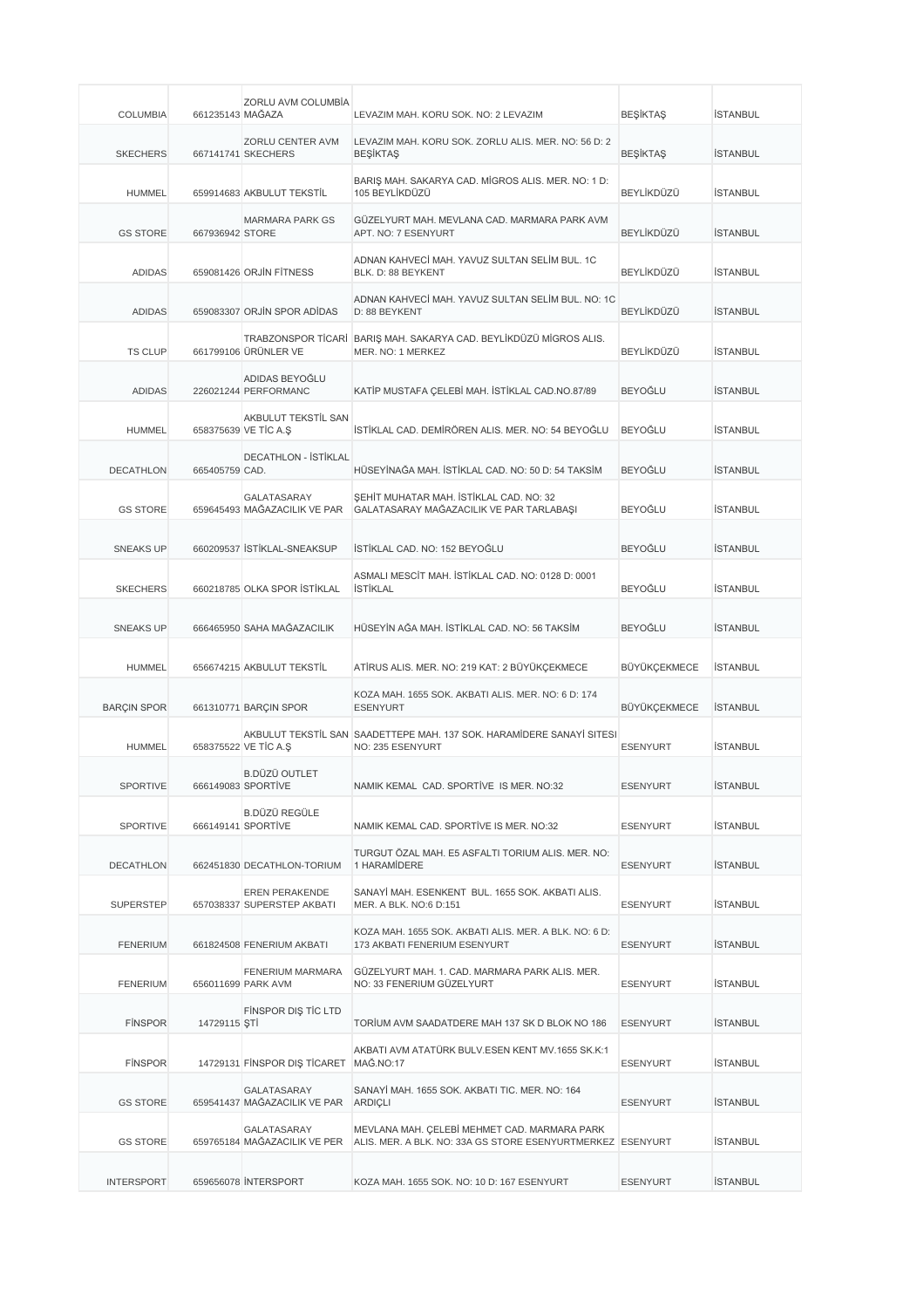|                    |                  |                                                 | KAPADIK KÖYÜ AKBATI ALIŞVERİŞ MERKEZİ CAD. 1655<br>SOK. NO: 162 İNTERSPORT ATLETİK MAĞAZACILIK      |                      |                 |
|--------------------|------------------|-------------------------------------------------|-----------------------------------------------------------------------------------------------------|----------------------|-----------------|
| <b>INTERSPORT</b>  |                  | <b>INTERSPORT ATLETIK</b><br>655256428 MAĞAZASI | <b>ESENYURT</b>                                                                                     | <b>ESENYURT</b>      | <b>İSTANBUL</b> |
| <b>INTERSPORT</b>  |                  | 655971091 MAZĞAZACILI                           | INTERSPORT ATLETIK GÜZELYURT MAH. 1. SOK. NO: 31 KAT: 3 D: 3F032<br>GÜZELYURT                       | <b>ESENYURT</b>      | <b>İSTANBUL</b> |
| <b>LESCON</b>      | 655449577 TORIUM |                                                 | LESCON HARAMIDERE SAADET DERE MAH. 68. SOK. HARAMIDERE SAN SITESI<br><b>TORIUM AVM</b>              | <b>ESENYURT</b>      | <b>İSTANBUL</b> |
| <b>PUMA</b>        |                  | 655988061 MARMARAPARK AVM                       | GÜZELYURT MAH. 1. CAD. 33A BLK. NO: 537 KAT: 5<br>MARMARAPARK AVM GÜZELYURT                         | <b>ESENYURT</b>      | <b>İSTANBUL</b> |
| <b>COLUMBIA</b>    |                  | <b>MARMARAPARK</b><br>661281089 COLUMBIA        | MEHTERÇEŞME MEVLANA MAH. ÇELEBİ MEHMET CAD.<br>MARMARAPA ALIS. MER. A BLK. NO: 33 D: 525 ESENYURT   | <b>ESENYURT</b>      | <b>İSTANBUL</b> |
| <b>SKECHERS</b>    |                  | <b>MARMARAPARK</b><br>661894667 SKECHERS OLKA   | MERKEZ MAH. MEVLANA CAD. NO: 33A D: 414<br>GÜZELYURT                                                | <b>ESENYURT</b>      | <b>İSTANBUL</b> |
| <b>SPORTIVE</b>    |                  | <b>MERKEZ TOPTAN</b><br>666149448 SPORTIVE      | N.KEMAL CAD. SPORTIVE IS MER. NO:32                                                                 | <b>ESENYURT</b>      | <b>İSTANBUL</b> |
| <b>NEW BALANCE</b> |                  | 666980180 NBI GİYİM A.Ş AKBATI                  | KOZA MAH. ESENKENT YOLU 1655 SOK. AKBATI ALIS.<br>MER. NO: 6 D: 56 SANAYI                           | <b>ESENYURT</b>      | <b>İSTANBUL</b> |
| <b>SNEAKS UP</b>   |                  | 667114029 SAHA MAĞAZA                           | MEVLANA MAH. CELEBİ MEHMET CAD. NO: 33A D: 437A<br><b>MERKEZ</b>                                    | <b>ESENYURT</b>      | <b>İSTANBUL</b> |
| <b>SNEAKS UP</b>   |                  | 668547417 SAHA MAĞAZACILIK                      | KOZA MAH. 1655 SOK. AKBATI ALIS. MER. NO: 6 KAT 1 D:<br>171 ESENKENT                                | <b>ESENYURT</b>      | <b>İSTANBUL</b> |
| <b>SUPERSTEP</b>   |                  | <b>SUPERSTEP</b><br>665727871 MARMARAPARK       | MEVLANA MAH. CELEBİ MEHMET CAD. MPARK ALIS. MER.<br>A BLK. NO: 33 D: 345 SUPERSTEP ESENYURT         | <b>ESENYURT</b>      | <b>İSTANBUL</b> |
| <b>ADIDAS</b>      |                  | 656469772 ADİDAS VİALAND                        | YEŞİLPINAR MAH. GİRNE CAD. IHLAMUR SOK. VİALAND<br>ALIS. MER. NO: 1 KAT: 1 D: 1ZK85 EYÜP            | <b>EYÜP</b>          | <b>İSTANBUL</b> |
| <b>ADIDAS</b>      |                  | 658058896 ADİDAS VİALAND                        | YEŞİLPINAR MAH. GİRNE CAD. VİALAND ALIS. MER. NO: 1<br>EYÜP                                         | EYÜP                 | <b>İSTANBUL</b> |
| <b>HUMMEL</b>      |                  | 659162325 AKBULUT TEKSTİL                       | YEŞİLPINAR MAH. GİRNE CAD. VIALAND ALIS. MER. NO:<br>1ZK58 YESİLPINAR                               | EYÜP                 | <b>İSTANBUL</b> |
| <b>HUMMEL</b>      |                  | 660232562 AKBULUT TEKSTİL                       | YEŞİLPINAR MAH. GİRNE CAD. VİALAND ALIS. MER. NO:<br>1ZK58 EYÜP                                     | EYÜP                 | <b>İSTANBUL</b> |
| <b>HUMMEL</b>      |                  | 660555699 AKBULUT TEKSTİL                       | YEŞİLPINAR MAH. GİRNE CAD. VİALLAND ALIS. MER. NO:<br>1ZK58 YEŞİLPINAR                              | EYÜP                 | <b>İSTANBUL</b> |
| <b>HUMMEL</b>      |                  | 660604281 AKBULUT TEKSTİL                       | YEŞİLPINAR MAH. GİRNE CAD. VİALAND ALIS. MER. NO:<br>1ZK58 YEŞİLPINAR                               | EYÜP                 | <b>İSTANBUL</b> |
| <b>DECATHLON</b>   |                  | 668560097 DECATHLON                             | YEŞİLPINAR MAH. ŞEHİT METİN KAYA SOK. İÇ KAPI NO 15<br>APT. NO: 11 D: 1 İSTANBUL VIALAND AVM MERKEZ | EYÜP                 | <b>İSTANBUL</b> |
| <b>SPORTIVE</b>    |                  | <b>İSFANBUL AVM</b><br>666149208 SPORTIVE       | YEŞİLPINAR MAH. GİRNE CAD.                                                                          | EYÜP                 | <b>İSTANBUL</b> |
| <b>LESCON</b>      | 660493636 AVM    | LESCON- EYÜP AXİS                               | TOPÇULAR MAH. OSMAN GAZİ CAD. NO: 6 D: 141 MERKEZ EYÜP                                              |                      | <b>İSTANBUL</b> |
| <b>BARCIN SPOR</b> |                  | 661310789 BARÇIN SPOR                           | HASAN HALIFE MAH. ADNAN MENDERES BUL. NO: 219<br>FATİH                                              | FATİH                | <b>İSTANBUL</b> |
| <b>SPORTIVE</b>    |                  | SİRKECİ PERAKENDE<br>666149307 SPORTIVE         | HOBYAR MAH. HEKİM ÇIKMAZI NO:11                                                                     | FATIH                | <b>İSTANBUL</b> |
| <b>SPORTIVE</b>    |                  | SİRKECİ TOPTAN<br>666149299 SPORTIVE            | HOBYAR MAH. HEKİM ÇIKMAZI NO:11                                                                     | FATİH                | <b>İSTANBUL</b> |
| SPORTIVE           |                  | 660832940 SPORTIVE TOPTAN                       | HOBYAR MAH. SİRKECİ BÜYÜK POSTANE CAD. HEKİM<br>ÇIKMAZI NO: 4A FATİH                                | <b>FATIH</b>         | <b>İSTANBUL</b> |
| <b>SPORTIVE</b>    | 152280020 TR     | WWW.SPORTIVE.COM.                               | D: 1 SİRKECİ<br>KARADENIZ MAH. ESKI EDIRNE ASFALTI VENEZIA FO                                       | FATİH                | <b>İSTANBUL</b> |
| <b>ADIDAS</b>      |                  | 659623805 ADİDAS VENEZİA FO                     | ALIS. MER. F BLK. NO: 408 KAT: 1 D: 005 ADIDAS SPOR<br>MALZ.SATIŞ VE PAZ. KARADENİZ                 | GAZİOSMANPAŞA        | <b>İSTANBUL</b> |
| <b>HUMMEL</b>      |                  | 659513873 VE TİC A.Ş                            | AKBULUT TEKSTİL SAN ESKİ EDİRNE ASFALTI METRİS KAVŞAĞI ÇIKMAZI KAT: 2 D:<br>2BK98 KÜÇÜKKÖY          | <b>GAZİOSMANPAŞA</b> | <b>İSTANBUL</b> |
| <b>COLUMBIA</b>    |                  | 667751671 COLUMBIA                              | KÜÇÜKKÖY KARAYOLLARI MAH. 562 1 SOK. NO: 1<br><b>GAZİOSMANPAŞA</b>                                  | <b>GAZİOSMANPAŞA</b> | <b>İSTANBUL</b> |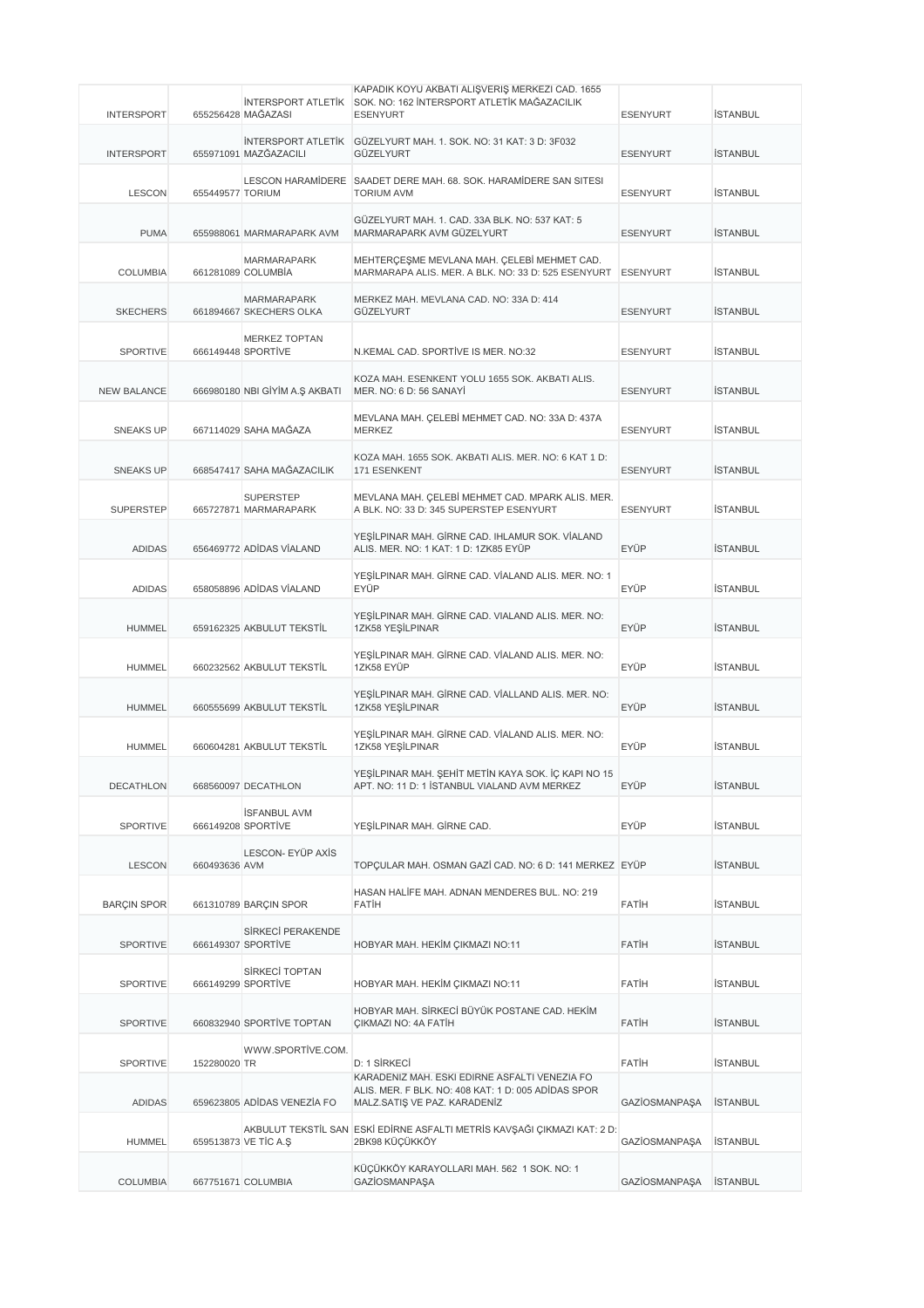| <b>SUPERSTEP</b> |                  | EREN PERAKENDE<br>659438170 SUPERSTEP VENEZIA    | ESKİ EDİRNE ASFALTI VİAPORT VENEZİA OUT ALIS. MER.<br>1BK BLK. NO:7/8 METRİS KAVŞAĞI KÜÇÜKKÖY                                               | GAZİOSMANPAŞA        | <b>İSTANBUL</b> |
|------------------|------------------|--------------------------------------------------|---------------------------------------------------------------------------------------------------------------------------------------------|----------------------|-----------------|
| <b>NIKE</b>      |                  | 659422190 NIKE RETAIL TK                         | ESKİ EDİRNE ASFALTI METRİS KAVSAGI SOK. VIAPORT<br>VENEZIA ALIS. MER. 36 BLK. NO: 1 KÜÇÜKKÖY<br>KARADENIZ MAH. ESKI EDIRNE ASFALTI CAD CAD. | <b>GAZİOSMANPAŞA</b> | <b>İSTANBUL</b> |
| <b>PUMA</b>      |                  | 661492207 PUMA-VENEZIA                           | VIAPORT VENEZIA AVM APT. NO: 408 D: 1042<br>GAZİOSMANPAŞA                                                                                   | GAZİOSMANPAŞA        | <b>İSTANBUL</b> |
| <b>SKECHERS</b>  |                  | <b>VENEZÍA MEGA</b><br>665944831 OUTLET SKECHERS | KARADENİZ MAH. 408 CAD. VENEZİA ALIS. MER. F BLK.<br>NO: 1 D: 38 GAZIOSMANPAŞA                                                              | <b>GAZİOSMANPAŞA</b> | <b>ISTANBUL</b> |
| <b>ADIDAS</b>    | 226021103 OUTLET | <b>ADIDAS MERTER</b>                             | GENERAL ALİRIZA GÜRCAN CD. METROPOL İŞ MER.NO.31<br>DÜKKAN                                                                                  | GÜNGÖREN             | <b>İSTANBUL</b> |
| <b>HUMMEL</b>    |                  | 655232130 AKBULUT TEKSTİL                        | FATIH CAD. LADIN SOK. NO: 20 KERASTECILER                                                                                                   | GÜNGÖREN             | <b>İSTANBUL</b> |
| <b>HUMMEL</b>    |                  | 660232554 AKBULUT TEKSTİL                        | FATIH CAD. LADIN SOK. KERESTECILER SITESI NO: 20<br><b>MERTER</b>                                                                           | GÜNGÖREN             | <b>İSTANBUL</b> |
| <b>HUMMEL</b>    |                  | 660247149 AKBULUT TEKSTİL                        | GÜVEN MAH. ESKİ LONDRA ASFALTI KALE ALIS. MER. NO:<br>89 D: BZ025 GÜNGÖREN                                                                  | GÜNGÖREN             | <b>İSTANBUL</b> |
| <b>HUMMEL</b>    |                  | 660287764 AKBULUT TEKSTİL                        | GÜVEN MAH. ESKİ LONDRA ASFALTI KALE ALIS. MER. NO:<br>89 D: BZ025 GÜVEN                                                                     | GÜNGÖREN             | <b>İSTANBUL</b> |
| <b>HUMMEL</b>    | 661261701 HUMMEL | AKBULUT TEKSTIL /                                | M NESİH ÖZMEN MAH. FATİH CAD. LADİN SOK. NO: 20<br><b>MERTER</b>                                                                            | GÜNGÖREN             | <b>İSTANBUL</b> |
| <b>HUMMEL</b>    | 661385682 HUMMEL | AKBULUT TEKSTIL /                                | M NESİH ÖZMEN MAH. FATİH CAD. LADİN SOK. NO: 20<br><b>MERTER</b>                                                                            | GÜNGÖREN             | <b>İSTANBUL</b> |
| <b>HUMMEL</b>    | 661586446 HUMMEL |                                                  | M NESİH ÖZMEN MAH. FATİH CAD. LADİN SOK. NO: 20<br><b>MERTER</b>                                                                            | GÜNGÖREN             | <b>İSTANBUL</b> |
| <b>HUMMEL</b>    | 661891705 HUMMEL |                                                  | MEHMET NESİH ÖZMEN MAH. FATİH CAD. LADİN SOK.<br>KERESTECILER SITESI NO: 20 MERTER                                                          | GÜNGÖREN             | <b>İSTANBUL</b> |
| <b>HUMMEL</b>    | 661891846 HUMMEL |                                                  | MEHMET NESİH ÖZMEN MAH. FATİH CAD. LADİN SOK. NO:<br>20 MERTER                                                                              | GÜNGÖREN             | <b>İSTANBUL</b> |
| <b>HUMMEL</b>    | 661891861 HUMMEL |                                                  | MEHMET NESİH ÖZMEN MAH. FATİH CAD. LADİN SOK. NO:<br>20 MERTER                                                                              | GÜNGÖREN             | <b>İSTANBUL</b> |
| <b>HUMMEL</b>    | 661891887 HUMMEL |                                                  | MEHMET NESİH ÖZMEN MAH. FATİH CAD. LADİN SOK. NO:<br>20 MERTER                                                                              | GÜNGÖREN             | <b>İSTANBUL</b> |
| <b>HUMMEL</b>    | 661950725 HUMMEL |                                                  | MEHMET NESİH ÖZMEN MAH, FATİH CAD, LADİN SOK, NO:<br>20 D: 1 MERTER                                                                         | GÜNGÖREN             | <b>İSTANBUL</b> |
| <b>HUMMEL</b>    | 661950733 HUMMEL |                                                  | MEHMET NESİH ÖZMEN MAH. FATİH CAD. NO: 20 D: 1<br>MERTER                                                                                    | <b>GUNGOREN</b>      | ISTANBUL        |
| <b>HUMMEL</b>    | 661961136 HUMMEL |                                                  | MEHMET NESİH ÖZMEN MAH. FATİH CAD. LADİN SOK. NO:<br>20 D: 1 MERTER                                                                         | GÜNGÖREN             | <b>İSTANBUL</b> |
| <b>HUMMEL</b>    | 661961144 HUMMEL |                                                  | MET NESİH ÖZMEN MAH. FATİH CAD. LADİN SOK. NO: 20<br>D: 1 MERTER                                                                            | GÜNGÖREN             | <b>İSTANBUL</b> |
| <b>HUMMEL</b>    | 661961151 HUMMEL |                                                  | MEHMET NESİH ÖZMEN MAH. FATİH CAD. LADİN SOK. NO:<br>20 D: 1 MERTER                                                                         | GÜNGÖREN             | <b>ISTANBUL</b> |
| <b>HUMMEL</b>    | 661961169 HUMMEL |                                                  | MEHMET NESİH ÖZMEN MAH. FATİH CAD. LADİN SOK. NO:<br>20 D: 1 MERTER                                                                         | GÜNGÖREN             | <b>İSTANBUL</b> |
| <b>HUMMEL</b>    | 661961193 HUMMEL |                                                  | MEHMET NESİH ÖZMEN MAH. FATİH CAD. LADİN SOK. NO:<br>20 D: 1 MERTER                                                                         | GÜNGÖREN             | <b>ISTANBUL</b> |
| <b>HUMMEL</b>    | 661961201 HUMMEL |                                                  | MET NESİH ÖZMEN MAH. FATİH CAD. LADİN SOK. NO: 20<br>D: 1 MERTER                                                                            | GÜNGÖREN             | <b>İSTANBUL</b> |
| <b>HUMMEL</b>    | 661961540 HUMMEL |                                                  | MET NESİH ÖZMEN MAH. FATİH CAD. LADİN SOK. NO: 20<br>D: 1 MERTER                                                                            | GÜNGÖREN             | <b>İSTANBUL</b> |
| <b>HUMMEL</b>    | 661961557 HUMMEL |                                                  | MEHMET NESİH ÖZMEN MAH. FATİH CAD. LADİN SOK. NO:<br>20 D: 1 MERTER                                                                         | GÜNGÖREN             | <b>İSTANBUL</b> |
| <b>HUMMEL</b>    | 662103191 HUMMEL |                                                  | EHMET NESİH ÖZMEN MAH. FATİH CAD. LADİN SOK. NO:<br>20 MERTER                                                                               | GÜNGÖREN             | <b>İSTANBUL</b> |
| <b>HUMMEL</b>    | 662103209 HUMMEL |                                                  | MEHMET NESİH ÖZMEN MAH. FATİH CAD. LADİN SOK. NO:<br>20 MERTER                                                                              | GÜNGÖREN             | <b>İSTANBUL</b> |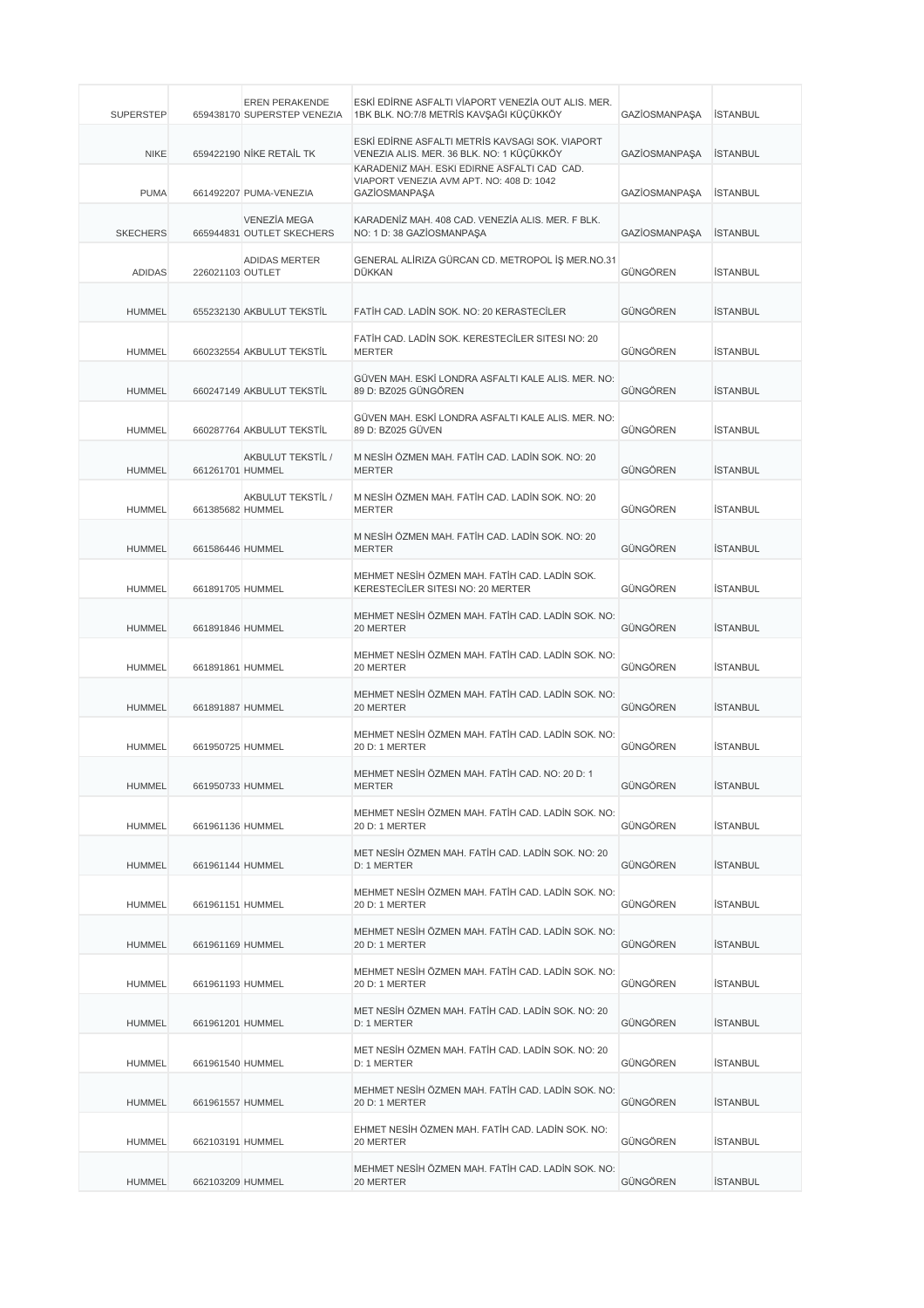| <b>HUMMEL</b>                        | 662103217 HUMMEL |                                                   | MEHMET NESİH ÖZMEN MAH. FATİH CAD. LADİN SOK. NO:<br>20 MERTER                                              | GÜNGÖREN       | <b>İSTANBUL</b> |
|--------------------------------------|------------------|---------------------------------------------------|-------------------------------------------------------------------------------------------------------------|----------------|-----------------|
| <b>HUMMEL</b>                        | 662103233 HUMMEL |                                                   | MEHMET NESİH ÖZMEN MAH. FATİH CAD. LADİN SOK. NO:<br>20 MERTER                                              | GÜNGÖREN       | <b>İSTANBUL</b> |
| <b>HUMMEL</b>                        | 662103241 HUMMEL |                                                   | MEHMET NESİH ÖZMEN MAH. FATİH CAD. LADİN SOK. NO:<br>20 MERTER                                              | GÜNGÖREN       | <b>İSTANBUL</b> |
| <b>HUMMEL</b>                        | 662103266 HUMMEL |                                                   | MEHMET NESİH ÖZMEN MAH. FATİH CAD. LADİN SOK. NO:<br>20 MERTER                                              | GÜNGÖREN       | <b>İSTANBUL</b> |
| <b>HUMMEL</b>                        | 662103274 HUMMEL |                                                   | MEHMET NESİH ÖZMEN MAH. FATİH CAD. LADİN SOK. NO:<br>20 MERTER                                              | GÜNGÖREN       | <b>İSTANBUL</b> |
| <b>HUMMEL</b>                        | 662103282 HUMMEL |                                                   | MEHMET NESİH ÖZMEN MAH, FATİH CAD, LADİN SOK, NO:<br>20 MERTER                                              | GÜNGÖREN       | <b>İSTANBUL</b> |
| <b>HUMMEL</b>                        | 662103290 HUMMEL |                                                   | MEHMET NESİH ÖZMEN MAH. FATİH CAD. LADİN SOK. NO:<br>20 MERTER                                              | GÜNGÖREN       | <b>İSTANBUL</b> |
| <b>HUMMEL</b>                        | 662103308 HUMMEL |                                                   | MET NESİH ÖZMEN MAH. FATİH CAD. LADİN SOK. NO: 20<br><b>MERTER</b>                                          | GÜNGÖREN       | <b>İSTANBUL</b> |
| <b>HUMMEL</b>                        | 662103316 HUMMEL |                                                   | MEHMET NESİH ÖZMEN MAH. FATİH CAD. LADİN SOK. NO:<br>20 MERTER                                              | GÜNGÖREN       | <b>ISTANBUL</b> |
| <b>HUMMEL</b>                        | 662103324 HUMMEL |                                                   | MEHMET NESİH ÖZMEN MAH. FATİH CAD. LADİN SOK. NO:<br>20 MERTER                                              | GÜNGÖREN       | <b>İSTANBUL</b> |
| <b>HUMMEL</b>                        | 662113380 HUMMEL |                                                   | MEHMET NESİH ÖZMEN MAH. FATİH CAD. LADİN SOK. NO:<br>20 MERTER                                              | GÜNGÖREN       | <b>İSTANBUL</b> |
| <b>LESCON</b>                        | 667061113 ÇARŞI  | LESCON-GÜNGÖREN                                   | ÇINAR MAH. DOĞANBEY CAD. NO: 4 A GÜNGÖREN                                                                   | GÜNGÖREN       | <b>İSTANBUL</b> |
| <b>LESCON</b>                        |                  | LESCON-GÜNGÖREN<br>659713002 KALE OUTLET CE       | GÜVEN MAH. ESKİ LONDRA ASFALTI KALE OUT ALIS.<br>MER. NO: 89 KAT: 2 D: 210 MERKEZ                           | GÜNGÖREN       | <b>İSTANBUL</b> |
| <b>HUMMEL</b>                        |                  | 659634125 AKBULUT TEKSTİL                         | SUADİYE MAH. BAĞDAT CAD. AK ÖR AP APT. NO: 418A<br><b>BAĞDATCADDESİ</b>                                     | <b>KADIKÖY</b> | <b>İSTANBUL</b> |
| <b>HUMMEL</b>                        |                  | 659694459 AKBULUT TEKSTİL                         | FATIH CAD. TEPE NAUTILUS ALIS. MER. NO: 1 D: 52<br><b>ACIBADEM</b>                                          | <b>KADIKÖY</b> | <b>İSTANBUL</b> |
| <b>GS STORE</b>                      |                  | 656147691 BAĞDAT CD GS STORE ERENKÖY              | BAĞDAT CAD. NO: 326 D: 4 GALATASARAY MAĞAZACILIK                                                            | <b>KADIKÖY</b> | <b>İSTANBUL</b> |
| <b>BARÇIN SPOR</b>                   |                  | 661303180 BARÇIN SPOR                             | ISTIKLAL SOK. OPTIMUM ALIS. MER. 10 BLK. NO: 133 D: 4<br><b>YENISAHRA</b>                                   | <b>KADIKÖY</b> | <b>İSTANBUL</b> |
| <b>SPORT POINT</b><br><b>EXTREME</b> |                  | 661072512 CAPITOL SPX                             | ACIBADEM MAH. MAHIR IZ CAD. CAPITOL ALIS. MER. NO: 5<br>ALTUNIZADE                                          | <b>KADIKÖY</b> | ISTANBUL        |
| <b>COLUMBIA</b>                      |                  | <b>COLUMBIA</b><br>659597447 MAĞAZACILIK          | SUADİYE MAH. BAĞDAT CAD. KAZIM KULAN ÇARSISI NO:<br>371 D: 2 SUADİYE                                        | KADIKÖY        | <b>İSTANBUL</b> |
| <b>COLUMBIA</b>                      |                  | <b>CONTEKS TEPE</b><br>660031923 NAUTILUS         | ACIBADEM MAH. FATIH SOK. NO: 1 D: 37 CONTEKS TEPE<br>NAUTILUS MERKEZ                                        | <b>KADIKÖY</b> | <b>İSTANBUL</b> |
| <b>FENERIUM</b>                      |                  | <b>FENERBAHÇE SPOR</b><br>238051239 ÜRÜNLERİ      | ZÜHTÜPAŞA MAH. BAĞDAT CAD. ŞÜKRÜ SARAÇOĞLU<br>STADI KOMPLEKSI D: ZEMIN FENERIUM TIR 1<br><b>KIZILTOPRAK</b> | KADIKÖY        | <b>İSTANBUL</b> |
| <b>FENERIUM</b>                      | 125739094 TRİBÜN | FENERIUM MARATON                                  | FENERBAHÇE MAH. ŞÜKRÜ SARAÇOĞLU STADI<br>KOMPLEKSI NO: 2                                                    | KADIKÖY        | <b>İSTANBUL</b> |
| <b>FENERIUM</b>                      |                  |                                                   | ZÜHTÜPAŞA MAH. RECEP PEKER CAD. NO: 1<br>660167016 FENERİUM ALT TRİBÜN FENERBAHCE SPOR ÜRÜ A S KIZILTOPRAK  | KADIKÖY        | İSTANBUL        |
| <b>FENERIUM</b>                      |                  | 661388363 FENERIUM TIR-3                          | BAĞDAT CAD. SARAÇOĞLU KOMPLEKSI NO: 1<br><b>KIZILTOPRAK</b>                                                 | <b>KADIKÖY</b> | <b>İSTANBUL</b> |
| <b>FENERIUM</b>                      |                  | 660727983 FENERIUM ÜS                             | ÜHTÜPAŞA Z MAH. BAĞDAT CAD. ŞÜKRÜ SARAÇOĞLU<br>STAD APT. NO: 1 KIZILTOPRAK                                  | <b>KADIKÖY</b> | <b>İSTANBUL</b> |
| <b>FENERIUM</b>                      |                  | 238051015 FENERİUM/ DEREAĞZI                      | MÜNİR NURETTİN SELÇUK CD.DEREA KIZILTOPRAK<br><b>KIZILTOPRAK</b>                                            | KADIKÖY        | <b>İSTANBUL</b> |
| <b>FINSPOR</b>                       |                  | 663645042 FINSPOR FENERYOLU                       | FENEYOLU MAH. BAĞDAT CAD. SARIKÖŞK APT. NO: 133<br><b>FINSPOR FENERYOLU</b>                                 | KADIKÖY        | <b>İSTANBUL</b> |
| <b>FINSPOR</b>                       |                  | 663669216 FİNSPOR KIZILTOPRAK FİNSPOR KIZILTOPRAK | FENERYOLU MAH. BAĞDAT CAD. SARIKÖŞK APT. NO: 103                                                            | KADIKÖY        | <b>İSTANBUL</b> |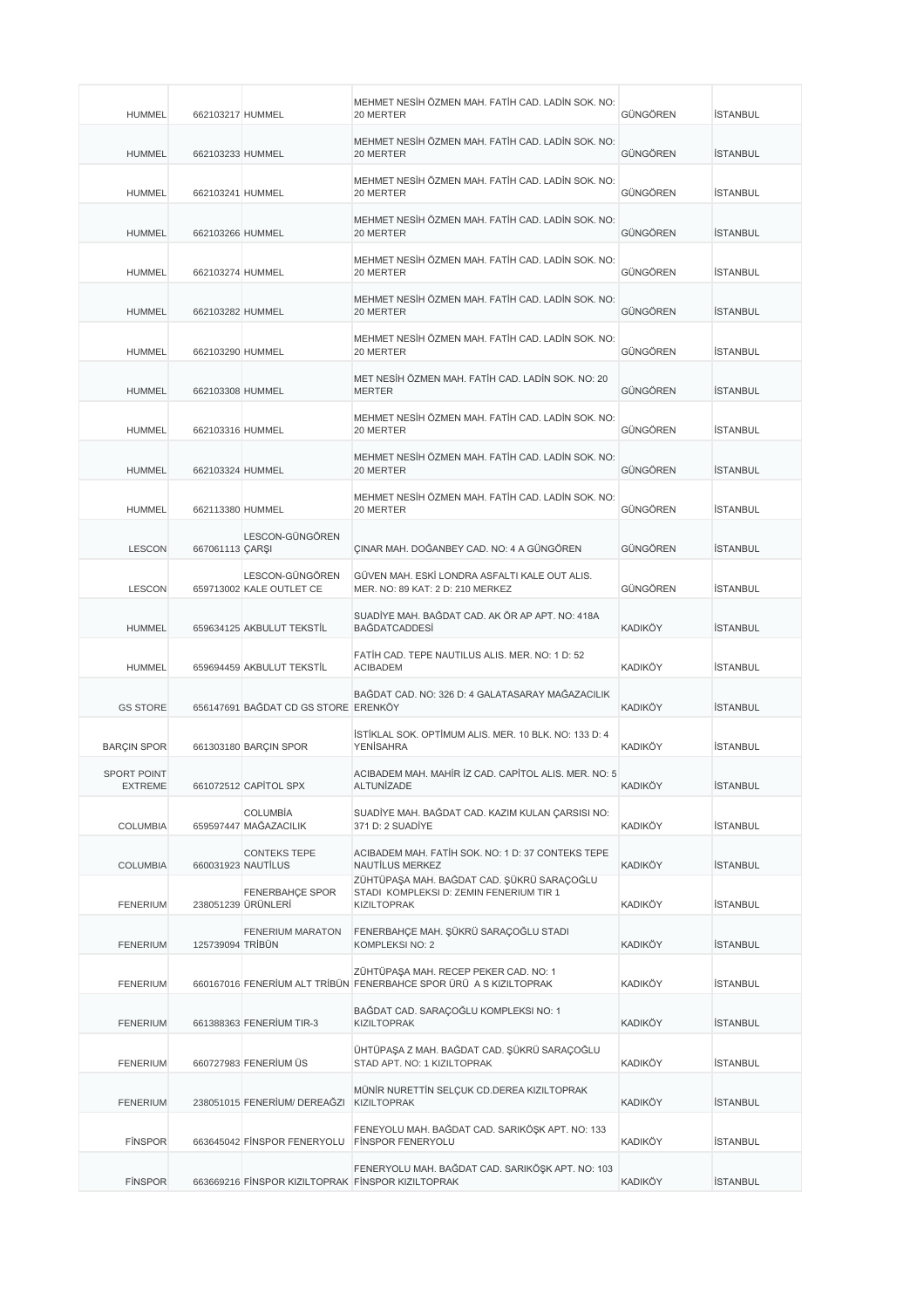| <b>INTERSPORT</b>                    |                   | 660494618 INTERSPORT                                 | BAYAR CAD. GÜLBAHAR SOK. NO: 19 KOZYATAĞI                                                                    | <b>KADIKÖY</b>   | <b>İSTANBUL</b> |
|--------------------------------------|-------------------|------------------------------------------------------|--------------------------------------------------------------------------------------------------------------|------------------|-----------------|
| <b>INTERSPORT</b>                    |                   | 660494626 INTERSPORT                                 | BAYAR CAD. GÜLBAHAR SOK. NO: 19 KOZYATAĞI                                                                    | <b>KADIKÖY</b>   | <b>İSTANBUL</b> |
| <b>INTERSPORT</b>                    |                   | <b>INTERSPORT ATLETIK</b><br>656351707 MAĞAZACILIK   | YENİSAHRA MAH. İSTİKLAL SOK. OPTİMUM ALIS. MER. NO:<br>10 KAT: 4 YENİSAHRA                                   | <b>KADIKÖY</b>   | <b>İSTANBUL</b> |
| <b>FENERIUM</b>                      |                   | <b>MARATON ÜS-</b><br>660727975 FENERIUM             | ZÜHTÜPAŞA MAH. BAĞDAT CAD. SÜKRÜ SARAÇOĞLU<br>STAD APT. NO: 1 KIZILTOPRAK                                    | <b>KADIKÖY</b>   | <b>İSTANBUL</b> |
| <b>FENERIUM</b>                      |                   | 660727959 MIGROS FENERIUM                            | ZÜHTÜPAŞA MAH. BAĞDAT CAD. ŞÜKRÜ SARAÇOĞLU<br>STAD APT. NO: 1 KIZILTOPRAK                                    | <b>KADIKÖY</b>   | <b>İSTANBUL</b> |
| <b>NEW BALANCE</b>                   | 666516638 SUADIYE | NBI GİYİM A.Ş                                        | SUADIYE MAH. BAĞDAT CAD. NO: 411 C SUADIYE                                                                   | KADIKÖY          | <b>İSTANBUL</b> |
| <b>NEW BALANCE</b>                   |                   | 666836879 NBI GİYİM A.Ş AKASYA                       | ACIBADEM MAH. ÇEÇEN SOK. AKASYA ALIS. MER. D: 317<br><b>KADIKÖY</b>                                          | <b>KADIKÖY</b>   | <b>İSTANBUL</b> |
| <b>FENERIUM</b>                      | 659080212 ORG     |                                                      | ODEME.FENERBAHCE. FENERYOLU MAH. F.BAHÇE ŞÜKRÜ SARAÇO APT. NO: 1<br>FENERBAHÇE SPOR KULÜBÜ DERNEĞİ FENERYOLU | <b>KADIKÖY</b>   | <b>İSTANBUL</b> |
| <b>SPORT POINT</b><br><b>EXTREME</b> |                   | 230889115 OLGARLAR SPOR                              | BAGDAT CAD. NO.102/1 KIZILTOPRAK                                                                             | <b>KADIKÖY</b>   | <b>İSTANBUL</b> |
| <b>SPORT POINT</b><br><b>EXTREME</b> |                   | <b>OLGARLAR SPOR</b><br>230889057 NAUTILUS           | FATIH CD.NAUTILUS AVM N:79/80                                                                                | <b>KADIKÖY</b>   | <b>İSTANBUL</b> |
| <b>SPORT POINT</b><br><b>EXTREME</b> | 658289129 SUADIYE | <b>OLGARLAR SPOR</b>                                 | SUADÍYE MAH, BAĞDAT CAD, NO: 420 D: 1 SUADÍYE                                                                | <b>KADIKÖY</b>   | <b>İSTANBUL</b> |
| <b>SKECHERS</b>                      |                   | 659643357 OLKA AKASYA AVM 3                          | ACIBADEM MAH. ÇEÇEN SOK. AKASYA ALIS. MER. A BLK.<br>D: 301 OLKA SPOR MALZEME TİC.AŞ. ACIBADEM               | <b>KADIKÖY</b>   | <b>İSTANBUL</b> |
| <b>SKECHERS</b>                      | 659597066 AVM     | OLKA SPOR AKASYA                                     | ACIBADEM MAH. ÇEÇEN SOK. AKASYA ALIS. MER.<br>SKECHERS MAĞAZASI APT. NO: 1 D: 301A KOŞUYOLU                  | <b>KADIKÖY</b>   | <b>İSTANBUL</b> |
| <b>SNEAKS UP</b>                     | 659399562 CADDESI | SNEAKS UP-BAĞDAT                                     | BAĞDAT CAD. B BLK. NO: 429 SUADİYE                                                                           | <b>KADIKÖY</b>   | <b>İSTANBUL</b> |
| <b>SKECHERS</b>                      |                   | <b>SUADIYE</b><br>ŞAŞKINBAKKAL<br>666225644 SKECHERS | SUADİYE MAH. BAĞDAT CAD. A BLK. D: 390 KADİKÖY                                                               | <b>KADIKÖY</b>   | <b>İSTANBUL</b> |
| <b>FENERIUM</b>                      |                   | 660727942 TELEKOM FENERIM                            | ZÜHTÜPAŞA MAH. BAĞDAT CAD. ŞÜKRÜSARAÇOĞLU<br>STADI APT. NO: 1 KIZILTOPRAK                                    | <b>KADIKÖY</b>   | <b>İSTANBUL</b> |
| <b>DECATHLON</b>                     |                   | <b>TEPE NAUTILUS</b><br>666996079 DECATHLON          | İBRAHİMAĞA MAH. NO: 127 TEPENAUTİLUS AVM<br><b>DECATHLON NO 127</b>                                          | <b>KADIKÖY</b>   | <b>İSTANBUL</b> |
| <b>FENERIUM</b>                      | 238051072 TR      | WWW.FENERIUM.COM.                                    | ŞÜKRÜ SARACOĞLU STADYUMU                                                                                     | <b>KADIKÖY</b>   | <b>İSTANBUL</b> |
| <b>HUMMEL</b>                        |                   | 664607959 AKBULUT TEKSTİL                            | GÜRSEL MAH. İMRAHOR CAD. POLAT OFİS IS MER. C BLK.<br>NO: 23 KAĞITHANE                                       | KAĞITHANE        | <b>İSTANBUL</b> |
| <b>HUMMEL</b>                        |                   | AKBULUT TEKSTİL<br>665530135 POLAT OF S 1            | GÜRSEL MAH. İMRAHOR CAD. POLAT OFİS IS MER. C BLK.<br>NO: 23 KAĞITHANE                                       | KAĞITHANE        | <b>İSTANBUL</b> |
| <b>HUMMEL</b>                        |                   | AKBULUT TEKSTİL<br>665530143 POLAT OF S 2            | GÜRSEL MAH. İMRAHOR CAD. POLAT OFİS IS MER. C BLK.<br>NO: 23 KAĞITHANE                                       | <b>KAĞITHANE</b> | <b>İSTANBUL</b> |
| <b>HUMMEL</b>                        |                   | AKBULUT TEKSTİL<br>665530150 POLAT OFIS 3            | GÜRSEL MAH. İMRAHOR CAD. POLAT OFİS IS MER. C BLK.<br>NO: 23 KAĞITHANE                                       | KAĞITHANE        | <b>İSTANBUL</b> |
| <b>HUMMEL</b>                        |                   | AKBULUT TEKSTİL<br>665530168 POLAT OFIS 4            | GÜRSEL MAH. İMRAHOR CAD. POLAT OFİS IS MER. C BLK.<br>NO: 23 KAĞITHANE                                       | KAĞITHANE        | <b>İSTANBUL</b> |
| <b>HUMMEL</b>                        |                   | AKBULUT TEKSTİL<br>665530176 POLAT OFIS 5            | GÜRSEL MAH. İMRAHOR CAD. POLAT OFİS IS MER. C BLK.<br>NO: 23 KAĞITHANE                                       | KAĞITHANE        | <b>İSTANBUL</b> |
| <b>GS STORE</b>                      |                   | 275142271 GS STORE/ TT ARENA                         | SEYRANTEPE MAH. NO:1 ALISAMIYEN SPOR KOML. TT<br>ARENA SEYRANTEPE                                            | KAĞITHANE        | <b>İSTANBUL</b> |
| <b>GS STORE</b>                      |                   | 275142289 GS STORE/TT ARENA                          | SEYRANTEPE MAH. NO:1 ALISAMIYEN SPOR KOMP. TT<br>ARENA SEYRANTEPE                                            | KAĞITHANE        | <b>İSTANBUL</b> |
| <b>GS STORE</b>                      |                   | 275142321 GS STORE-TT ARENA                          | MERKEZ MAH. ALİSAMİYEN SPOR KOMPLEKSI NO:1 TT<br>ARENA SEYRANTEPE                                            | KAĞITHANE        | <b>İSTANBUL</b> |
| <b>HUMMEL</b>                        | 664807567 HUMMEL  |                                                      | GÜRSEL MAH. İMRAHOR CAD. POLAT OFİS APT. C BLK.<br>NO: 23 KAĞITHANE                                          | KAĞITHANE        | <b>İSTANBUL</b> |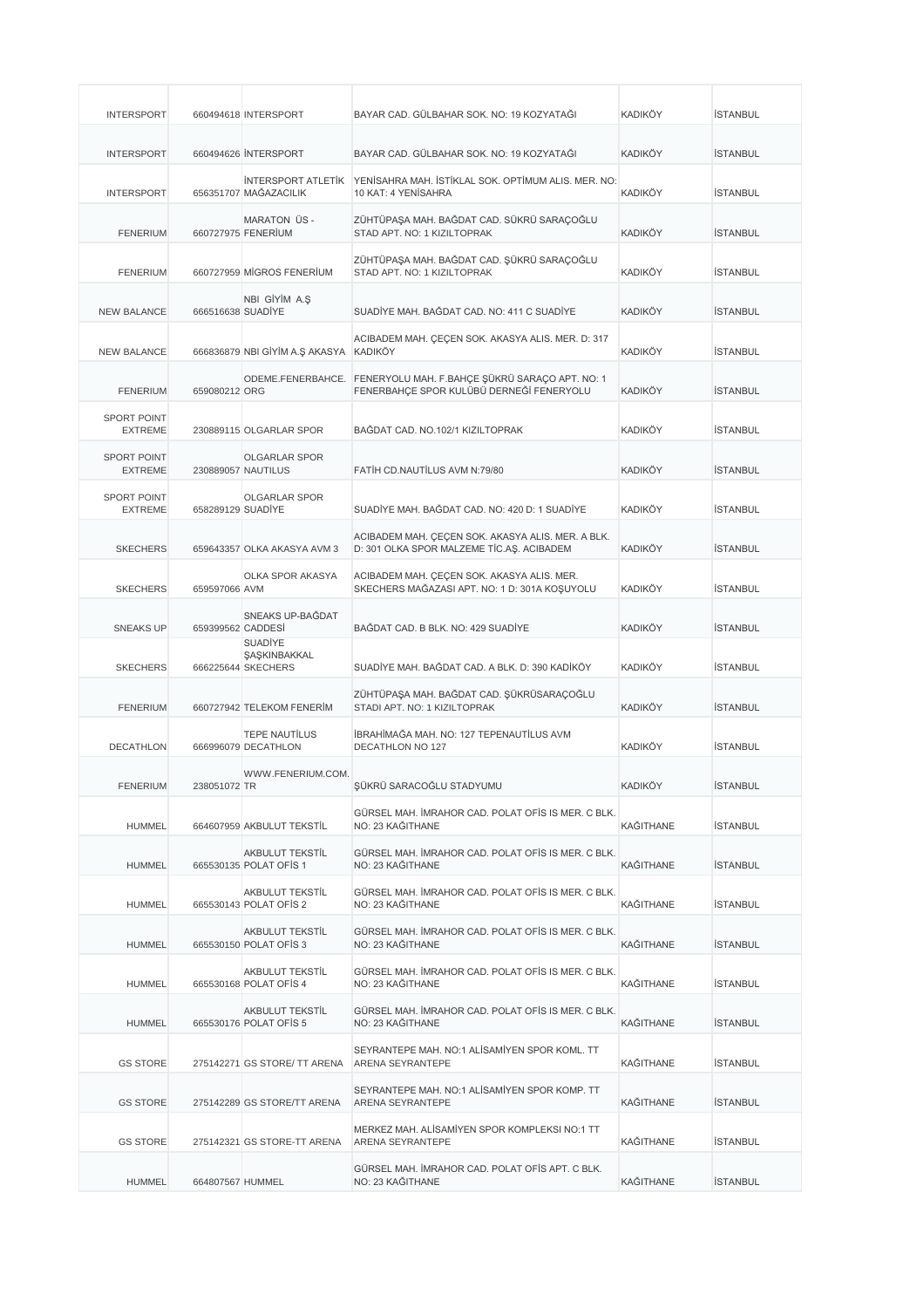| <b>HUMMEL</b>     | 665729414 HUMMEL |                                                                        | GÜRSEL MAH. İMRAHOR CAD. POLAT OFİS IS MER. C BLK.<br>NO: 23 KAĞITHANE                        | KAĞITHANE        | <b>İSTANBUL</b> |
|-------------------|------------------|------------------------------------------------------------------------|-----------------------------------------------------------------------------------------------|------------------|-----------------|
| <b>HUMMEL</b>     | 665729422 HUMMEL |                                                                        | GÜRSEL MAH. İMRAHOR CAD. POLAT OFİS IS MER. C BLK.<br>NO: 23 KAĞITHANE                        | KAĞITHANE        | <b>İSTANBUL</b> |
| <b>HUMMEL</b>     | 665729430 HUMMEL |                                                                        | GÜRSEL MAH. İMRAHOR CAD. POLAT OFİS IS MER. C BLK.<br>NO: 23 KAĞITHANE                        | KAĞITHANE        | <b>İSTANBUL</b> |
| <b>HUMMEL</b>     | 665729463 HUMMEL |                                                                        | GÜRSEL MAH. İMRAHOR CAD. POLAT OFİS IS MER. C BLK.<br>NO: 23 KAĞITHANE                        | <b>KAĞITHANE</b> | <b>İSTANBUL</b> |
| <b>HUMMEL</b>     | 665729489 HUMMEL |                                                                        | GÜRSEL MAH. İMRAHOR CAD. POLAT OFİS IS MER. C BLK.<br>NO: 23 KAĞITHANE                        | KAĞITHANE        | <b>İSTANBUL</b> |
| <b>HUMMEL</b>     | 666009204 HUMMEL |                                                                        | GÜRSEL MAH. İMRAHOR CAD. C BLK. D: 23 KAĞITHANE                                               | <b>KAĞITHANE</b> | <b>İSTANBUL</b> |
| <b>HUMMEL</b>     | 666223102 HUMMEL |                                                                        | GÜRSEL MAH. İMRAHOR CAD. C BLK. D: 23 KAĞITHANE                                               | KAĞITHANE        | <b>İSTANBUL</b> |
| <b>HUMMEL</b>     |                  | 666297338 HUMMEL KAĞITHANE                                             | GÜRSEL MAH. İMRAHOR CAD. POLAT IS MER. C BLK. D: 23<br><b>KAĞITHANE</b>                       | <b>KAĞITHANE</b> | <b>İSTANBUL</b> |
| HUMMEL            |                  | 668040439 HUMMEL POLAT OFIS                                            | GÜRSEL MAH. İMRAHOR CAD. C BLK. NO: 23 D: 1 GÜRSEL KAĞITHANE                                  |                  | <b>ISTANBUL</b> |
| <b>HUMMEL</b>     |                  |                                                                        | 668040454 HUMMEL POLAT OFIS 2 GÜRSEL MAH. İMRAHOR CAD. C BLK. NO: 23 D: 1 GÜRSEL KAĞITHANE    |                  | <b>İSTANBUL</b> |
| <b>HUMMEL</b>     |                  |                                                                        | 668040462 HUMMEL POLAT OFIS 3 GÜRSEL MAH. İMRAHOR CAD. C BLK. NO: 23 D: 1 GÜRSEL KAĞITHANE    |                  | <b>İSTANBUL</b> |
| <b>HUMMEL</b>     |                  |                                                                        | 668040496 HUMMEL POLAT OFIS 6 GÜRSEL MAH. İMRAHOR CAD. C BLK. NO: 23 D: 1 GÜRSEL KAĞITHANE    |                  | <b>İSTANBUL</b> |
| <b>HUMMEL</b>     |                  |                                                                        | 668040504 HUMMEL POLAT OFIS 7 GÜRSEL MAH. İMRAHOR CAD. C BLK. NO: 23 D: 1 GÜRSEL KAĞITHANE    |                  | <b>İSTANBUL</b> |
| <b>HUMMEL</b>     |                  |                                                                        | 668040512 HUMMEL POLAT OFIS 8 GÜRSEL MAH. İMRAHOR CAD. C BLK. NO: 23 D: 1 GÜRSEL KAĞITHANE    |                  | <b>İSTANBUL</b> |
| <b>HUMMEL</b>     |                  |                                                                        | 668040520 HUMMEL POLAT OFİS 9 GÜRSEL MAH. İMRAHOR CAD. C BLK. NO: 23 D: 1 GÜRSEL KAĞITHANE    |                  | <b>İSTANBUL</b> |
| <b>HUMMEL</b>     | 665572640 R      | SHOP.HUMMEL.COM.T                                                      | GÜRSEL MAH. İMRAHOR CAD. C BLK. NO: 23 KAĞITHANE                                              | <b>KAĞITHANE</b> | <b>İSTANBUL</b> |
| <b>ADIDAS</b>     | 226021186 OUTLET | ADIDAS KARTAL                                                          | TOPSELVI MAH.TURGUTPAŞA CAD. ALKAN PLAZA NO.81                                                | <b>KARTAL</b>    | <b>İSTANBUL</b> |
| ADIDAS            | 666949490 FO     |                                                                        | ADIDAS ARMONI PARK TEVFIK BEY MAH, HALKALI CAD, NO: 130 D; BB55<br>KÜÇÜKÇEKMECE               | KÜÇÜKÇEKMECE     | <b>ISTANBUL</b> |
| <b>HUMMEL</b>     | 661634006 HUMMEL |                                                                        | TEVFİK BEY MAH, HALKALI CAD, ARMONİ ALIS, MER, NO:<br>132 D: 58 HALKALI                       | KÜÇÜKÇEKMECE     | <b>İSTANBUL</b> |
| <b>LESCON</b>     | 429850241 R      |                                                                        | WWW.LESCON.COM.T DEPARKO SAN.SİT.Z.GÖKALP MH.HÜ RRİYET BL.N:1-1<br>BAŞAKŞEHİR                 | KÜÇÜKÇEKMECE     | <b>İSTANBUL</b> |
| <b>DECATHLON</b>  |                  | <b>DECATHLON</b><br>660825886 DUMANKAYA RİTİM<br><b>EREN PERAKENDE</b> | CEVİZLİ MAH. ZUHAL CAD. FÜSUN SOK. RİTİM İST<br>KOMPLEKSI NO: 60 CEVİZLİ                      | MALTEPE          | <b>İSTANBUL</b> |
| <b>SUPERSTEP</b>  |                  | <b>SUPERSTEP</b><br>662016377 HILLTOWN<br><b>EREN PERAKENDE</b>        | AYDINEVLER MAH. SİTELER YOLU SOK. NO: 1 D: 148<br><b>MALTEPE</b>                              | <b>MALTEPE</b>   | <b>İSTANBUL</b> |
| <b>SUPERSTEP</b>  | 659189872 PARK   |                                                                        | SUPERSTEP MALTEPE CEVIZLI MAH, YUGAY YOLU CARREF MALTEPEPARK<br>ALIS. MER. NO:67 MAĞAZA NO 24 | MALTEPE          | İSTANBUL        |
| <b>FINSPOR</b>    |                  | 656786639 FINSPOR DIS TICARET                                          | CEVİZLİ MAH. TUGAY YOLU MAĞAZA 2 APT. NO: 67 KAT: 2<br>D: 008 MALTEPE                         | MALTEPE          | <b>İSTANBUL</b> |
| <b>GS STORE</b>   |                  | 658212519 GS STORE                                                     | CEVIZLI MAH. TUGAY YOLU BUL. NO: 67 D: 20<br>CARREFOURSA.AVM                                  | MALTEPE          | <b>İSTANBUL</b> |
| <b>SPORTIVE</b>   |                  | <b>HİLLTOWN AVM</b><br>666149315 SPORTIVE                              | AYDINEVLER MAH. SİTELER YOLU SOK. HİLLTOWN ALIS.<br>MER. NO:1                                 | MALTEPE          | <b>İSTANBUL</b> |
| <b>INTERSPORT</b> |                  | 656234986 INTERSPORT NOVADA                                            | CEVIZLI MAH. TUGAY YOLU CAD. MALTEPE PIAZZA ALIS.<br>MER. C BLK. NO: 69 MALTEPE               | MALTEPE          | <b>İSTANBUL</b> |
| <b>SKECHERS</b>   |                  | <b>İSTANBUL HİLLTOWN</b><br>662015924 SKECHERS                         | AYDINEVLER MAH. ÇAMLICA SİT YOLU SOK. HİLLTOWN<br>ALIS. MER. NO: 1 D: B257 MALTEPE            | MALTEPE          | <b>İSTANBUL</b> |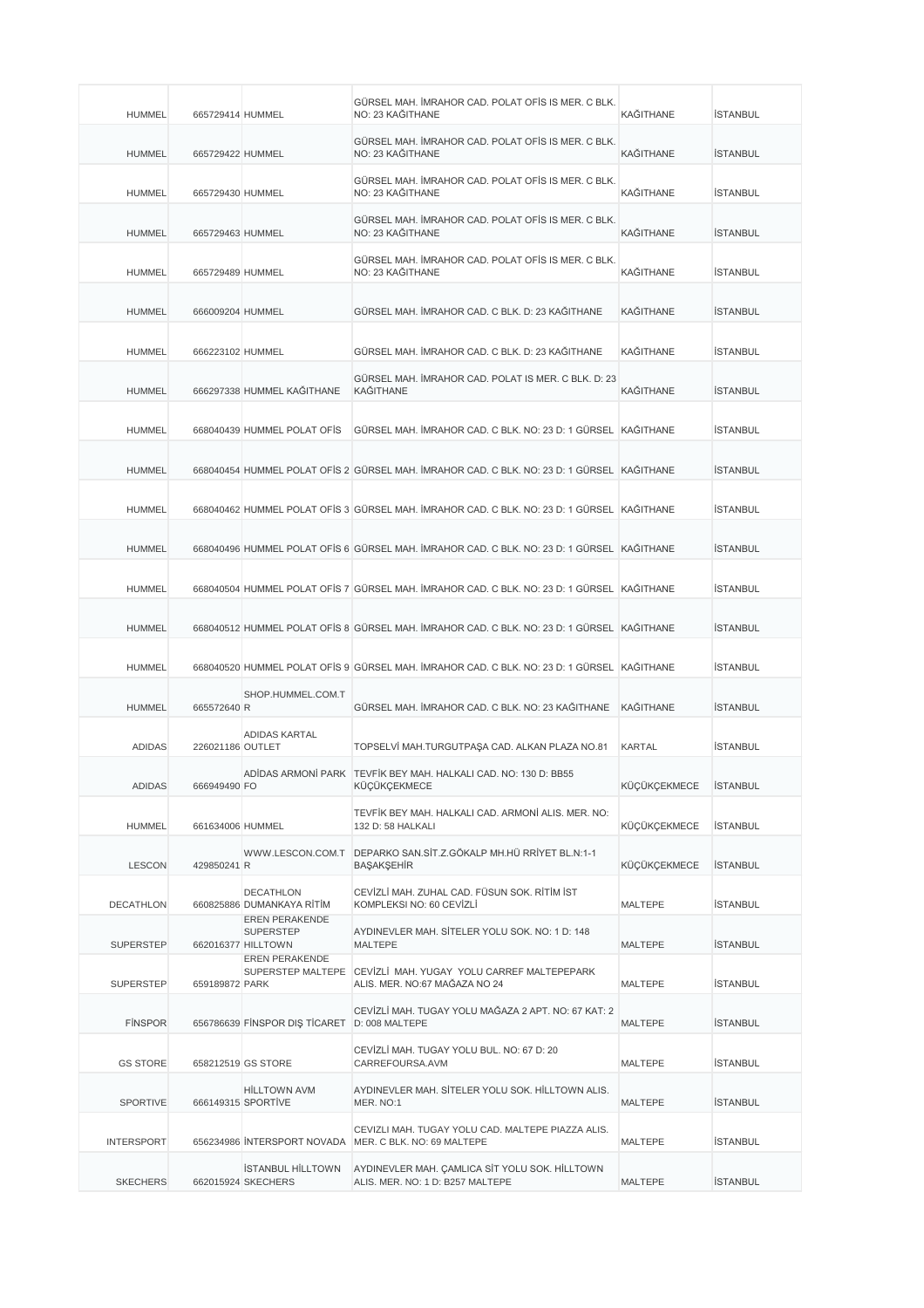| <b>FENERIUM</b>               |                     | 125739227 MALTEPE FENERIUM                           | CARREFOURSA MALTEPE PARK ALIŞV CEVİZLİ MH TUGAY<br>YOLU N.73                                                       | <b>MALTEPE</b> | <b>İSTANBUL</b> |
|-------------------------------|---------------------|------------------------------------------------------|--------------------------------------------------------------------------------------------------------------------|----------------|-----------------|
| <b>LESCON</b>                 | 669941338 MAĞAZA    | <b>MALTEPE PARK</b>                                  | CEVIZLI MAH. TUGAY YOLU MALTEPE P ALIS, MER. A BLK.<br>NO:67 KAT 1 D:72 MALTEPE PARK AVM                           | <b>MALTEPE</b> | <b>İSTANBUL</b> |
| <b>SKECHERS</b>               |                     | MALTEPE PLAZA<br>662558188 SKECHERS                  | CEVİZLİ MAH. TUGAY YOLU CAD. PİAZZA ALIS. MER. C<br>BLK. NO: 69C D: 29 GÜLSUYU                                     | <b>MALTEPE</b> | <b>İSTANBUL</b> |
| SPORT POINT<br><b>EXTREME</b> |                     | 664344926 PIAZZA SPX                                 | CEVIZLI MAH. TUGAY YOLU CAD. PIAZZA ALIS. MER. 69C<br>APT. C BLK. NO: A D: 1B CEVİZLİ                              | <b>MALTEPE</b> | <b>İSTANBUL</b> |
| <b>PUMA</b>                   | 667377527 PİAZZA    | PUMA SPOR MALTEPE                                    | CEVİZLİ MAH. TUGAY YOLU CAD. PİAZZA AVM APT. C1828<br>BLK. NO: 69 MALTEPE                                          | MALTEPE        | <b>İSTANBUL</b> |
| <b>SNEAKS UP</b>              |                     | 661918128 SNEAKS UP                                  | AYDINEVLER MAH. SİTELER YOLU CAD. HİLLTOWN ALIS.<br>MER. KAT ZEMİN D: 28 SARIYER                                   | <b>MALTEPE</b> | <b>İSTANBUL</b> |
| <b>SNEAKS UP</b>              |                     | 662047711 SNEAKS UP                                  | AYDINEVLER MAH, SİTELER YOLU SOK, HİLLTOWN ALIS.<br>MER. NO: 1 D: 27 MALTEPE                                       | <b>MALTEPE</b> | <b>İSTANBUL</b> |
| <b>ADIDAS</b>                 |                     | 226021574 ADIDAS VIAPORT                             | YENİŞEHİR M.DEDEPAŞA C.NO:102 106 NO LU BAĞIMSIZ<br><b>BÖLÜM KURTKÖY</b>                                           | <b>PENDIK</b>  | <b>İSTANBUL</b> |
| <b>HUMMEL</b>                 |                     | 660555632 AKBULUT TEKSTİL                            | YENİŞEHİR MAH. DEDEPAŞA CAD. VİAPORT ALIS. MER.<br>NO: 135 KURTKÖY                                                 | <b>PENDIK</b>  | <b>İSTANBUL</b> |
| <b>HUMMEL</b>                 |                     | 660759515 AKBULUT TEKSTİL                            | YENİŞEHİR MAH. DEDEPAŞA CAD. VİAPORT ALIS. MER.<br>NO: 135 KURTKÖY                                                 | <b>PENDIK</b>  | <b>İSTANBUL</b> |
| <b>COLUMBIA</b>               | 660533860 AVM       | <b>COLUMBIA VÍAPORT</b>                              | YENİŞEHİR MAH. DEDEPAŞA CAD. VİAPORT ALIS. MER.<br>NO: 2 D: 92 MERKEZ                                              | <b>PENDIK</b>  | <b>İSTANBUL</b> |
| <b>DECATHLON</b>              | 662476431 VIAPORT   | <b>DECATHLON -</b>                                   | YENİŞEHİR MAH. DEDEPAŞA CAD. VİAPORT ALIS. MER.<br>NO: 19 PENDİK                                                   | <b>PENDIK</b>  | <b>İSTANBUL</b> |
| <b>SUPERSTEP</b>              |                     | <b>EREN PERAKENDE</b><br>656624749 SUPERSTEP VIAPORT | YEŞİLPINAR MAH. DEDEPAŞA CAD. VIAPORT ALIS. MER.<br>NO:19 D:77 KURTKÖY                                             | <b>PENDIK</b>  | <b>İSTANBUL</b> |
| <b>FENERIUM</b>               |                     | FENERIUM SABIHA<br>656117454 GÖKÇEN MAĞAZAS          | SABİHA GÖKÇEN ULU. HAVAALANI GİDEN YOLCU İÇ<br>HATLA APT. NO: DL D: 1614 SABİHA GÖKÇEN HAVALİMANI<br><b>PENDİK</b> | <b>PENDIK</b>  | <b>İSTANBUL</b> |
| <b>UNDER ARMOUR</b>           |                     | 661280743 IN4OUT VIAPORT                             | YENİŞEHİR MAH. DEDEPAŞA CAD. NO: 73 KURTKÖY                                                                        | <b>PENDIK</b>  | <b>İSTANBUL</b> |
| <b>LESCON</b>                 |                     | <b>LESCON - NEOMARÍN</b><br>667391296 AVM MAĞAZA     | KAYNARCA MAH. ELKA SOK. NEOMARİN ALIS. MER. NO:<br>33 D: 38 PENDIK                                                 | <b>PENDIK</b>  | <b>İSTANBUL</b> |
| <b>NIKE</b>                   |                     | 659225395 NIKE RETAIL                                | YENİŞEHİR MAH. DEDEPAŞA CAD. VIAPORT APT. NO: 19<br>D: 253 YENİSEHİR                                               | <b>PENDIK</b>  | <b>İSTANBUL</b> |
| <b>SKECHERS</b>               | 659770325 AVM       | OLKA SPOR VİAPORT                                    | YENİŞEHİR MAH. DEDEPAŞA CAD. VIAPORT ALIS. MER.<br>NO: 19 D: 123 KURTKOY                                           | <b>PENDİK</b>  | ISTANBUL        |
| <b>PUMA</b>                   | 128549243 SAN, TIC. | PUMA SPOR GİYİM                                      | YENİŞEHİR MH. DEDEPAŞA CD. NO:19 VİAPORT AVM KAPI<br><b>NO: 21</b>                                                 | <b>PENDIK</b>  | <b>İSTANBUL</b> |
| <b>ADIDAS</b>                 |                     | 226021582 REEBOK VIAPORT FO                          | YENİŞEHİR MAH.DEDEPAŞA C.NO:2 105 NO LU BAĞIMSIZ<br>BÖLÜM KURTKÖY                                                  | <b>PENDIK</b>  | <b>İSTANBUL</b> |
| <b>SPORTIVE</b>               |                     | 152280053 SPORTIVE VIA PORT                          | YENİŞEHİR MAH.DEDE PAŞA CAD.NO.2/149-150-151<br><b>KURTKÖY</b>                                                     | <b>PENDIK</b>  | <b>İSTANBUL</b> |
| <b>UNDER ARMOUR</b>           | 661280909 VIAPORT   | <b>UNDER ARMOUR</b>                                  | YENİŞEHİR MAH. DEDEPAŞA CAD. VİAPORT ALIS. MER.<br>NO: 19 D: 73 PENDİK                                             | <b>PENDIK</b>  | <b>İSTANBUL</b> |
| SPORT POINT<br>EXTREME        |                     | <b>VIAPORT AVM</b><br>658967369 OLGARLAR SPOR        | YENİŞEHİR MAH. DEDEPAŞA CAD. NO: 19 D: 158 KURTKÖY PENDİK                                                          |                | <b>İSTANBUL</b> |
| <b>FENERIUM</b>               |                     | 662523232 VIAPORT FENERIUM                           | YENİŞEİHİR MAH. DEDEPAŞA CAD. VİAPORT ALIS. MER.<br>NO: 19 D: 204 KURTKÖY                                          | <b>PENDIK</b>  | <b>İSTANBUL</b> |
| <b>UNDER ARMOUR</b>           | 661309062 .COM.TR   | WWW.UNDERARMOUR                                      | YENİŞEHİR MAH. DEDEPAŞA CAD. NO:19 D:73                                                                            | <b>PENDIK</b>  | <b>İSTANBUL</b> |
| <b>ADIDAS</b>                 | 226021475 CENTER    | <b>ADIDAS</b><br>PERFORMANCE                         | PINAR MAH.İSTİNYE BAYIRI CAD ABC YOLU NO:L228-L229<br>BAĞ BÖL İSTİNYE                                              | <b>SARIYER</b> | <b>İSTANBUL</b> |
| <b>ADIDAS</b>                 |                     |                                                      | 666809769 ADİDAS VADİİSTANBUL AYAZAĞA MAH. CENDERE CAD. D: 109 SARİYER                                             | <b>SARIYER</b> | <b>İSTANBUL</b> |
| <b>BARÇIN SPOR</b>            |                     | 662207794 BARÇIN SPOR                                | AYAZAĞA MAH. CENDERE CAD. VADİ İSTA ALIS. MER. C1<br>BLK. NO: 109 D: 322 SARIYER                                   | <b>SARIYER</b> | <b>İSTANBUL</b> |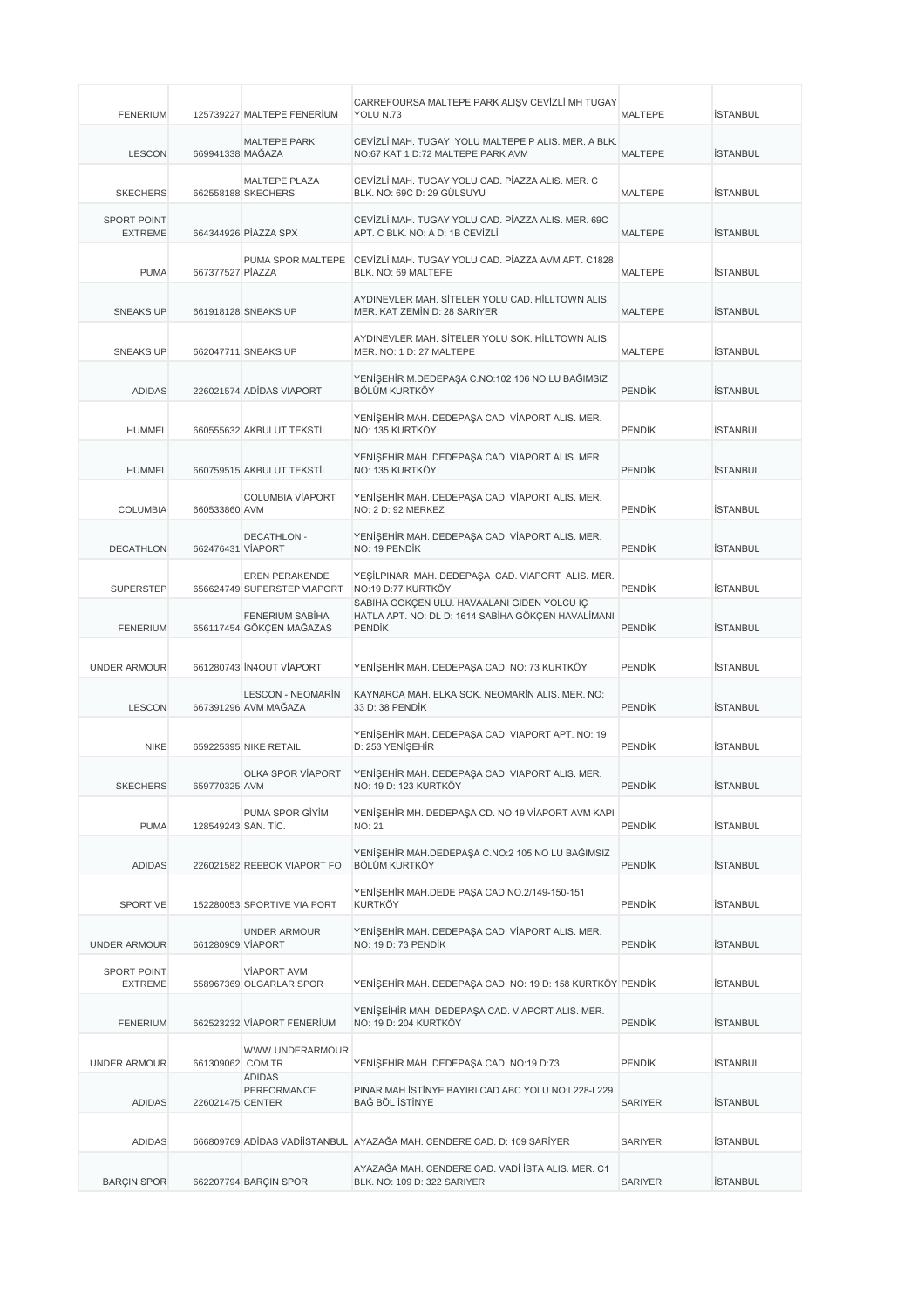| <b>BARÇIN SPOR</b>                   |                 | 663903508 BARÇIN SPOR MALZ.                                         | PINAR MAH. İSTİNYE BAYIRI CAD. İSTİNYE ALIS. MER. NO:<br>225 SARIYER                                         | <b>SARIYER</b> | <b>İSTANBUL</b> |
|--------------------------------------|-----------------|---------------------------------------------------------------------|--------------------------------------------------------------------------------------------------------------|----------------|-----------------|
| <b>COLUMBIA</b>                      |                 | <b>COLOMBIA</b><br><b>İSTİNYEPARK AVM</b><br>669780223 COLOMBIA MAĞ | PINAR MAH. KATAR CAD. İSTİNYEPA ALIS. MER. NO: 1<br>F235A NOLU BAĞIMSIZ BÖLÜM                                | <b>SARIYER</b> | <b>İSTANBUL</b> |
| <b>UNDER ARMOUR</b>                  |                 | 664750262 ELEVENTY STINYE                                           | PINAR MAH. KATAR CAD. İSTİNYE P ALIS. MER. NO: 73<br><b>İSTİNYE</b>                                          | <b>SARIYER</b> | <b>İSTANBUL</b> |
| <b>SUPERSTEP</b>                     | 658359112 PARK  | <b>EREN PERAKENDE</b><br>SUPERSTEP ISTINYE                          | PINAR MAH, KATAR CAD, İSTİNYE PARK ALIS, MER, 7 BLK.<br>NO: 11 D: L221 L222 L223A SARIYER                    | <b>SARIYER</b> | <b>İSTANBUL</b> |
| <b>FINSPOR</b>                       | 14729065 LTD.\$ | <b>FINSPOR DIS TICARET</b>                                          | PINAR MH. STINYE BAYIRI CD.NO. 123 ISTINYE PARK<br>ALIŞVERİŞ ME                                              | <b>SARIYER</b> | <b>İSTANBUL</b> |
| <b>UNDER ARMOUR</b>                  |                 | 661280727 GUCCI ISTINYE                                             | PINAR MAH. KATAR CAD. ISTINYE PARK ALIS. MER. NO:<br>482 İSTİNYE                                             | <b>SARIYER</b> | <b>İSTANBUL</b> |
| <b>SKECHERS</b>                      |                 | <b>ISTINYE PARK</b><br>662433036 SKECHERS                           | PINAR MAH. KATAR CAD. İSTİNYEPARK APT. NO: 1 D:<br>R234 İSTİNYE                                              | <b>SARIYER</b> | <b>İSTANBUL</b> |
| <b>SPORT POINT</b><br><b>EXTREME</b> |                 | 659882211 LEVENT MEGA SPX                                           | HUZUR MAH. FATİH CAD. NO: 135 D: 1 SARIYER                                                                   | <b>SARIYER</b> | <b>İSTANBUL</b> |
| <b>UNDER ARMOUR</b>                  |                 | 661280792 LORO PİANA                                                | PINAR MAH. İSTİNYE BAYIRI CAD. NO: 483 İSTİNYE                                                               | <b>SARIYER</b> | <b>İSTANBUL</b> |
| <b>GS STORE</b>                      |                 | 667271431 MASLAK 42 GSSTORE                                         | MASLAK MAH, AHI EVRAN CAD, NO: 6 D: 160 MERKEZ                                                               | <b>SARIYER</b> | <b>İSTANBUL</b> |
| <b>NEW BALANCE</b>                   |                 | NBI GİYİM A.Ş<br>666516646 İSTİNYEPARK                              | PINAR MAH. KATAR CAD. NO: 11 İSTİNYE PARK AVM                                                                | <b>SARIYER</b> | <b>İSTANBUL</b> |
| <b>SPORT POINT</b><br><b>EXTREME</b> |                 | <b>OLGARLAR SPOR</b><br>230889123 STINYEPARK                        | PINAR MAH. KATAR CAD. ISTINYE PARK ALIS. MER. NO:<br>11                                                      | <b>SARIYER</b> | <b>İSTANBUL</b> |
| <b>PUMA</b>                          |                 | 128549177 PUMA-ISTINYE PARK                                         | İSTİNYE PARK ALIŞVERİŞ MERKEZİ DÜKKAN L 205                                                                  | <b>SARIYER</b> | <b>İSTANBUL</b> |
| <b>SNEAKS UP</b>                     |                 | 668696768 SAHA MAĞAZA                                               | PINAR MAH, KATAR CAD, İSTİNYEPARK IS MER, D: L227                                                            | <b>SARIYER</b> | <b>İSTANBUL</b> |
| <b>UNDER ARMOUR</b>                  |                 | <b>UNDER ARMOUR</b><br>661280859 STİNYE PARK                        | PINAR MAH. KATAR CAD. İSTİNYE PARK ALIS. MER. NO: 73<br>D: 290 İSTİNYE                                       | <b>SARIYER</b> | <b>İSTANBUL</b> |
| <b>INTERSPORT</b>                    |                 | 661898940 VADİ İSTANBUL                                             | AYAZAĞA MAH. KEMERBURGAZ CAD. NO: 1 KAT 2 D: 2<br>AYAZAĞA                                                    | <b>SARIYER</b> | <b>İSTANBUL</b> |
| <b>DECATHLON</b>                     |                 | 662029198 VADİ İSTANBUL AVM                                         | AYAZAĞA MAH. KEMERBURGAZ CAD. VADİ İST ALIS. MER.<br>A BLK. NO: 1 DECATHLON AYAZAĞA                          | <b>SARIYER</b> | <b>İSTANBUL</b> |
| <b>COLUMBIA</b>                      |                 | VADİ İSTANBUL AVM<br>661832121 COLUMBIA MAGAZA                      | AYAZAĞA MAH. KEMERBURGAZ CAD. VADİ İST ALIS. MER.<br>A BLK. NO: 1 D: 2021 KEMERBURGAZ                        | SARIYER        | <b>İSTANBUL</b> |
| <b>SPORT POINT</b><br><b>EXTREME</b> |                 | 661912063 VADİ İSTANBUL SPX                                         | AYAZAĞA MAH, CENDERE CAD, NO: 109C D: 286 AYAZAĞA SARIYER                                                    |                | <b>İSTANBUL</b> |
| <b>INTERSPORT</b>                    |                 | 661898965 VADİ İSTANBUL TAF                                         | AYAZAĞA MAH. KEMERBURGAZ CAD. NO: 1 D: 7 AYAZAĞA SARIYER                                                     |                | <b>İSTANBUL</b> |
| <b>DALKILIÇ SPOR</b>                 |                 | <b>MARKET SPOR</b><br>659559413 MALZEMELERİ                         | ABDURRAHMANGAZİ MAH. FATİH BUL. NO: 67 D: 2K217<br>MARKET SPOR MEHMETAKİF                                    | SULTANBEYLI    | <b>İSTANBUL</b> |
| <b>LESCON</b>                        |                 | LESCON-İSTANBUL<br>668688948 VEGA AVM                               | YUNUS EMRE MAH. LÜTFİ AYKAÇ BUL. NO: 80 I D: 160<br>SULTANGAZİ                                               | SULTANGAZİ     | <b>İSTANBUL</b> |
| <b>ADIDAS</b>                        |                 |                                                                     | ŞİŞLİ KÜL.MERK.MEŞRUTİYET MH. BÜYÜKDERE CD.NO.22<br>226021269 ADIDAS ŞİŞLİ CEVAHİR 279 NO.LU BAĞIMSIZ BÖLÜM  | ŞİŞLİ          | İSTANBUL        |
| <b>ADIDAS</b>                        | 661676403 FO    | ADIDAS TEMP SALES                                                   | MECİDİYEKÖY MAH. OĞUZ SOK. RÖNESANSBİZ PLAZASI<br>NO: 4 MECIDIYEKÖY                                          | ŞİŞLİ          | <b>İSTANBUL</b> |
| <b>ADIDAS</b>                        | 662109552 FO 2  | ADIDAS TEMP SALES                                                   | MECİDİYEKÖY MAH. OĞUZ SOK. RÖNESANS BİZ PLAZASI<br>NO: 4 MECIDIYEKÖY                                         | ŞİŞLİ          | <b>İSTANBUL</b> |
| <b>ADIDAS</b>                        | 666907142 OCS   | ADIDAS TEŞVİKİYE                                                    | HARBİYE MAH. TEŞVİKİYE CAD. NO: 17 ŞİŞLİ                                                                     | ŞİŞLİ          | <b>İSTANBUL</b> |
| <b>HUMMEL</b>                        |                 | 656403557 VE TİC A.Ş                                                | AKBULUT TEKSTİL SAN KUŞTEPE MAH. MECİDİYEKÖY CAD. 2B49 BLK. NO: 12 D: B<br><b>MECIDİYEKÖY</b>                | ŞİŞLİ          | <b>İSTANBUL</b> |
| <b>BARÇIN SPOR</b>                   |                 | 663566792 BARÇIN SPOR                                               | ESENTEPE MAH. BÜYÜKDERE CAD. DEDEKORKUT SOK.<br>ÖZDİLEK ALIS. MER. K003 APT. K004 BLK. NO: 15 D: B2<br>ŞİŞLİ | ŞİŞLİ          | <b>İSTANBUL</b> |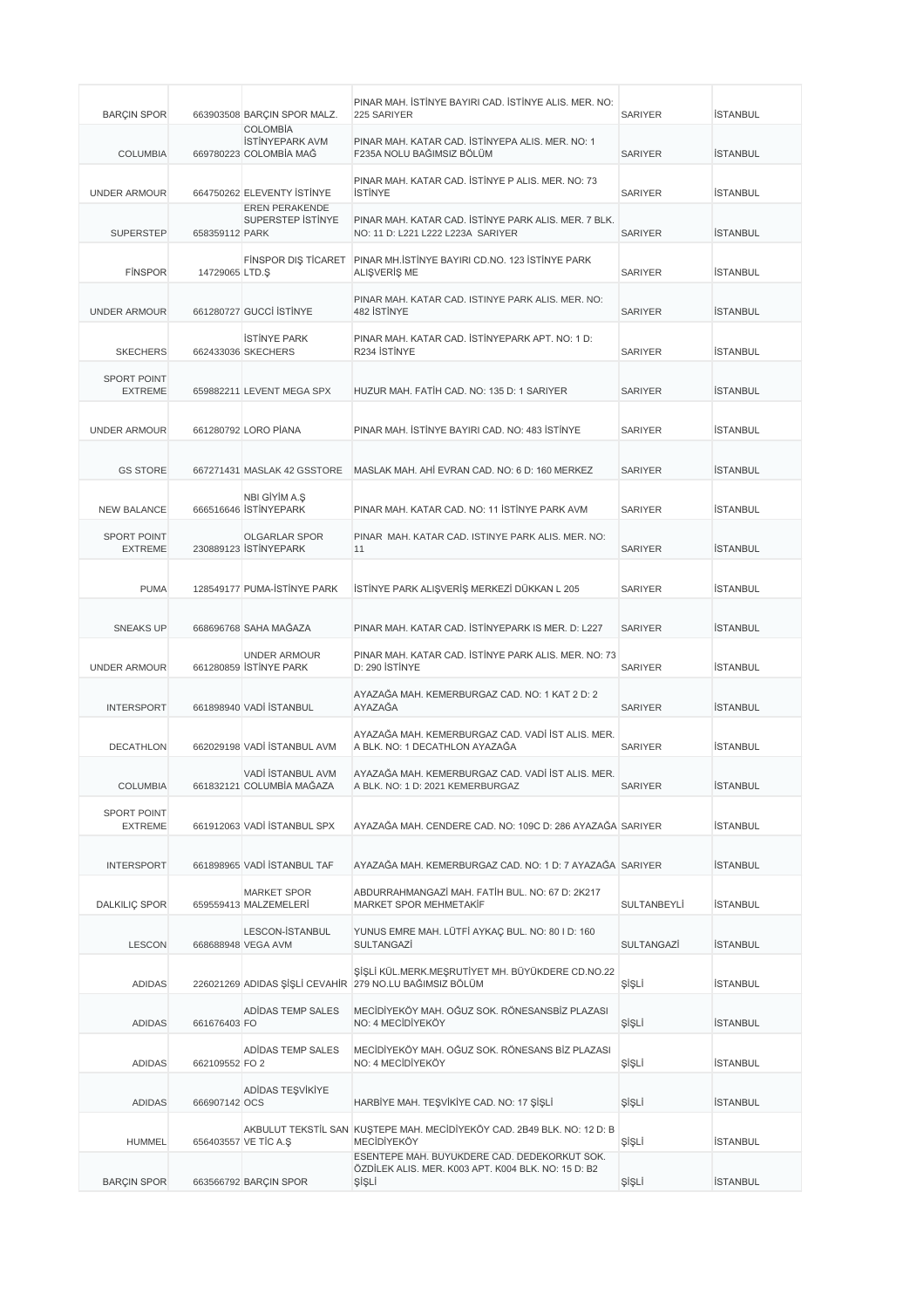| <b>COLUMBIA</b>                      |                 | 662145218 CEVAHIR COLUMBIA                          | MEŞRUTİYET MAH. BÜYÜKDERE CAD. CEVAHİR ALIS.<br>MER. NO: 22 CEVAHIR                                                             | ŞİŞLİ        | <b>İSTANBUL</b> |
|--------------------------------------|-----------------|-----------------------------------------------------|---------------------------------------------------------------------------------------------------------------------------------|--------------|-----------------|
| <b>SPORT POINT</b><br><b>EXTREME</b> |                 | CİTYS NİŞANTAŞI<br>656981511 OLGARLAR SPOR          | TEŞVİKİYE MAH. TEŞVİKİYE CAD. CİTYS NİŞANTAŞI ALIS.<br>MER. NO: 162 KAT: 4 D: 409 NİŞANTAŞI                                     | ŞİŞLİ        | <b>İSTANBUL</b> |
| <b>COLUMBIA</b>                      |                 | 665443032 COLUMBIA                                  | AYAZAĞA MAH. FATİH CAD. 4 LEVENT OT SAN SİT APT.<br>NO: 91 LEVENT COLUMBİA ESKİ BÜYÜKDERE                                       | ŞİŞLİ        | <b>İSTANBUL</b> |
| <b>SUPERSTEP</b>                     |                 | <b>EREN PERAKENDE</b><br>658290911 SUPERSTEP KANYON | BÜYÜKDERE CAD. KANYON ALIS. MER. NO:185 MAĞZ.<br><b>NO. 21</b>                                                                  | ŞİŞLİ        | <b>İSTANBUL</b> |
| <b>FENERIUM</b>                      |                 | 125739169 FENERIUM / ŞİŞLİ                          | MEŞRUTİYET MAH. BÜYÜKDERE CAD. NO:22 KÜLTÜR<br>EĞİTİMİ MERKEZİ                                                                  | ŞİŞLİ        | <b>İSTANBUL</b> |
| <b>FINSPOR</b>                       |                 | 14729032 FIN SPOR DIS TICARET CAD.NO:22/A D:        | ŞİŞLİ KÜL.VETİC.MRK.MEŞRUTİYET MAH.BÜYÜKDERE                                                                                    | ŞİŞLİ        | <b>İSTANBUL</b> |
| <b>GS STORE</b>                      | 660834730 PARK  | GSSTORE ÖZDİLEK                                     | ESENTEPE MAH. BÜYÜKDERE CAD. DEDE KORKUT SOK.<br>ÖZDİLEK ALIS. MER. ÖZDİLEK PARK AVM APT. NO: 15 D: 1<br>GSSTORE ŞİŞLİ ESENTEPE | ŞİŞLİ        | <b>İSTANBUL</b> |
| <b>UNDER ARMOUR</b>                  |                 | 667047286 IN4OUT MACKA                              | TEŞVİKİYE MAH. MAÇKA CAD. NO: 33 D MAÇKA PALAS<br><b>TEŞVİKİYE</b>                                                              | ŞİŞLİ        | <b>İSTANBUL</b> |
| <b>INTERSPORT</b>                    |                 | <b>INTERSPORT ATLETIK</b>                           | 669418089 MAĞAZACILIK VE DIŞ Tİ TEŞVİKİYE MAH. TEŞVİKİYE CAD. NO: 162 NİŞANTAŞI                                                 | ŞİŞLİ        | <b>İSTANBUL</b> |
| <b>UNDER ARMOUR</b>                  |                 | 661280735 İN4OUT MAÇKA                              | MAÇKA CAD. NO: 33/D MAÇKA PALAS TEŞVİKİYE                                                                                       | ŞİŞLİ        | <b>İSTANBUL</b> |
| <b>DALKILIÇ SPOR</b>                 |                 | <b>MARKET SPOR</b><br>16813057 MALZEMELERİ          | HALASKARGAZİ MAH. HALASKARGAZİ CAD. GÜNEŞ APT.<br>NO:163/A                                                                      | ŞİŞLİ        | <b>İSTANBUL</b> |
| <b>COLUMBIA</b>                      |                 | 662060862 NİŞANTAŞI COLUMBİA                        | TEŞVİKİYE MAH. GÜZEL BAHÇE SOK. ŞAFAK APT. A BLK.<br>NO: 13 NİŞANTAŞI                                                           | ŞİŞLİ        | <b>İSTANBUL</b> |
| <b>ADIDAS</b>                        |                 | 658244108 ÖZDİLEK ADİDAS                            | ESENTEPE MAH. BÜYÜKDERE CAD. ÖZDİLEK ALIS. MER.<br>B2 BLK. NO: 181 D: K010 ŞİŞLİ                                                | ŞİŞLİ        | <b>İSTANBUL</b> |
| <b>COLUMBIA</b>                      |                 | 662145226 ÖZDİLEK COLUMBİA                          | ESENTEPE MAH. BÜYÜKDERE CAD. DEDE KORKUT SOK.<br>ÖZDİLEK ALIS. MER. NO: 15 D: K033 MECİDİYEKÖY                                  | ŞİŞLİ        | <b>İSTANBUL</b> |
| <b>SUPERSTEP</b>                     |                 | 667128144 ÖZDİLEK SUPERSTEP                         | ESENTEPE MAH. BÜYÜKDERE CAD. DEDEKORKUT SOK.<br>ZEMIN KAT APT. NO: 181 D: 216 MECUR Z0 K031                                     | ŞİŞLİ        | <b>İSTANBUL</b> |
| <b>PUMA</b>                          |                 | 655545671 PUMA CEVAHIR                              | MEŞRUTİYET MAH. BÜYÜKDERE CAD. CEVAHİR AVM APT.<br>NO: 22 D: 270A PUMA MEŞRUTİYET                                               | ŞİŞLİ        | <b>İSTANBUL</b> |
| <b>PUMA</b>                          |                 | PUMA SPOR GİYİM<br>668362429 SAN. VE TİC. A.Ş.      | ESENTEPE MAH, HARMAN 1 SOK, NİDAKULE LEVENT APT.<br>NO: 7 9 LEVENT                                                              | ŞİŞLİ        | <b>İSTANBUL</b> |
| <b>PUMA</b>                          | 667887004 KARGO | PUMA SPOR YURTIÇİ                                   | LEVENT TALATPAŞA CAD. NO: 5 D: KT4 ŞİŞLİ                                                                                        | ŞIŞLI        | ISTANBUL        |
| <b>ADIDAS</b>                        |                 | 226021715 REEBOK CEVAHIR                            | CEVAHİR AVM MEŞRUTİYET MAH BÜYÜKDERE CD.NO:22<br>MĞZNO:228A                                                                     | ŞİŞLİ        | <b>İSTANBUL</b> |
| <b>SKECHERS</b>                      |                 | <b>VADİ İSTANBUL</b><br>661821116 SKECHERS OLKA S   | AYAZAĞA MAH. KEMERBURGAZ CAD. VADİİST ALIS. MER.<br>NO: 1 D: 10202 SARIYER                                                      | ŞİŞLİ        | <b>İSTANBUL</b> |
| <b>GS STORE</b>                      |                 |                                                     | 275142123 WWW.GSSTORE. ORG BÜYÜKDERE CAD.AKINCI BAYIRI SOK.NO:8 K:4                                                             | ŞİŞLİ        | <b>İSTANBUL</b> |
| <b>PUMA</b>                          |                 | 666462924 PUMA TUZLA MARINA                         | CAMİ MAH. BALIKÇILAR SOK. E BLK. NO: 20 D: E 40 TUZLA TUZLA                                                                     |              | İSTANBUL        |
| <b>SNEAKS UP</b>                     |                 | 667650394 SAHA MAĞAZA                               | CAMİ MAH. BALIKÇILAR SOK. VIAPORT ALIS. MER. NO: 20F<br>D: 142 CAMİ MAH                                                         | <b>TUZLA</b> | İSTANBUL        |
| <b>ADIDAS</b>                        | 665794459 FO    | <b>TUZLA MARÍNA NEW</b>                             | CAMİ MAH. BALIKÇILAR SOK. D: 20 TUZLA                                                                                           | TUZLA        | <b>İSTANBUL</b> |
| <b>SKECHERS</b>                      |                 | VİAPORT MARİNA<br>667438238 OUTLET AVM              | CAMİ MAH. BALIKÇILAR SOK. D BLK. D: 20 TUZLA                                                                                    | <b>TUZLA</b> | <b>İSTANBUL</b> |
| <b>ADIDAS</b>                        |                 | 666179171 AKYAKA FO                                 | SARAY MAH. ADNAN BÜYÜKDENİZ CAD. NO: 257 D: 7<br>ÜMRANİYE                                                                       | ÜMRANİYE     | <b>İSTANBUL</b> |
| <b>BARÇIN SPOR</b>                   |                 | 661427559 BARÇIN SPOR                               | FSM MAH. BALKAN CAD. MEYDAN ÜMRANIYE ALIS. MER.<br>NO: 64 D: 5 MERKEZ                                                           | ÜMRANİYE     | <b>İSTANBUL</b> |
| <b>BARÇIN SPOR</b>                   |                 | 662207786 BARÇIN SPOR                               | NISPETIYE CAD. AKMERKEZ ALIS. MER. E3 BLK. NO: 56 D:<br>243 ETİLER                                                              | ÜMRANİYE     | <b>İSTANBUL</b> |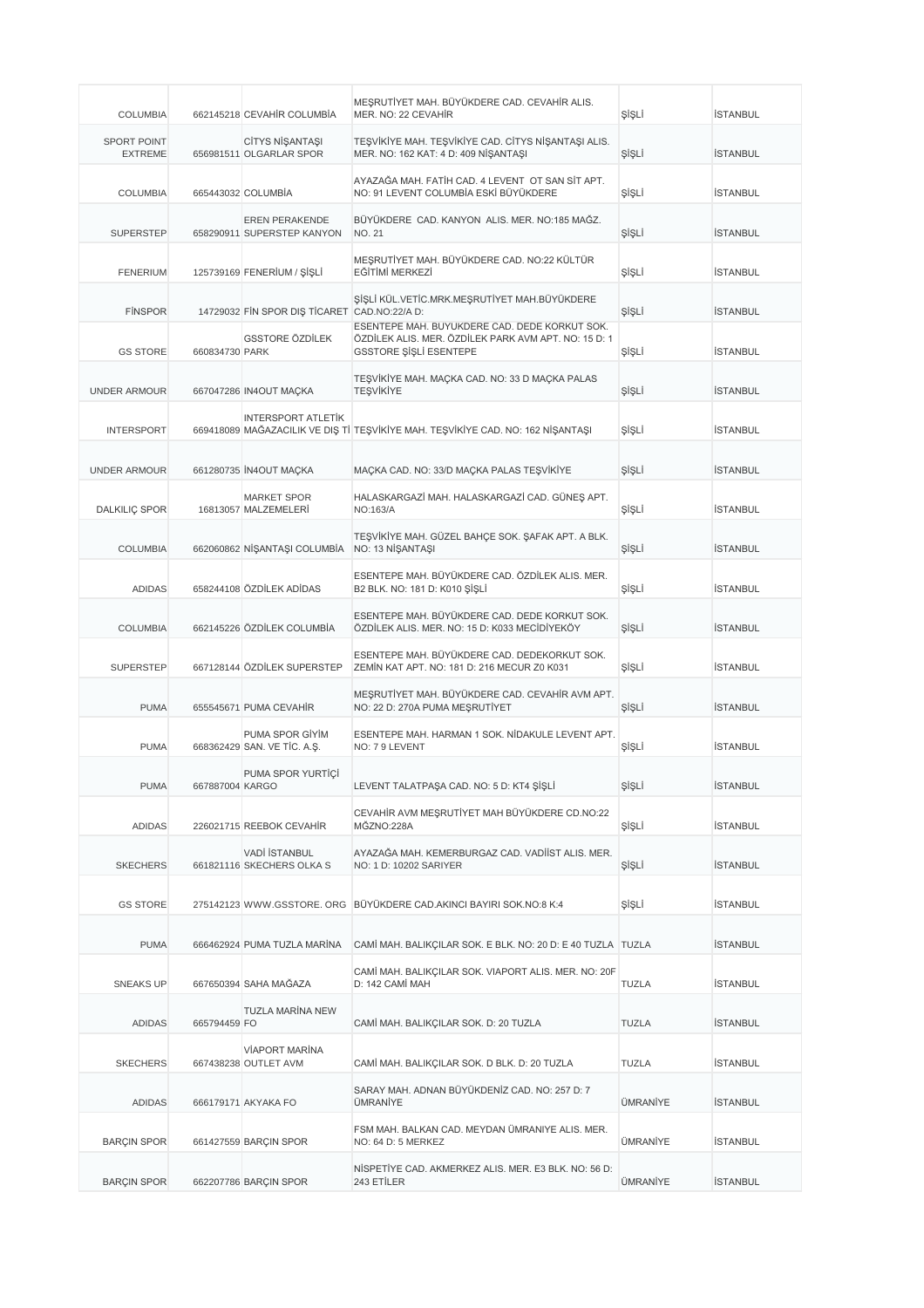| <b>SKECHERS</b>                      |                  | <b>BUYAKA SKECHERS</b><br>662223726 OLKA SPOR       | FSM MAH. BALKAN CAD. BUYAKA ALIS. MER. NO: 56 D: 74<br><b>TEPEÜSTÜ</b>                                                                  | ÜMRANİYE       | <b>İSTANBUL</b> |
|--------------------------------------|------------------|-----------------------------------------------------|-----------------------------------------------------------------------------------------------------------------------------------------|----------------|-----------------|
| <b>UNDER ARMOUR</b>                  | 661592618 ARMOUR | <b>BUYAKA UNDER</b>                                 | FATİH SULTAN MEHMET MAH. BALKAN CAD. BUYAKA<br>ALIS. MER. NO: 56 TEPEÜSTÜ                                                               | ÜMRANİYE       | <b>İSTANBUL</b> |
| <b>SPORT POINT</b><br><b>EXTREME</b> |                  | CANPARK AVM VAULT<br>657131629 OLGARLAR             | YAMANEVLER MAH. ALEMDAĞ CAD. NO: 169 KAT: 2 D: 113<br>ÜMRANİYE                                                                          | ÜMRANİYE       | <b>İSTANBUL</b> |
| <b>COLUMBIA</b>                      |                  | 662335835 COLUMBIA                                  | FATIH SULTAN MEHMET MAH, BUYAKA ALIS, MER, D: 132<br>COLUMBIA ÜMRANİYE                                                                  | ÜMRANİYE       | <b>İSTANBUL</b> |
| <b>DECATHLON</b>                     | 660825894 AVM    | <b>DECATHLON BUYAKA</b>                             | FATIH SULTAN MEHMET MAH, BALKAN CAD, NO: 56<br>MERKEZ                                                                                   | ÜMRANİYE       | <b>İSTANBUL</b> |
| <b>SUPERSTEP</b>                     |                  | <b>EREN PERAKENDE</b><br>655581007 SUPERSTEP BUYAKA | FATİH SULTAN MEHMET MAH, BALKAN CAD, BUYAKA<br>ALIS. MER. NO:66                                                                         | ÜMRANİYE       | <b>İSTANBUL</b> |
| <b>GS STORE</b>                      | 661158139 AVM    | <b>GSSTORE MEYDAN</b>                               | FATIH SULTAN MEHMET MAH. BALKAN CAD. MEYDAN<br>ALIS. MER. D: 715 ÜMRANİYE                                                               | ÜMRANİYE       | <b>İSTANBUL</b> |
| <b>INTERSPORT</b>                    |                  | 511791022 INTERSPORT MEYDAN MEYDAN AVM              | FATIH SULTAN MEHMET MAH, BALKAN CAD, NO: 62                                                                                             | ÜMRANİYE       | <b>İSTANBUL</b> |
| <b>FENERIUM</b>                      |                  | <b>MEYDAN AVM</b><br>662249309 FENERIUM             | FATIH SULTAN MEHMET MAH. BALKAN CAD. MEYDAN<br>ALIS. MER. NO: 62 D: CM711 FENERIUM MEYDAN AVM<br>ÜMRANİYE                               | ÜMRANİYE       | <b>İSTANBUL</b> |
| <b>SPORT POINT</b><br><b>EXTREME</b> |                  | <b>MEYDAN AVM</b>                                   | FATIH SULTAN MEHMET MAH, BALKAN CAD, MEYDAN<br>659535603 OLGARLAR SPOR MAĞ. ALIS. MER. NO: 64 D: 412 ÜMRANİYE                           | ÜMRANİYE       | <b>İSTANBUL</b> |
| <b>SPORT POINT</b><br><b>EXTREME</b> |                  | <b>OLGARLAR SPOR</b><br>659759120 MALZ BUYAKA AVM   | FATIH SULTAN MEHMET MAH. BALKAN CAD. BUYAKA<br>ALIS. MER. NO: 117 ÜMRANİYE                                                              | ÜMRANİYE       | <b>İSTANBUL</b> |
| <b>SNEAKS UP</b>                     | 667937031 BUYAKA | SAHA MAĞAZACILIK                                    | FATIH SULTAN MEHMET MAH. BALKAN CAD. BUYAKA<br>ALIS. MER. NO: 56 D: 57                                                                  | ÜMRANİYE       | <b>İSTANBUL</b> |
| <b>SPORTIVE</b>                      |                  | 152280129 TOKSÖZ SPOR                               | SARAY MAH, DR ADNAN BÜYÜKDENİZ CAD, A BLK, NO: 7<br>D: 328 MODERN EAST SPORTIVE                                                         | ÜMRANİYE       | <b>İSTANBUL</b> |
| <b>TS CLUP</b>                       | 669586828 SL     | <b>TRABZONSPOR TICARI</b><br>ÜRÜNLER VE TURİZM      | İSTİKLAL MAH. ALEMDAĞ CAD. B BLK. NO: 240 MERKEZ                                                                                        | ÜMRANİYE       | <b>İSTANBUL</b> |
| <b>FENERIUM</b>                      |                  | ÜMRANİYE<br>238051171 FENERBAHÇE SPOR               | NAMIK KEMAL MAH. SÜTÇİ İMAM CAD. NO: 141                                                                                                | ÜMRANİYE       | <b>İSTANBUL</b> |
| <b>YALI SPOR</b>                     |                  | <b>YALI SPOR</b><br>658234802 MALZEMELERİ           | NECIP FAZIL MAH. ALEMDAG CAD. METRO GARDEN AVM<br>ALIS. MER. METRO GARDEN AVM APT. NO: 940 D: 131<br><b>CEKMEKÖY</b>                    | ÜMRANİYE       | <b>İSTANBUL</b> |
| <b>ADIDAS</b>                        |                  | 666809751 ADİDAS EMAAR                              | ÜNALAN MAH. AYAZMA CAD. D: 78 ÜSKÜDAR                                                                                                   | ÜSKÜDAR        | <b>İSTANBUL</b> |
| ADIDAS                               |                  | 657132403 AKASYA AVM ADIDAS                         | ACIBADEM MAH. ÇEÇEN SOK. AKASYA ALIS. MER. NO: 1 D:<br>540 USKUDAR                                                                      | ÜSKÜDAR        | ISTANBUL        |
| <b>SPORT POINT</b><br><b>EXTREME</b> |                  | AKASYA SPX<br>660253865 OLGARLAR                    | ANKARA DEVLET YOLU AKASYA TIC. MER. D: 491<br><b>ACIBADEM</b>                                                                           | ÜSKÜDAR        | <b>İSTANBUL</b> |
| <b>BARÇIN SPOR</b>                   |                  | 657053484 BARÇIN SPOR                               | ACIBADEM MAH. ÇEÇEN SOK. AKASYA TIC. MER. 446 BLK.<br>NO: 25 D: 447 ÜSKÜDAR                                                             | <b>ÜSKÜDAR</b> | <b>İSTANBUL</b> |
| <b>BARÇIN SPOR</b>                   |                  | 661303172 BARÇIN SPOR                               | ALTUNIZADE MAHIR IZ CAD. KAPITOL ALIS, MER. NO: 7<br>ÜSKÜDAR                                                                            | ÜSKÜDAR        | <b>İSTANBUL</b> |
| <b>COLUMBIA</b>                      |                  | 660483827 COLUMBIA AKASYA                           | ACIBADEM MAH. ANKARA DEVLET YOLU ÇEÇEN SOK.<br>AKASYA ALIS. MER. NO: 1 COLUMBIA AKASYA TİC MRK<br><b>MERKEZ</b>                         | ÜSKÜDAR        | <b>İSTANBUL</b> |
| <b>SKECHERS</b>                      | 661566141 SPOR   | <b>EMAAR SGUARE OLKA</b>                            | ÜNALAN MAH. AYAZMA CAD. NO: 78 D: 196 ÜSKÜDAR                                                                                           | ÜSKÜDAR        | İSTANBUL        |
| SPORT POINT<br><b>EXTREME</b>        |                  | 667725899 EMAAR SQUARE SPX                          | ÜNALAN MAH. LİBADİYE CAD. EMAAR ALIS. MER. D: 82<br>ÜNALAN                                                                              | ÜSKÜDAR        | <b>İSTANBUL</b> |
| <b>SUPERSTEP</b>                     |                  | 666932314 EMAAR SUPERSTEP                           | ÜNALAN MAH. LİBADİYE CAD. NO: 82F EMAAR SQUARE<br>AVM MAĞ NO B5 S 198                                                                   | ÜSKÜDAR        | <b>İSTANBUL</b> |
| <b>SUPERSTEP</b>                     |                  | EREN PERAKENDE<br>657119327 SUPERSTEP AKASYA        | ACIBADEM MAH. ÇEÇEN SOK. AKASYA ALIS. MER. NO:25<br>D:327                                                                               | ÜSKÜDAR        | <b>İSTANBUL</b> |
| <b>FENERIUM</b>                      |                  | FENERBAHÇE SPOR<br>657145454 ÜRÜNLAERİ SAN.         | HAYDARPAŞA YÖNÜ 4.KM MEVKII ANKARA DEVLET YOLU<br>ÇEÇEN SOK. AKASYA ALIS. MER. KAT: 2 D: 562<br>FENERBAHÇE SPOR ÜRÜNLERİAKASYA ACIBADEM | ÜSKÜDAR        | <b>İSTANBUL</b> |
| <b>GS STORE</b>                      |                  | 275142016 GS STORE CAPITOL                          | CAPITOL ALIŞVERİŞ MERK.MAHİR İZ CD.ZEMİN KAT<br><b>NO:22/B</b>                                                                          | ÜSKÜDAR        | <b>İSTANBUL</b> |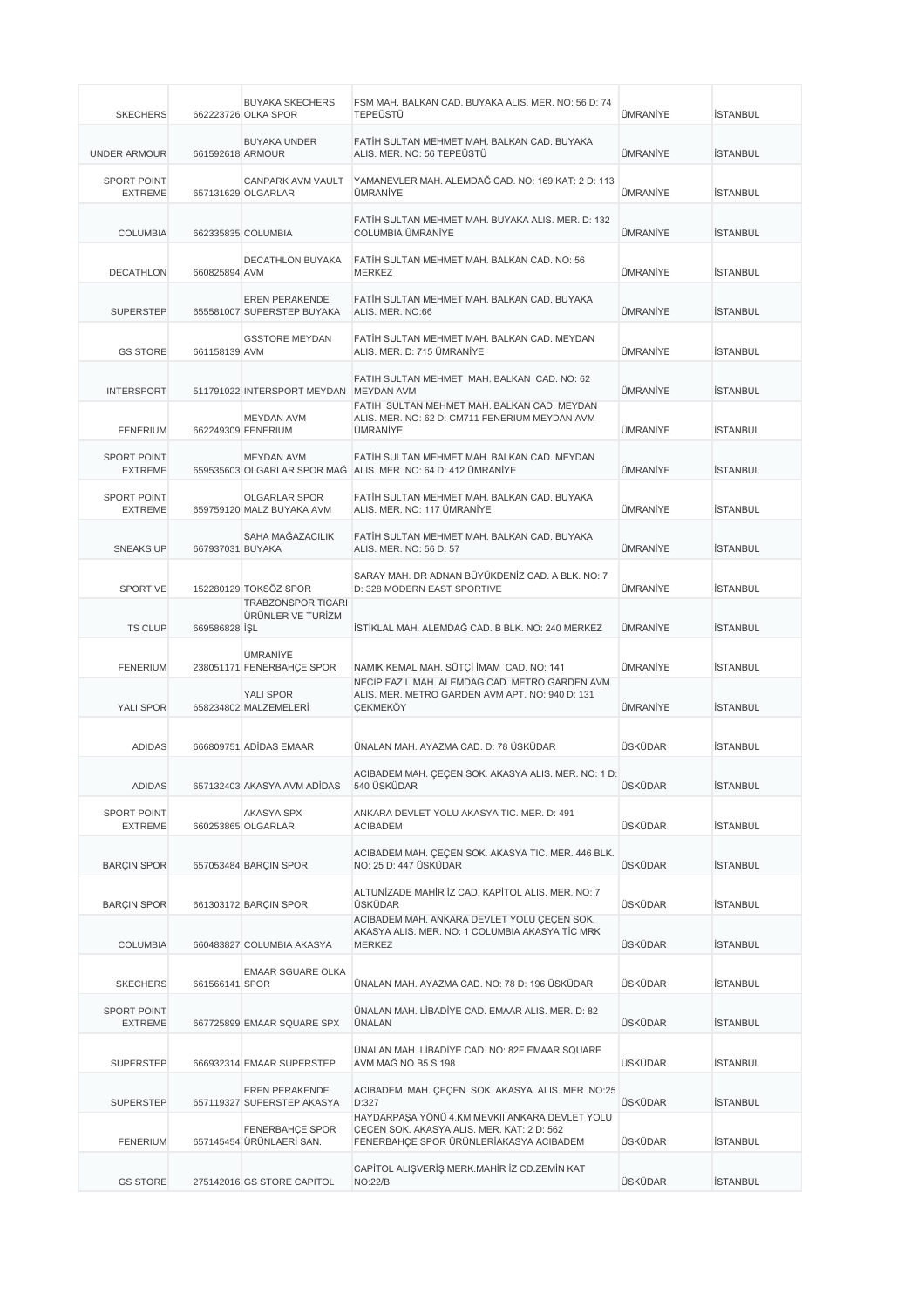| <b>PUMA</b>         |                  | 664425980 PUMA - AKASYA AVM                                           | ACIBADEM MAH. ÇEÇEN SOK. AKASYA EVLERİ SITESI<br>AKASYA EVLERİ AVM APT. NO: 25 D: 484 ÜSKÜDAR                  | ÜSKÜDAR         | <b>İSTANBUL</b> |
|---------------------|------------------|-----------------------------------------------------------------------|----------------------------------------------------------------------------------------------------------------|-----------------|-----------------|
| <b>PUMA</b>         | 662269950 A.S.   | PUMA SPOR GİYİM<br>SANAYİ VE TİCARET                                  | ÜNALAN MAH. LİBADİYE CAD. EMAAR ALIS, MER. EMAAR<br>SQUARE AVM APT. NO: 82 D: 1 PUMA SPOR EMAAR<br>ÜSKÜDAR     | ÜSKÜDAR         | <b>İSTANBUL</b> |
| <b>SNEAKS UP</b>    |                  | 669944415 SAHA MAĞAZA                                                 | ACIBADEM MAH. ÇEÇEN SOK. AKASYA ALIS. MER. NO:25<br>KAT 2 D:513                                                | ÜSKÜDAR         | <b>İSTANBUL</b> |
| <b>SNEAKS UP</b>    | 659175327 AVM    |                                                                       | SNEAKS UTP-CAPITOL MAHIR IZ CAD. CAPITOL ALIS. MER. NO: 4 KAT 2 D: 1<br>ALTUNIZADE                             | ÜSKÜDAR         | <b>İSTANBUL</b> |
| <b>UNDER ARMOUR</b> | 661280826 AKASYA | <b>UNDER ARMOUR</b>                                                   | ANKARA DEVLET YOLU ÇEÇEN SOK. AKASYA ALIS. MER.<br>NO: 366 ÜSKÜDAR                                             | <b>ÜSKÜDAR</b>  | <b>İSTANBUL</b> |
| <b>UNDER ARMOUR</b> |                  | <b>UNDER ARMOUR</b><br>661838235 EMAAR SQUARE                         | ÜNALAN MAH. LİBADİYE CAD. NO: 86 USKUDAR                                                                       | ÜSKÜDAR         | <b>İSTANBUL</b> |
| YALI SPOR           |                  | <b>YALI SPOR</b><br>659542872 MALZEMELERİ                             | ANKARA DEVLET HAYDARPAŞA YOLU ÇEÇEN SOK.<br>AKASYA ALIS. MER. NO: 332 ACIBADEM                                 | ÜSKÜDAR         | <b>İSTANBUL</b> |
| <b>ADIDAS</b>       | 226021111 OUTLET | ADIDAS OLIVIUM                                                        | OLIVIUM AVM MUAMMER AKSOY CD. 1/1                                                                              | ZEYTİNBURNU     | <b>İSTANBUL</b> |
| <b>COLUMBIA</b>     |                  | 664331790 COLUMBIA                                                    | GÖKALP MAH. MUAMMER AKSOY CAD. NO: 30 COLUMBIA<br>ZEYTİNBURNU                                                  | ZEYTİNBURNU     | <b>İSTANBUL</b> |
| <b>FENERIUM</b>     |                  | 125739110 FENERIUM OLIVIUM                                            | PROF MUAMMER AKSOY CAD.NO.1/1 ALIVIUM<br>ALIŞ.MERK.MAĞ.N.19<br>BES TELSIZ MAH. PROF MUAMMER AKSOY CAD. OLIVIUM | ZEYTİNBURNU     | <b>İSTANBUL</b> |
| <b>LESCON</b>       |                  | LESCON IST.<br>657005484 ZEYTİNBURNU OLİVİU                           | ALIS. MER. NO: 109 KAT: 1 LEZCON IST OLIVIUM<br>ZEYTİBURNU                                                     | ZEYTİNBURNU     | <b>İSTANBUL</b> |
| <b>NIKE</b>         |                  | 659225353 NIKE RETAIL                                                 | PROF MUAMMER AKSOY CAD. OLIVIUM OUTLET APT. NO:<br>115 D: 1 ZEYTİNBURNU                                        | ZEYTİNBURNU     | <b>İSTANBUL</b> |
| <b>SKECHERS</b>     |                  | OLIVIUM SKECHERS<br>665621215 OLGARLAR                                | GÖKALP MAH. M AKSOY CAD. OLİVİUM ALIS. MER. NO: 30<br>ZEYTİNBURNU                                              | ZEYTİNBURNU     | <b>İSTANBUL</b> |
| <b>PUMA</b>         |                  | 128549052 PUMA S.L.M.                                                 | BESTELSİZ MH.PROF.MUAMMER AKSOY CD.NO:1/1                                                                      | ZEYTİNBURNU     | <b>İSTANBUL</b> |
| <b>DECATHLON</b>    |                  |                                                                       | MİTHATPAŞA CAD. EGE PARK BALÇOVA ALIS. MER. NO:<br>659681498 BALÇOVA DECATHLON 44 KAT: 1 D: Z34 BALÇOVA        | <b>BALCOVA</b>  | <b>İZMİR</b>    |
| <b>BARÇIN SPOR</b>  |                  | 667372452 BARÇIN SPOR                                                 | MİTHATPAŞA CAD. AGORA ALIS. MER. NO: 30 D: 109<br><b>BALCOVA</b>                                               | <b>BALCOVA</b>  | <b>İZMİR</b>    |
| <b>INTERSPORT</b>   |                  | <b>INTERSPORT</b><br>511793002 EGEPARK                                | İNCİRALTI MAH.MİTHATPAŞA CAD.E GEPARK AVM<br>N:1460/ZK-05-06                                                   | <b>BALCOVA</b>  | izmir           |
| <b>ADIDAS</b>       |                  | 665955670 ZMIR SELWAY FO                                              | CETIN EMEC MAH. KIVANC CAD. B BLK. NO: A D: 12<br>BALÇOVA                                                      | <b>BALÇOVA</b>  | izmir           |
| <b>ADIDAS</b>       |                  | 662445626 SPORTHINK                                                   | CETIN EMEC MAH. MODA SOK. B BLK. NO: 2 E SPORTHINK<br>SELWAY OUTLET CESME                                      | BALÇOVA         | <b>İZMİR</b>    |
| YALI SPOR           |                  | YALI SPOR<br>659935233 MALZEMELERİ                                    | KIVANÇ SOK. SELWAY ALIS. MER. A BLK. NO: 12 C D: 1B<br>05 ÇEVREYOLU                                            | <b>BALÇOVA</b>  | <b>izmir</b>    |
| ADIDAS              |                  |                                                                       | 665371779 ADIDAS WESTPARK FO REŞIF ŞEVKET İNCE MAH. 2148 SOK. D: 4 BAYRAKLI                                    | BAYRAKLI        | izmir           |
| <b>LESCON</b>       |                  | <b>LESCON-IZMIR</b><br><b>WESTPARK OUTLET</b><br>664000403 CENTER AVM | REFİKŞEVKETİNCE MAH. 2148 SOK. NO: 1 D: Z12<br>R.ŞEVKET İNCE                                                   | <b>BAYRAKLI</b> | izmir           |
| <b>SKECHERS</b>     |                  | <b>WESTPARK OUTLET</b><br>663962942 SKECHERS                          | REFİK ŞEVKET İNCE MAH. 2148 SOK. WESTPARK ALIS.<br>MER. D: 4 BAYRAKLI                                          | BAYRAKLI        | izmir           |
| ADIDAS              |                  | WESTPARK<br>664000536 SPORTHINK                                       | REFİK ŞEVKET İNCE MAH. 2148 9 SOK. NO: ZK 08<br>SPORTHINK WESTPARK OUTLET                                      | <b>BAYRAKLI</b> | izmir           |
| <b>BARÇIN SPOR</b>  |                  | 658144811 BARÇIN SPOR                                                 | KEMALPAŞA CAD. NO: 43 IŞIKKENT                                                                                 | <b>BORNOVA</b>  | izmir           |
| <b>BARÇIN SPOR</b>  |                  | 667372445 BARÇIN SPOR                                                 | KAZIM DİRİK CAD. 372 SOK. A4 BLK. NO: 75 D: 08<br><b>BORNOVA</b>                                               | <b>BORNOVA</b>  | izmir           |
| <b>GS STORE</b>     |                  | 665994182 GSSTORE                                                     | FORUM BORNOVA AVM KAZIM DİRİK MAH. 372 SOK. FORUM ALIS. MER. A4 BLK. D:<br>32F BORNOVA                         | <b>BORNOVA</b>  | İZMİR           |
| <b>SKECHERS</b>     |                  | FORUM BORNOVA<br>662024280 SKECHERS                                   | KAZIMDİRİK MAH. 372 SOK. B BLK. NO: 75 D: 011<br><b>BORNOVA</b>                                                | <b>BORNOVA</b>  | <b>izmir</b>    |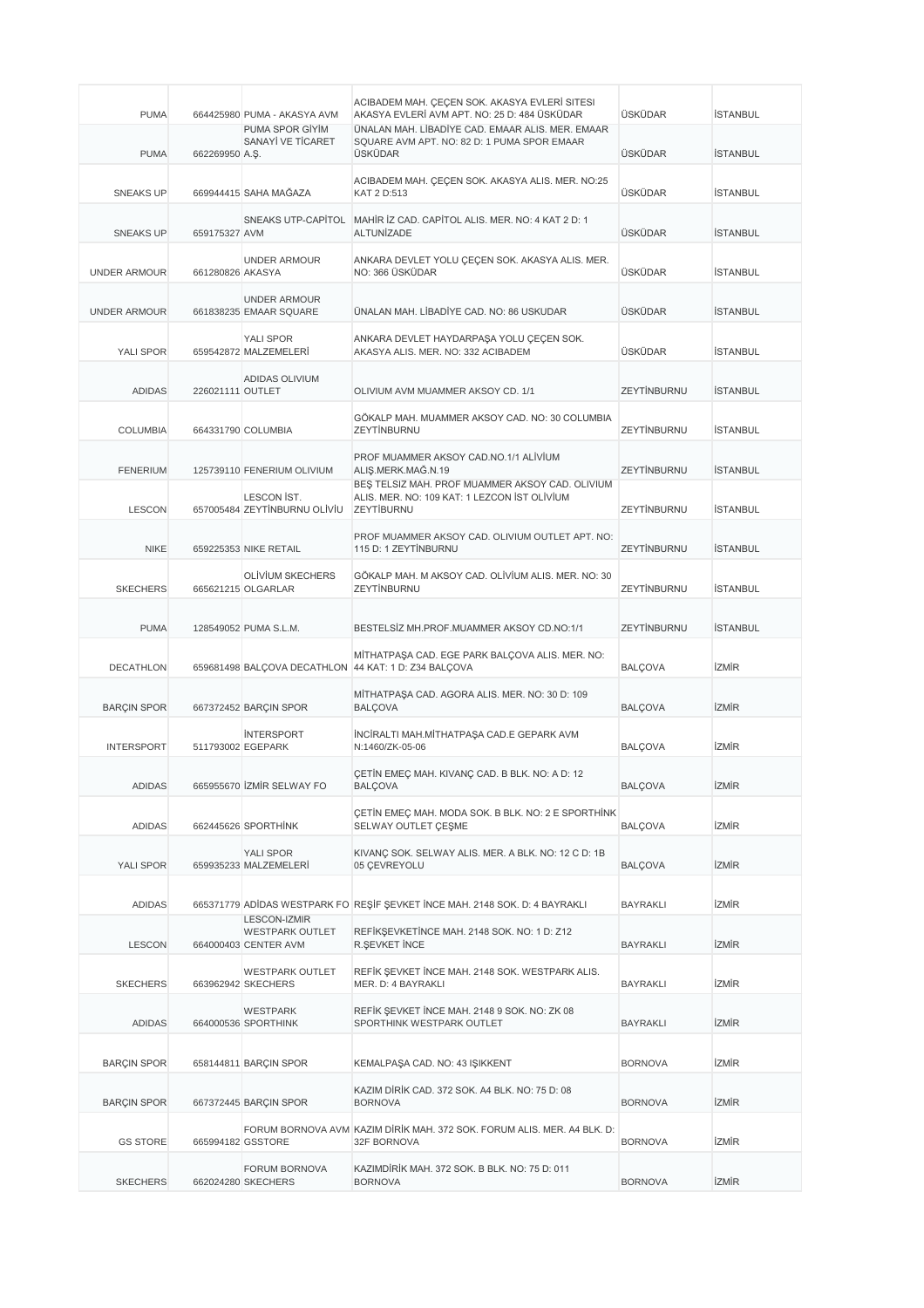| <b>SUPERSTEP</b>    |                    | FORUM BORNOVA -<br>666555685 SUPERSTEP                      | 372 SOK. E BLK. D: 24 BORNOVA                                                                                           | <b>BORNOVA</b>  | <b>İZMİR</b> |
|---------------------|--------------------|-------------------------------------------------------------|-------------------------------------------------------------------------------------------------------------------------|-----------------|--------------|
| <b>UNDER ARMOUR</b> |                    | <b>UNDER ARMOUR</b><br>661280875 POINT BORNOVA              | YESİLOVA MAH. 4174 SOK. POİNT BORNOVA ALIS. MER.<br>B1 BLK. NO: 84 BORNOVA                                              | <b>BORNOVA</b>  | izmir        |
| YALI SPOR           |                    | 83308031 YALI SPOR                                          | M.KEMAL CD. NO:10/C                                                                                                     | <b>BORNOVA</b>  | İZMİR        |
| <b>ADIDAS</b>       |                    | 528094014 SPORTHINK                                         | MENDERES CAD. NO: 196 ŞİRİNYER                                                                                          | <b>BUCA</b>     | <b>İZMİR</b> |
| YALI SPOR           |                    | 83308080 YALI SPOR                                          | MENDERES C.NO:166/A ŞİRİNYER                                                                                            | <b>BUCA</b>     | izmir        |
| YALI SPOR           |                    | 658973300 YALI SPOR                                         | YİĞİTLER MAH. MENDERES CAD. A BLK. NO: 194 ŞİRİNYER BUCA                                                                |                 | <b>İZMİR</b> |
| <b>LESCON</b>       | 660973421 KİPA AVM | LESCON-İZMİR ÇİĞLİ                                          | ATAŞEHİR MAH. YENİ HAVAALANI CAD. KİPA ALIS. MER.<br>Z83 BLK. NO: 40 ATAŞEHİR                                           | ÇİĞLİ           | İZMİR        |
| YALI SPOR           |                    | 83308049 YALI SPOR                                          | 10006 SOK. NO: 3 AOSB                                                                                                   | ÇİĞLİ           | <b>İZMİR</b> |
| YALI SPOR           |                    | 83308106 YALI SPOR                                          | 10006 SOK. NO: 3 AOSB                                                                                                   | ÇİĞLİ           | izmir        |
| YALI SPOR           |                    | 83308411 YALI SPOR                                          | 10006 SOK NO 3/A                                                                                                        | ÇİĞLİ           | <b>İZMİR</b> |
| YALI SPOR           | 660902404 INS.TAAH | YALI SPOR<br>MALZEMELERİ                                    | AOSB MAH. 10006 SOK. NO: 3A ÇİĞLİ                                                                                       | ÇİĞLİ           | izmir        |
| <b>ADIDAS</b>       |                    | 226021830 ADIDAS OPTIMUM                                    | BEYAZEVLER MH.GAZİEMİR OPTİMUM AVM-ZK-047 NOLU.<br>MAĞAZA                                                               | <b>GAZIEMIR</b> | <b>İZMİR</b> |
| <b>COLUMBIA</b>     |                    | 667148258 COLUMBIA                                          | BEYAZEVLER MAH. AKÇAY CAD. İZMİR OP ALIS. MER. NO:<br>101 BEYAZEVLER                                                    | <b>GAZIEMIR</b> | <b>İZMİR</b> |
| <b>SUPERSTEP</b>    |                    | <b>EREN PERAKENDE</b>                                       | 656889326 SUPERSTEP OPTIMUM BEYAZEVLER MAH. OPTIMUM OUTLET ALIS. MER. NO:6                                              | <b>GAZIEMIR</b> | <b>İZMİR</b> |
| <b>FENERIUM</b>     |                    | FENERBAHÇE SPOR<br>656861747 ÜRÜNLERİ SAN.                  | BEYAZEVLER MAH. AKÇAY CAD. OPTİMUM ALIS. MER. 101<br>APT. D: ZK043 FENERBAHÇE SPOR ÜRÜNLERİ GAZİEMİR                    | <b>GAZIEMIR</b> | <b>İZMİR</b> |
| <b>LESCON</b>       |                    | <b>LESCONIZMIR</b><br>658263819 OPTIMUM OUTLET AVM GAZIEMIR | BEYAZEVLER MAH. AKÇAY CAD. OPTİMUM OUTLET ALIS.<br>MER. NO: 32 KAT: 2 19M 2D PAFTA 1482 ADA 46N PAR                     | <b>GAZIEMIR</b> | izmir        |
| <b>NIKE</b>         |                    | 659225320 NIKE RETAIL                                       | BEYAZEVLER MAH. AKÇAY CAD. OPTIMUM OUTLET APT.<br>NO: 101 GAZİEMİR                                                      | <b>GAZIEMIR</b> | <b>İZMİR</b> |
| NIKE                |                    | 657961280 NIKE RETAIL TK                                    | BEYAZEVLER MAH. AKÇAY CAD. OPTİMUM OUTLET ALIS.<br>MER. NO: 101 GAZIEMIR                                                | GAZIEMIR        | IZMIR        |
| <b>SKECHERS</b>     | 661456210 OPTIMUM  | OLKA SPOR İZMİR                                             | BEYAZEVLER MAH. AKÇAY CAD. OPTİMUM ALIS. MER. D:<br>101 BEYAZEVLER                                                      | GAZİEMİR        | <b>İZMİR</b> |
| <b>PUMA</b>         |                    | 661670737 PUMA OPTİMUM İZMİR                                | BEYAZEVLER MAH. AKÇAY CAD. 103 BLK. NO: 103<br><b>GAZIEMIR</b>                                                          | GAZİEMİR        | <b>İZMİR</b> |
| <b>ADIDAS</b>       |                    | 655590990 SPORTHİNK                                         | OPTIMUM AVM MEVKII OPTIMUM AVM ZEMİNKAT APT. NO:<br>0 D: 020 OPTİMUMAVM                                                 | GAZIEMIR        | <b>İZMİR</b> |
| <b>DECATHLON</b>    |                    | 655592871 TURKSPORT                                         | BEYAZEVLER MAH. AKÇAY CAD. 101 ALIS. MER. NO: 101                                                                       | <b>GAZIEMIR</b> | izmir        |
| <b>UNDER ARMOUR</b> |                    | <b>UNDER ARMOUR</b><br>661458141 OPTIMUM AVM                | BEYAZEVLER MAH. AKÇAY CAD. OPTİMUM ALIS. MER. NO:<br>101 NO ZK 060 BEYAZEVLER                                           | <b>GAZIEMIR</b> | izmir        |
| YALI SPOR           |                    | 659386668 YALI SPOR KIDS                                    | BEYAZEVLER MAH. AKÇAY CAD. OPTİMUM ALIS. MER. NO:<br>101 D: ZK050 BEYAZEVLER                                            | <b>GAZIEMIR</b> | izmir        |
| <b>BARÇIN SPOR</b>  |                    | 667280382 BARÇIN SPOR                                       | YALI MAH. 6522 SOK. HILLTOWN ALIS. MER. NO: 3 D:<br>FFL06 MERKEZ                                                        | KARŞIYAKA       | izmir        |
| <b>BARÇIN SPOR</b>  |                    | 663903490 BARÇIN SPOR MALZ.                                 | CEHAR DUDAYEV BUL. MAVİBAHÇE ALIS. MER. A BLK. NO:<br>40 D: 218 KARŞIYAKA                                               | KARŞIYAKA       | izmir        |
| <b>FENERIUM</b>     |                    |                                                             | MAVİŞEHİR MAH. CAHER DUDAYEV BUL. MAVIBAHÇE<br>659953541 FENERİUM MAVİBAHÇE ALIS. MER. NO: 40 D: 205 FENERIUM MAVİŞEHİR | KARŞIYAKA       | izmir        |
| DECATHLON           |                    | 667283360 DECATHLON                                         | HİLLTOWN KARŞIYAKA YALI MAH. 6522 SOK. NO: 3 HİLLTOWN KARŞIYAKA AVM<br>YALI                                             | KARŞIYAKA       | izmir        |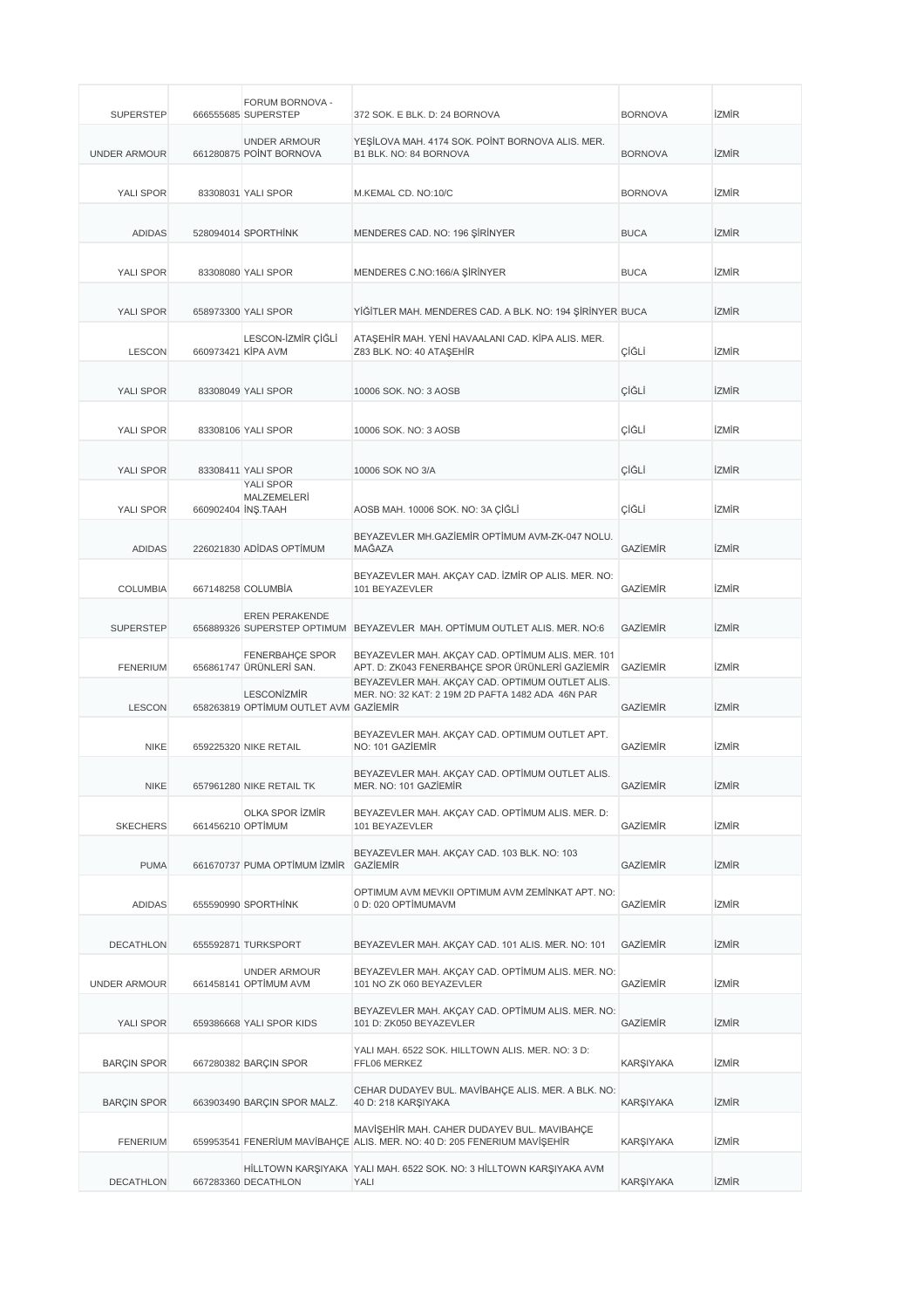| <b>SUPERSTEP</b>                     |                     | 667302558 SUPERSTEP                                   | HİLLTOWN KARŞIYAKA YALI MAH. 6522 SOK. HİLLTOWN ALIS. MER. NO: 3 D: Z035<br>YALI                                    | <b>KARŞIYAKA</b> | izmir                |
|--------------------------------------|---------------------|-------------------------------------------------------|---------------------------------------------------------------------------------------------------------------------|------------------|----------------------|
| <b>COLUMBIA</b>                      |                     | <b>İZMİR MAVİBAHÇE</b><br>668711625 COLUMBIA          | MAVİŞEHİR MAH. CAHAR DUDAYEV BUL. A BLK. NO: 40<br>KAT 2 D: 213 KARSIYAKA                                           | <b>KARŞIYAKA</b> | <b>İZMİR</b>         |
| <b>SPORTIVE</b>                      |                     | <b>KSK STORE BY</b><br>668668809 SPORTIVE             | MAVİŞEHİR MAH. CAHER DUDAYEV BUL. A BLK. NO: 40 D:<br>2 KARŞIYAKA                                                   | <b>KARŞIYAKA</b> | <b>izmir</b>         |
| <b>SPORT POINT</b><br><b>EXTREME</b> |                     | 661033597 MAVİBAHÇE SPX                               | AZİZ NESİN BUL. C BLK. NO: 24 KARŞIYAKA                                                                             | <b>KARŞIYAKA</b> | <b>İZMİR</b>         |
|                                      |                     | PUMA SPOR GIYIM<br>SANAYİ VE TİCARET                  |                                                                                                                     |                  |                      |
| <b>PUMA</b>                          | 667343198 ANONIM    |                                                       | YALI MAH. 6522 SOK. NO: 3 KARŞIYAKA                                                                                 | <b>KARŞIYAKA</b> | <b>izmir</b>         |
| <b>SNEAKS UP</b>                     |                     | 667272777 SAHA MAĞAZACILIK                            | YALI MAH, 6522 SOK, NO: 3 D: 151 ÜNİVERSİTE                                                                         | <b>KARŞIYAKA</b> | <b>İZMİR</b>         |
| <b>UNDER ARMOUR</b>                  |                     | <b>UNDER ARMOUR</b>                                   | 667297410 KARŞIYAKA HILLTOWN YALI MAH. 6522 SOK. NO: 3 YALI                                                         | <b>KARŞIYAKA</b> | <b>İZMİR</b>         |
| <b>UNDER ARMOUR</b>                  |                     | <b>UNDER ARMOUR</b>                                   | 667725089 KARŞIYAKA HILLTOWN YALI MAH. 6522 SOK. NO: 3 YALI                                                         | <b>KARŞIYAKA</b> | <b>İZMİR</b>         |
| YALI SPOR                            |                     | 83308056 YALI SPOR                                    | 1724 SOK. NO:9/A                                                                                                    | <b>KARŞIYAKA</b> | <b>izmir</b>         |
| YALI SPOR                            |                     | 83308114 YALI SPOR                                    | YALI MAH. 6522 SOK. HILLTOWN AVM ALIS. MER. NO: 3 D:<br>106                                                         | <b>KARŞIYAKA</b> | <b>İZMİR</b>         |
| YALI SPOR                            |                     | 83308338 YALI SPOR                                    | YALI CD NO:228                                                                                                      | <b>KARSIYAKA</b> | <b>İZMİR</b>         |
| YALI SPOR                            |                     |                                                       |                                                                                                                     | <b>KARŞIYAKA</b> | <b>İZMİR</b>         |
|                                      |                     | 83308379 YALI SPOR                                    | YALI CAD. NO:228 KARŞIYAKA                                                                                          |                  |                      |
| YALI SPOR                            |                     | 656960200 YALI SPOR                                   | CEMAL GÜRSEL CAD. NO: 228 D: A CEMALGÜRSELCAD                                                                       | KARŞIYAKA        | <b>İZMİR</b>         |
| <b>BARÇIN SPOR</b>                   |                     | <b>BARÇIN SPOR</b><br>94005006 MALZ.TİC.AŞ.           | MILLI KÜTÜPHANE CAD. NO: 27                                                                                         | <b>KONAK</b>     | <b>İZMİR</b>         |
| <b>BARÇIN SPOR</b>                   |                     | <b>BARÇIN SPOR</b><br>94005188 MALZ.TİC.AŞ.           | MILLI KÜTÜPHANE CAD. NO: 15 D: 1                                                                                    | <b>KONAK</b>     | <b>İZMİR</b>         |
| <b>SPORT POINT</b><br><b>EXTREME</b> |                     | 98567001 BERK GİYİM                                   | MİTHATPAŞA CD. NO:801/B                                                                                             | <b>KONAK</b>     | <b>İZMİR</b>         |
| <b>COLUMBIA</b>                      |                     |                                                       | 660543745 COLUMBIA ALSANCAK KÜLTÜR MAH. PLEVNE BUL. NO: 38 COLUMBIA MERKEZ                                          | <b>KONAK</b>     | <b>İZMİR</b>         |
| <b>INTERSPORT</b>                    | 658107636 MAG. A.Ş. |                                                       | INTERSPORT ATLETIK ALSANCAK MAH. KIBRIS SEHITLERI CAD. NO: 144<br><b>ALSANCAK</b>                                   | <b>KONAK</b>     | <b>izmir</b>         |
| <b>BARÇIN SPOR</b>                   |                     | 94005121 WWW.BARCIN. COM                              | 860 SK NO.14/105 PIRINÇ CENT. ALIŞVERIŞ MERKEZI                                                                     | <b>KONAK</b>     | <b>İZMİR</b>         |
| <b>ADIDAS</b>                        |                     | 664715257 SPORTHINK                                   | YILDIRIM MAH. ÇANAKKALE ASFALTI TÜRKELLİ CAD. D<br>BLK, NO: 46 2 D: 2 MENEMEN NOVADA AVM                            | <b>MENEMEN</b>   | <b>izmir</b>         |
| <b>ADIDAS</b>                        |                     | 664715265 SPORTHINK                                   | CAMIKEBIR MAH. 48 SOK. RENNA AVM IS MER. RENNA<br>AVM APT. Z BLK. NO: 1 3 D: 2 1 SPORTHINK CAMIKEBIR                | SEFERIHISAR      | <b>İZMİR</b>         |
| <b>FENERIUM</b>                      |                     | <b>FENERBAHCE SPOR</b><br>656421195 ÜRÜNLERİ SAN.V    | HAYRULLAH MAH. PİAZZA ALIS. MER. D: 1 ESKİ OTOGAR<br>MEVKİİ MERKEZ                                                  | <b>MERKEZ</b>    | <b>KAHRAMANMARAŞ</b> |
| <b>KAPTAN SPOR</b>                   |                     | <b>KAPTANSPOR SPOR</b><br>656411337 MALZEMELERİ SA    | SAZİBEY MAH. HAYDAR ALİYEV BUL. PİAZZA ALIS. MER.<br>NO: 3 KAT: 1 D: 44 ŞAZİBEY                                     | MERKEZ           | <b>KAHRAMANMARAŞ</b> |
| <b>LESCON</b>                        |                     | <b>LESCON</b><br>KAHRAMANMARAŞ<br>656939162 PIAZZA AV | SAZİBEY MAH. HAYDAR ALİYEV BUL. PİAZZA ALIS. MER.<br>NO:3 D:146 LESCON KAHRAMANMARAŞ PİAZZA.<br><b>OTOGARMEVKİİ</b> | MERKEZ           | <b>KAHRAMANMARAŞ</b> |
| <b>GS STORE</b>                      |                     | <b>KAHRAMANMARAŞ</b><br>666005103 PÍAZZA GSSTORE      | ŞAZİ BEY MAH. HAYDAR ALİYEV BUL. PİAZZA ALIS. MER.<br>NO: 3 D: 224 ONİKİŞUBAT                                       | ONİKİŞUBAT       | <b>KAHRAMANMARAS</b> |
| <b>SPORTINN</b>                      |                     | 662536291 SPORTINN                                    | SAZİBEY MAH. PİAZA ALIS. MER. NO: 4 NSP MARASPİAZZA<br>KAHRAMANMARAS BATİ CEVRE YOLU                                | ONİKİŞUBAT       | <b>KAHRAMANMARAS</b> |
| DECATHLON                            | 664359395 PARK      | DECATHLON KAYSERİ                                     | ALPARSLAN MAH. ORG EŞREF BİTLİS BUL. KAYSERİ P<br>ALIS. MER. NO: 10 MELİKGAZİ                                       | MELİKGAZİ        | <b>KAYSERİ</b>       |
| <b>SPORTINN</b>                      |                     | 655635795 ELİZİNN GIDA                                | ALPARSLAN MAH. EŞREF BİTLİS SOK. KAYSERİ PARK<br>ALIŞVER APT. NO: 10 D: 107 MERKEZ                                  | MELİKGAZİ        | <b>KAYSERİ</b>       |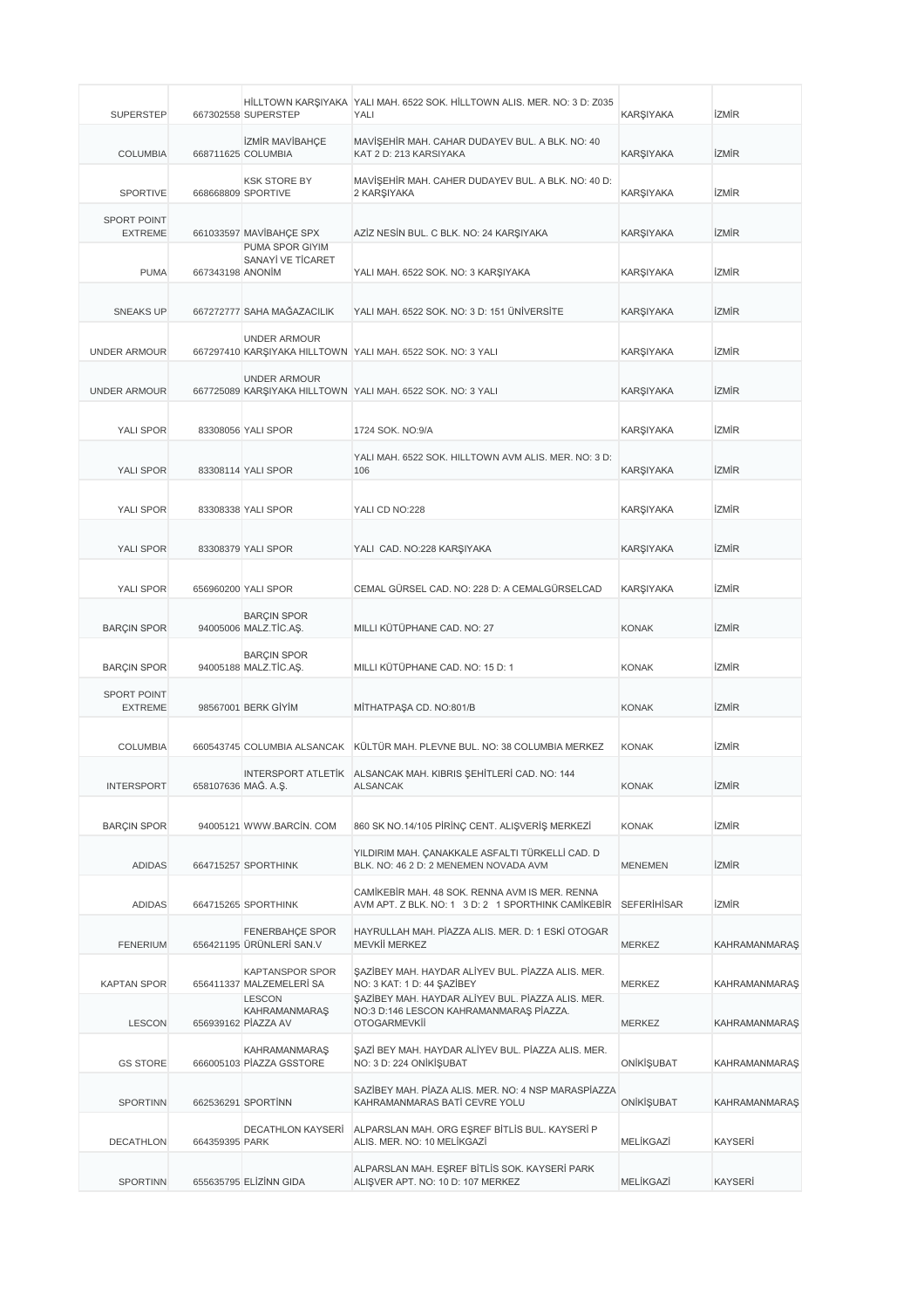| <b>FENERIUM</b>      |                    | <b>FENERIUM FORUM</b><br>238051304 KAYSERİ AV      | YANIKOĞLU MAH. FORUM KAYSERİ ALIS. MER. FF BLK.<br>NO: 66 D: 67                                                                    | MELİKGAZİ         | <b>KAYSERİ</b> |
|----------------------|--------------------|----------------------------------------------------|------------------------------------------------------------------------------------------------------------------------------------|-------------------|----------------|
| <b>FINSPOR</b>       |                    | 14729149 FINSPOR DIŞ TİCARET MĞ:117                | FORUM KAYSERİ AVM.HUNAT MH.SİVAS CAD.NO:24                                                                                         | MELİKGAZİ         | <b>KAYSERI</b> |
| <b>GS STORE</b>      |                    | 666761747 KAYSERİ GS STORE                         | MELIKGAZI MAH. SIVAS CAD. FORUM ALIS. MER. FF BLK.<br>NO: L D: 24 MELİKGAZİ                                                        | MELİKGAZİ         | <b>KAYSERI</b> |
| <b>LESCON</b>        |                    | <b>LESCON KAYSERİ</b><br>655404309 FORUM AVM       | HUNAT MAH. SİVAS CAD. FORUM ALIS. MER. NO: 24 D: 1<br><b>KILIÇASLAN</b>                                                            | MELİKGAZİ         | <b>KAYSERI</b> |
| <b>BARÇIN SPOR</b>   |                    | <b>BARÇIN SPOR</b><br>659346936 MALZEMELERİ        | D100KARA YOLU KOCAELİ SYMBOL ALIS. MER. NO: 34<br><b>MERKEZ</b>                                                                    | <b>BAŞİSKELE</b>  | <b>KOCAELI</b> |
| <b>DECATHLON</b>     |                    | 659495410 ZMIT DECATHLON                           | OVACIK MAH. NO: 1 D100 KARAYOLU ÜZERİ İZMİT                                                                                        | <b>BAŞİSKELE</b>  | <b>KOCAELI</b> |
| SAMURAY SPORT        |                    | 659846968 SAMURAY SPOR                             | FETHİYE CAD. NO: 12 SAMURAY SPOR İZMİT                                                                                             | <b>BAŞİSKELE</b>  | <b>KOCAELI</b> |
| <b>LESCON</b>        |                    | <b>LESCON GEBZE</b><br>660038159 CENTER AVM        | TATLIKUYU MAH. GÜNEYYANYOL CAD. GEBZE ALIS. MER.<br>GEBZE CENTER AVM APT. NO: 310 D: 14 LESCON GEBZE                               | <b>GEBZE</b>      | <b>KOCAELI</b> |
| <b>NIKE</b>          |                    | 659225387 NIKE RETAIL                              | SANAYİ MAH. ESKİ GÖLCÜK YOLU İZMİT OUTLET CENTER<br>APT. NO: 132 GÖLCÜK                                                            | GÖLCÜK            | <b>KOCAELI</b> |
| <b>SKECHERS</b>      |                    | 661091157 OUTLET CENTER IZMIT NO: 8 D: 5 IZMIT     | SANAYİ MAH. ÖMER TÜRKÇAKAL BUL. OUTLET ALIS. MER.                                                                                  | GÖLCÜK            | <b>KOCAELI</b> |
| <b>FENERIUM</b>      |                    | 659890289 FENERIUM KOCAELI                         | SANAYİ MAH. ÖMER TÜRKÇAKAL CAD. 41 BURDA ALIS.<br>MER. NO: 155 FENERIUM                                                            | <b>İZMİT</b>      | <b>KOCAELI</b> |
| <b>SAMURAY SPORT</b> |                    | 661229419 SAMURAY SPOR                             | ÖMER TÜRKÇAKAL CAD. 41 BURDA ALIS. MER. D: 158 THE<br>NORTH FACE IZMIT                                                             | <b>İZMİT</b>      | <b>KOCAELI</b> |
| <b>UNDER ARMOUR</b>  | 664608049 OUTLET   |                                                    | UNDER ARMOUR İZMİT SANAYİ MAH. ÖMER TÜRKÇAKAL BUL. ESKİ GÖLCÜK<br>YOLU KM NO: 1 İZMİT                                              | <b>İZMİT</b>      | <b>KOCAELI</b> |
| <b>ADIDAS</b>        |                    | 226021764 ADİDAS İZMİT                             | SEFA SİRMEN BUL. OUTLET CENTER ALIS. MER. NO:B210 MERKEZ                                                                           |                   | <b>KOCAELI</b> |
| <b>PUMA</b>          |                    | 655980282 ZMIR OUTLET PUMA                         | ÖMER TÜRKÇAKAL BUL. OUTLET CENTER A.V.M APT. NO:<br>B607 İZMİT OUTLET CENTER ÖMERTÜRKÇAKALBULVARI                                  | <b>MERKEZ</b>     | <b>KOCAELI</b> |
| <b>LESCON</b>        |                    | 655906329 LESCON İZMİT N-CITY                      | KARABAŞ MAH. ORAMİRAL SALİM DERVİŞOĞLU BUL.<br>NCITY ALIS. MER. FUAR YANI APT. NO: 60 KAT: 2 ERBAY<br>PAZARLAMA VE TİC A.Ş. MERKEZ | <b>MERKEZ</b>     | <b>KOCAELI</b> |
| <b>SAMURAY SPORT</b> | 288137029 LTD.ŞTİ. | <b>SAMURAY SPOR</b>                                | <b>İSTİKLAL CD. NO:39</b>                                                                                                          | <b>MERKEZ</b>     | <b>KOCAELI</b> |
| <b>SAMURAY SPORT</b> |                    | 659899488 SAMURAY SPOR-LEVIS LEVIS MAGAZASI IZMIT  | ÖMER TÜRKÇAKAL CAD. 41 BURDA ALIS. MER. NO: 159                                                                                    | <b>MERKEZ</b>     | <b>KOCAELI</b> |
| <b>LESCON</b>        |                    | LESCON-KONYA<br>666548680 NOVALAND OUTLET          | SANCAK MAH. VEYSEL KARANİ CAD. NOVADA ALIS. MER.<br>NO: 6 D: 18 MERKEZ                                                             | <b>AHIRLI</b>     | <b>KONYA</b>   |
| <b>SPORTINN</b>      |                    | 655618114 ELİZİN GIDA                              | FERİT PAŞA MAH. KULA CAD. NO: 8 D: 13 KULA                                                                                         | <b>SELÇUKLU</b>   | <b>KONYA</b>   |
| <b>SPORTINN</b>      |                    | ELİZİNN GIDA VE<br>656020344 TEKSTİL İŞLETM        | BEDIR MAH. ATASEVEN CAD. KONYA KENT PASAJI KAT: 1<br>D: 2K SELÇUKLU                                                                | SELÇUKLU          | <b>KONYA</b>   |
| <b>FENERIUM</b>      |                    | <b>FENERIUM KONYA</b><br>656036738 KENT PLAZA AVM  | BEDİR MAH. ATASEVEN CAD. KENT PLAZA ALIS. MER. NO:<br>2 D: 204 SELCUKLU                                                            | SELÇUKLU          | <b>KONYA</b>   |
| <b>INTERSPORT</b>    |                    | <b>INTERSPORT ATLETIK</b><br>658326848 MAĞAZACILIK | BEDIR MAH. ATASEVEN CAD. KENTPLAZA ALIS. MER. AVM<br>APT. NO: 2 KAT: 2 D: 8 INTERSPORT ATLETIK<br>MAĞAZACILIK SELÇUKLU             | SELÇUKLU          | <b>KONYA</b>   |
| <b>LESCON</b>        |                    | LESCON-M1 MERKEZ<br>660840919 KONYA AVM            | YAZIR MAH. DOÇ DR HALİL ÜRÜN CAD. 66A BLK. NO: 22<br>YAZIR                                                                         | SELÇUKLU          | <b>KONYA</b>   |
| YALI SPOR            |                    | 655874162 YALI SPOR                                | SERA ALIS. MER. Z BLK. NO: 1 D: 40 BAĞIMSIZ                                                                                        | MERKEZ            | KÜTAHYA        |
| <b>SPORTINN</b>      |                    | 662536275 SPORTINN                                 | İNÖNÜ CAD. M PARK ALIS. MER. NO: 192 NSP MALATYA<br>MALATYA                                                                        | <b>BATTALGAZI</b> | <b>MALATYA</b> |
| ADIDAS               | 531872000 OM       | WWW.KAPTANSPOR.C                                   | İNÖNÜ CAD.NO:112                                                                                                                   | MERKEZ            | MALATYA        |
| <b>LESCON</b>        |                    | LESCON-MALATYA<br>661406173 PARK AVM               | İNÖNÜ MAH. İNÖNÜ CAD. NO: 1K179 İNÖNÜ                                                                                              | YEŞİLYURT         | <b>MALATYA</b> |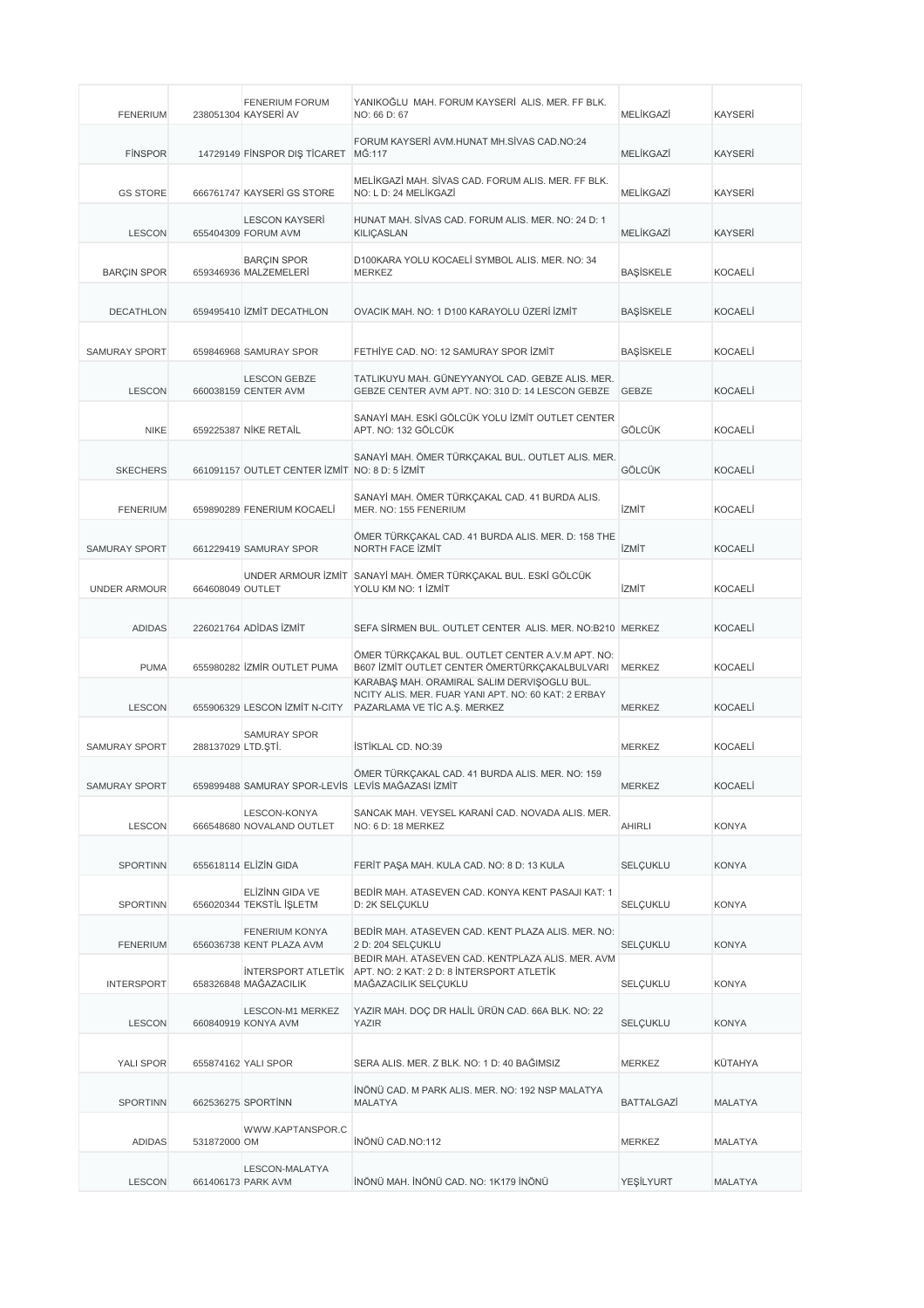| <b>KAPTAN SPOR</b> |                   | 661967844 MALATYA PARK                      | İNÖNÜ MAH. ÇAMLICA İNÖNÜ CAD. MLTYPARK ALIS. MER.<br>NO: 178 MALATYAPARK AVM                                           | YEŞİLYURT         | <b>MALATYA</b> |
|--------------------|-------------------|---------------------------------------------|------------------------------------------------------------------------------------------------------------------------|-------------------|----------------|
| YALI SPOR          |                   | 655543122 YALISPOR                          | UNCUBOZKÖY MAH. CELAL BAYAR BUL. YALI SPOR<br>PLAZASI YALI SPOR OUTLET APT. NO: 195 D: A2<br><b>UNCUBOZKÖY</b>         | <b>MERKEZ</b>     | <b>MANISA</b>  |
| <b>HUMMEL</b>      |                   | AKBULUT TEKSTİL SAN<br>658375613 VE TIC A.S | PEKER MAH. CUMHURIYET CAD. A BLK. NO: 11 LARA                                                                          | <b>ŞEHZADELER</b> | MANISA         |
| <b>DECATHLON</b>   |                   | 657151726 MERSIN DECATHLON                  | LİMONLUK MAH. VALİ HÜSEYİN AKSOY CAD. PALM CİTY<br>ALIS. MER. 2E BLK. NO: 1 MERKEZ                                     | <b>MERKEZ</b>     | <b>MERSIN</b>  |
| <b>HUMMEL</b>      |                   | 659634133 AKBULUT TEKSTİL                   | FEVZİ ÇAKMAK MAH. ADANA BUL. TARSUS ALIS. MER. NO:<br>148 ADANABULVARI                                                 | <b>TARSUS</b>     | <b>MERSIN</b>  |
| <b>NIKE</b>        |                   | 659226872 NIKE RETAIL                       | FEVZİ ÇAKMAK MAH. ADANA BUL. TARSUS ALIS. MER.<br>TARSUS STORE APT. NO: 57 D: Z08 82EVLER                              | <b>TARSUS</b>     | <b>MERSIN</b>  |
| <b>LESCON</b>      |                   | 655503332 ERBAY PAZARLAMA                   | GÜVENEVLER MAH. 20. CAD. MERSİN FORUM ALIS. MER.<br>NO:1                                                               | YENİŞEHİR         | <b>MERSIN</b>  |
| <b>SUPERSTEP</b>   | 656117793 MERSIN  | EREN PERAKENDE<br>SUPERSTEP FORUM           | GÜVENEVLER MAH. 20 CAD. FORUM MERSİN ALIS. MER.<br>MAĞAZA NO 31 APT. FF BLK. NO:3-5                                    | <b>YENİŞEHİR</b>  | <b>MERSIN</b>  |
| <b>FENERIUM</b>    |                   | FENERBAHÇE SPOR<br>226174209 ÜRÜNLERİ       | GÜVEN MAH, 20 CAD, FORUM MERSIN ALIS, MER, GF<br>BLK. NO: 39 D: A3                                                     | YENİŞEHİR         | <b>MERSIN</b>  |
| <b>GS STORE</b>    |                   | 660881095 GSSTORE MERSIN                    | 1 CAD. FORUM ALIS. MER. NO: 120 YENISEHIR                                                                              | <b>YENİŞEHİR</b>  | <b>MERSIN</b>  |
| <b>SKECHERS</b>    |                   | <b>MERSIN FORUM</b><br>662156256 SKECHERS   | GÜVENEVLER MAH, FF BLK, NO: 14 GÜVENEVLER                                                                              | <b>YENİSEHİR</b>  | <b>MERSIN</b>  |
| <b>PUMA</b>        |                   | 658346465 PUMA FORUM MERSIN                 | GÜVENEVLER MAH. 20. CAD. MERSİN FORUM AVM APT. B<br>BLK. D: FF37 PUMA FORUM MERSIN AVM GÜVENEVLER                      | <b>YENİŞEHİR</b>  | <b>MERSIN</b>  |
| SPORTINN           |                   | 662536267 SPORTINN                          | GÜVENEVLER MAH. FORUM ALIS. MER. NO: FF19 D: 20<br>NSP MERSIN FORUM AVM GÜVENEVLER                                     | YENİŞEHİR         | <b>MERSIN</b>  |
| <b>HUMMEL</b>      |                   | AKBULUT TEKSTİL SAN<br>658375647 VE TİC A.Ş | OASIS ALIS. MER. NO: 1 BODRUM                                                                                          | <b>BODRUM</b>     | MUĞLA          |
| <b>BARÇIN SPOR</b> |                   | 655821445 BARÇIN SPOR                       | MIDTOWN CUMHURIYET CAD. NO: 06 D: 1B ORTAKENT                                                                          | <b>BODRUM</b>     | MUĞLA          |
| <b>DECATHLON</b>   |                   | 657151742 BODRUM DECATHLON                  | KEMER MEVKII MIDTOWN ALIS. MER. NO: 1 ORTAKENT                                                                         | <b>BODRUM</b>     | MUĞLA          |
| <b>COLUMBIA</b>    |                   | 659997126 COLUMBIA                          | KEMER MEVKII KEMER CAD. MIDTOWN ALIS. MER. Z BLK.<br>NO: 6 D: 39 ORTAKENT                                              | <b>BODRUM</b>     | MUĞLA          |
| <b>FENERIUM</b>    |                   | FENERBAHÇE SPOR<br>656505849 URUNLERI SAN   | KONACIK MAH. ATATÜRK BUL. AVENUE ALIS. MER. NO:<br>29/1 KONACIK                                                        | <b>BODRUM</b>     | MUĞLA          |
| <b>GS STORE</b>    |                   | 664861549 GS STORE BODRUM                   | YAHSİ MAH. CUMHURİYET CAD. NO: 6 D: 2 BODRUM                                                                           | <b>BODRUM</b>     | MUĞLA          |
| <b>SNEAKS UP</b>   |                   | 668399579 SAHA MAĞAZACILIK                  | ORTAKENT MAH. CUMHURİYET CAD. MİDTOWN ALIS.<br>MER. NO: 6 KEMER MEVKİİ                                                 | <b>BODRUM</b>     | MUĞLA          |
| YALI SPOR          |                   | 83308213 YALI SPOR                          | OASİS ALIŞ.MERK. NO.80/Z-8                                                                                             | <b>BODRUM</b>     | MUĞLA          |
| <b>COLUMBIA</b>    |                   | 660187865 COLUMBIA GÖCEK                    | GÖCEK MAH. ÇARŞI YOLU CAD. NO: 61 MERKEZ                                                                               | <b>FETHIYE</b>    | MUĞLA          |
| <b>FENERIUM</b>    | 658295332 FETHIYE | FENERBAHÇE SPOR                             | TAŞYAKA MAH. ÖLÜDENİZ CAD. ERASTA FETHİYE ALIS.<br>MER. NO: 180 D: 37 FENERBAHÇE SPOR ÜRÜNLERİ SAN V<br><b>FETHIYE</b> | <b>FETHIYE</b>    | MUĞLA          |
| <b>GS STORE</b>    |                   | 666622725 FETHIYE GS STORE                  | CUMHURIYET MAH. ÇARŞI CAD. NO: 33 D: A FETHIYE                                                                         | <b>FETHIYE</b>    | MUĞLA          |
| YALI SPOR          |                   | 83308296 YALI SPOR                          | CUMHURİYET MAH.ÇARŞI CAD.NO:8                                                                                          | <b>FETHIYE</b>    | MUĞLA          |
| YALI SPOR          |                   | YALI SPOR<br>658973235 MALZEMELRI           | CUMHURİYET MAH. ATATÜRK CAD. NO: 16 KAT: 1 D: 1<br>MERKEZ                                                              | <b>FETHIYE</b>    | MUĞLA          |
| <b>BARÇIN SPOR</b> |                   | 667372437 BARÇIN SPOR                       | TEPE MAH. YENİYOL CAD. MUSA ÇINAR APT. NO: 8 B<br><b>MARMARIS</b>                                                      | <b>MARMARIS</b>   | MUĞLA          |
| <b>HUMMEL</b>      | 661891903 HUMMEL  |                                             | TEPE MAH. 51 SOK. SEBAHAT YAYLALI APT. NO: 2 D: 1 2<br><b>TEPE</b>                                                     | <b>MARMARIS</b>   | MUĞLA          |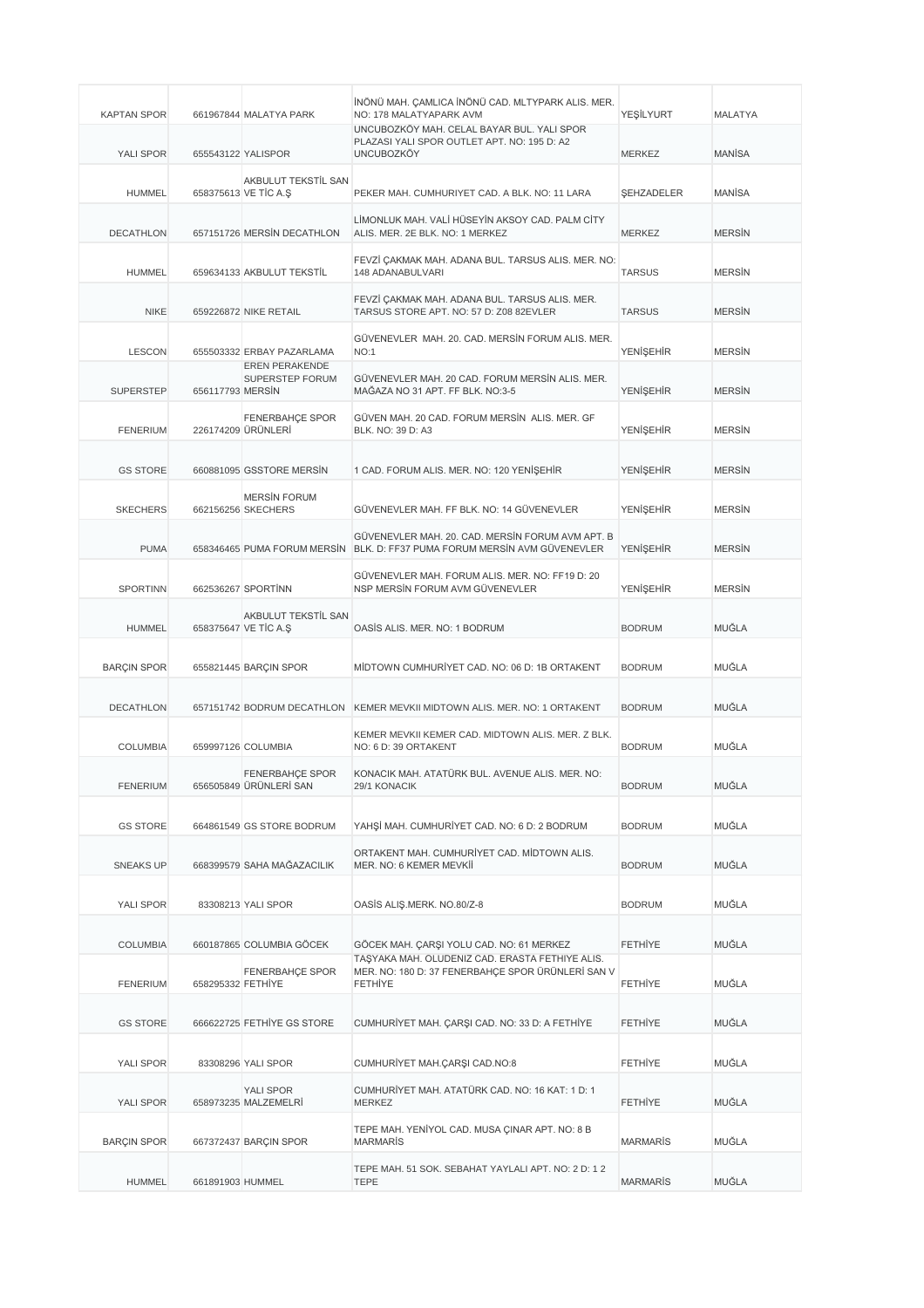| <b>YALI SPOR</b>     |                     | 83308205 YALI SPOR                                                     | TEPE MAH.51 SOKAK NO:17                                                                                                     | <b>MARMARIS</b>  | MUĞLA           |
|----------------------|---------------------|------------------------------------------------------------------------|-----------------------------------------------------------------------------------------------------------------------------|------------------|-----------------|
| YALI SPOR            |                     | YALI SPOR<br>83308437 MALZEMELERİ                                      | TEPE MAH.YENİYOL CAD.NO.8/2                                                                                                 | <b>MERKEZ</b>    | <b>MUĞLA</b>    |
| HUMMEL               |                     | 664901238 AKBULUT NEVŞEHİR                                             | YENİ MAH. MİLLİ İRADE CAD. NİSSARA ALIS. MER. NO: 69<br>D: 2 NEVŞEHİR                                                       | MERKEZ           | <b>NEVŞEHİR</b> |
| <b>LESCON</b>        |                     | LESCON-ORDU<br>661495515 NOVADA AVM                                    | ŞARKİYE MAH. KAZIMKARABEKİR CAD. NO: 40 46 D: 1012<br>SARKİYE                                                               | <b>ALTINORDU</b> | ORDU            |
| <b>KAPTAN SPOR</b>   |                     | 661701169 KAPTANSPOR                                                   | ŞAİR ALBAY KUMANBEY CAD. PARK328 ALIS. MER. D: 3<br>A.MENDERES BULVARI                                                      | <b>MERKEZ</b>    | <b>OSMANIYE</b> |
| <b>LESCON</b>        | 442716122 328 A.V.M | <b>LESCON OSMANİYE</b>                                                 | ADNAN MENDERES BULVARI ŞAİR ABAY KUNANBAY<br>CD.67.SOK NO:3                                                                 | <b>MERKEZ</b>    | <b>OSMANIYE</b> |
| <b>SPORTIVE</b>      |                     | 662077833 SPORTIVE RIZE                                                | TOPHANE MAH. CUMHURİYET CAD. NO: 206 D MERKEZ                                                                               | <b>MERKEZ</b>    | <b>RİZE</b>     |
| <b>GS STORE</b>      |                     |                                                                        | CUMHURİYET MAH. DOKTOR NURİ BAYAR CAD. AĞACAN<br>666605076 ADAPAZARI GS STORE IS MER. NO: 37 D: D ADAPAZARI                 | ADAPAZARI        | <b>SAKARYA</b>  |
| <b>SAMURAY SPORT</b> |                     | 666456231 SAMURAY SPORT                                                | SEMERCİLER MAH. ÇARK CAD. A BLK. NO: 63 SAMURAY<br>SPOR ADAPAZARI                                                           | ADAPAZARI        | SAKARYA         |
| <b>HUMMEL</b>        |                     | 660682964 AKBULUT TEKSTİL                                              | YENİ SAKARYA CAD. ADACENTER ALIS. MER. NO: 324<br><b>ERENLER</b>                                                            | <b>ERENLER</b>   | SAKARYA         |
| <b>LESCON</b>        |                     | LESCON-ISTANBUL<br>665818365 ADA AVM MAĞAZA                            | ERENLER MAH. SAKARYA CAD. ADA CENTER APT. NO:<br>324 D: 139 ERENLER                                                         | <b>ERENLER</b>   | SAKARYA         |
| <b>HUMMEL</b>        |                     | 660474610 AKBULUT TEKSTİL                                              | ARABACI MAH. ESKİ KAZIM PAŞA CAD. AGORA ALIS. MER.<br>NO: 14 1 D: 111 ADAPAZARI                                             | <b>SERDİVAN</b>  | <b>SAKARYA</b>  |
| <b>HUMMEL</b>        |                     | 660555681 AKBULUT TEKSTİL                                              | ARABACI MAH. ESKİ KAZIM PAŞA CAD. AGORA ALIS. MER.<br>NO: 14 D: 111 ADAPAZARI                                               | <b>SERDİVAN</b>  | SAKARYA         |
| <b>FENERIUM</b>      |                     | <b>FENERBAHÇE SPOR</b><br>659506059 ÜRÜN.SAKARYA                       | ARABACIALANI MAH. ESKİ KAZIM PAŞA CAD. NO: 10 D: 82<br>FENERBAHÇE SPOR ÜRÜNLERİ SERDİVAN                                    | <b>SERDİVAN</b>  | <b>SAKARYA</b>  |
| DALKILIÇ SPOR        |                     | 659275481 MARKET SPOR                                                  | ARABACIALANI MAH. MERT SOK. SERDİVAN ALIS. MER.<br>NO: 25 D: 18                                                             | <b>SERDİVAN</b>  | SAKARYA         |
|                      |                     |                                                                        |                                                                                                                             |                  |                 |
| YALI SPOR            |                     | 659315162 YALI SPOR/KIDS                                               | ARABACIALANI MAH. ESKİ KAZIMPAŞA CAD. AGORA ALIS.<br>MER. NO: 10 D: 115 MERKEZ                                              | <b>SERDİVAN</b>  | <b>SAKARYA</b>  |
| <b>ADIDAS</b>        | 239271000 GIYIM     | <b>ENGIN BAKAN SPOR</b>                                                | ATATÜRK BULV CAD. NO: 154 D: 32                                                                                             | <b>ATAKUM</b>    | <b>SAMSUN</b>   |
| <b>ADIDAS</b>        | 532188000 GIYIM     | <b>ENGÍN BAKAN SPOR</b>                                                | GENÇLİK CAD. NO:39                                                                                                          | <b>BAFRA</b>     | SAMSUN          |
| <b>COLUMBIA</b>      |                     | 665443057 COLUMBİA                                                     | ESKİ OTOGAR MEVKII ÇARŞAMBA CAD. SANAYİ SİTESİ<br>YANI APT. NO: 52 D: Z 65 PİAZZA AVM COLUMBİA<br><b>ÇARŞAMBA</b>           | CANIK            | <b>SAMSUN</b>   |
| <b>SPORTINN</b>      |                     | <b>ELIZINN GIDA VE</b><br><b>TEKSTIL ISLE</b><br>668606841 TMECELIGI S | YENİMAHALLE MAH. ÇARŞAMBA CAD. PİAZZA ALIS. MER.<br>NO: 52 D: 64 CANIK                                                      | CANIK            | <b>SAMSUN</b>   |
| <b>FENERIUM</b>      |                     | <b>FENERBAHÇE SPOR</b><br>658166418 ÜRÜNSAMSUN                         | YENİMAHALLE MAH. ÇARŞAMBA CAD. PİAZZA ALIS. MER.<br>ESKİ OTOGAR MEVKİİ APT. NO: 52 D: Z17 FENERBAHCE<br>SPOR ÜRÜNLERİ CANİK | CANIK            | <b>SAMSUN</b>   |
| <b>FENERIUM</b>      |                     | <b>FENERIUM LOVELET</b><br>655759736 AVM MAĞAZASI                      | TEPE MAH. HACIMANSUR SOK. LOVELET ALIS. MER. BZ<br>BLK. NO: 1 D: 28 DEVGERİ SAPAĞI CANİK                                    | CANIK            | <b>SAMSUN</b>   |
| <b>LESCON</b>        | 666085097 MAĞAZA    | <b>LESCON-SAMSUN</b>                                                   | LOVELET OUTLET AVM TOPTEPE MAH. HACI MANSUR SOK. B BLK. NO: 3 D: 13<br><b>TOPTEPE</b>                                       | CANIK            | <b>SAMSUN</b>   |
| <b>SKECHERS</b>      |                     | <b>SAMSUN PİAZZA</b><br>666182969 SKECHERS                             | YENİ MAH. ÇAMLICA CAD. PİAZZA ALIS. MER. D:52 CANİK                                                                         | CANIK            | <b>SAMSUN</b>   |
| <b>SPORTINN</b>      |                     | 663962322 SPORTINN                                                     | YENİMAHALLE MAH. ÇARŞAMBA CAD. NO: 52 SAMSUN<br>PÍAZZA AVM CANÍK                                                            | CANIK            | <b>SAMSUN</b>   |
| DECATHLON            |                     | <b>TURKSPORT SPOR</b><br>656300274 URUNLERI SAN.                       | YENI MAH. CARSAMBA CAD. SAMSUN PIAZZA ALIS. MER.<br>NO: 52 ESKI OTOGAR MEVKII SANAYI SIT CANIK                              | CANIK            | <b>SAMSUN</b>   |
| <b>HUMMEL</b>        |                     | 661351155 AKBULUT TEKSTİL                                              | GÜLTEPE MAH. FARABİ CAD. PRIMEMALL ALIS. MER. NO:<br>22 D: 2M006 GÜLTEPE                                                    | MERKEZ           | SİVAS           |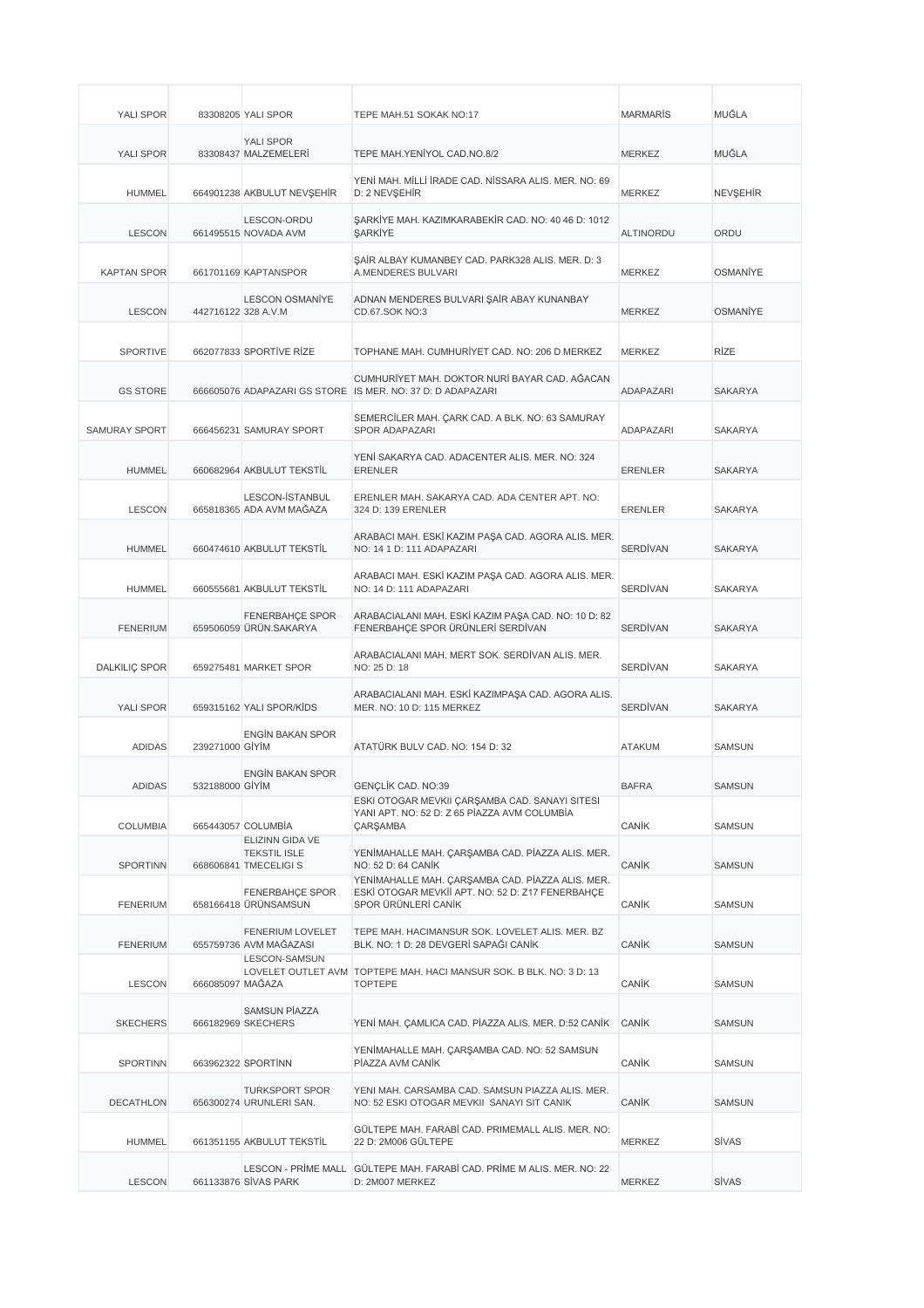| <b>HUMMEL</b>                        |                   |                                                                 | 664882123 AKBULUT PİAZZA AVM DİREKLİ MAH. PİAZZA ALIS. MER. D: ZK046 DİREKLİ                                          | EYYÜBİYE         | <b><i>ŞANLIURFA</i></b> |
|--------------------------------------|-------------------|-----------------------------------------------------------------|-----------------------------------------------------------------------------------------------------------------------|------------------|-------------------------|
| <b>LESCON</b>                        | 658261672 PIAZZA  | <b>LESCON ŞANLIURFA</b>                                         | KARAKOYUNLU MAH. 11. NİSAN FUAR CAD. PİAZZA ALIS.<br>MER. NO: 42 KAT: 1 D: 2K4 MERKEZ                                 | <b>MERKEZ</b>    | <b><i>ŞANLIURFA</i></b> |
| <b>DECATHLON</b>                     |                   | <b>CORLU DECATHLON</b><br>660008350 MAĞAZASI                    | ALİPAŞA MAH. SALİH OMURTAK CAD. TREND ARENA<br>ALIŞV ME APT. NO: 15 ÇORLU                                             | CORLU            | <b>TEKİRDAĞ</b>         |
| <b>GS STORE</b>                      |                   | 666664750 CORLU GS STORE                                        | ALİ PAŞA MAH. SALİH OMURTAK CAD. NO: 9 D: 107 ÇORLU ÇORLU                                                             |                  | <b>TEKİRDAĞ</b>         |
| <b>FENERIUM</b>                      |                   | 655821361 FENERIUM                                              | ALİPAŞA MAH. SALİH OMURTAK CAD. ORION ALIS. MER. Z<br>BLK. NO: 9 D: 2 ALİPAŞA                                         | CORLU            | <b>TEKİRDAĞ</b>         |
| <b>SAMURAY SPORT</b>                 |                   | 660294083 SAMURAY SPOR                                          | MUHİTTİN MAH. DERVİŞ KAVAĞI YOLU TREND ARENA<br>AVM APT. NO: 28 SAMURAY SPOR ÇORLU                                    | <b>ÇORLU</b>     | <b>TEKİRDAĞ</b>         |
| <b>SAMURAY SPORT</b>                 |                   | 661203091 SAMURAY SPOR                                          | GAZİ MUSTAFA KEMAL PAŞA MAH. ATATÜRK CAD. NO:<br>26A SAMURAY SPOR ÇORLU                                               | <b>ÇORLU</b>     | <b>TEKİRDAĞ</b>         |
| YALI SPOR                            |                   | 658973318 YALI SPOR MALZ.                                       | AYDOĞDU MAH. HÜKÜMET CAD. TEKİRA ALIS. MER. A<br>BLK. NO: 248 KAT: 2 D: 236 SÜLEYMANPAŞA                              | <b>MERKEZ</b>    | <b>TEKİRDAĞ</b>         |
| YALI SPOR                            | 659810287 CLOUDS  | YALI SPOR SNEAKS                                                | AYDOĞDU MAH. HÜKÜMET CAD. TEKİRA ALIS. MER. A<br>BLK. NO: 248 SÜLEYMANPAŞA                                            | <b>MERKEZ</b>    | <b>TEKİRDAĞ</b>         |
| <b>LESCON</b>                        |                   | LESCON-TEKİRDAĞ<br>661889840 TEKİRA AVM                         | AYDOĞDU MAH. HÜKÜMET CAD. NO: 186 D: 231 AYDOĞDU SÜLEYMANPAŞA                                                         |                  | <b>TEKİRDAĞ</b>         |
| <b>LESCON</b>                        |                   | <b>LESCON TOKAT</b><br>660701236 NOVADA AVM                     | YEŞİLIRMAK MAH. VALİ ZEKAİ GÜMÜŞDİŞ CAD. NO: 3 D:<br>107 YEŞİLIRMAK                                                   | <b>MERKEZ</b>    | <b>TOKAT</b>            |
| <b>TS CLUP</b>                       |                   | 656633542 TS CLUP MAĞAZA                                        | 1 NOLU BEŞIRLI MAH. AKYAZI CAD. ŞENOL GÜNEŞ SPOR<br>KOMPLEKSI NO: 61 YILDIZLI                                         | <b>AKÇAABAT</b>  | <b>TRABZON</b>          |
| <b>SPORTINN</b>                      |                   | ELIZINN GIDA VE<br><b>TEKSTIL ISLE</b><br>667742019 TMECELIGI S | KALKINMA MAH. FORUM ALIS. MER. NO: Z D: 19 KALKINMA MERKEZ                                                            |                  | <b>TRABZON</b>          |
| <b>LESCON</b>                        |                   | 655503167 ERBAY PAZARLAMA                                       | 100. YIL PARKI MEVKII DEVLET KARAYOLLARI CAD.<br>FORUM TRABZON AVM ALIS. MER. NO:Z/20                                 | <b>MERKEZ</b>    | <b>TRABZON</b>          |
| <b>SUPERSTEP</b>                     | 659743090 TRABZON | <b>EREN PERAKENDE</b><br>SUPERSTEP FORUM                        | DEVLET SAHİLYOLU CAD. FORUM TRABZON ALIS. MER. 2<br>BLK. NO:35 100.YIL PARKI DEĞİRMENDERE                             | <b>MERKEZ</b>    | <b>TRABZON</b>          |
| <b>SPORT POINT</b><br><b>EXTREME</b> |                   |                                                                 | 659516645 FORUM TRABZON AVM ORUM TRABZON ALIS, MER. Z BLK, NO: 27 MERKEZ                                              | <b>MERKEZ</b>    | <b>TRABZON</b>          |
| <b>COLUMBIA</b>                      |                   | 660828252 COLUMBIA                                              | FORUM TRABZON AVM ORTAHISAR MAH. DEVLET HASIL YOLU CAD. FORUM ALIS.<br>MER. NO: 1 MERKEZ                              | MERKEZ           | <b>TRABZON</b>          |
| <b>LESCON</b>                        | 442716080 ATAPARK | LESCON-TRABZON                                                  | GÜLBAHAR HATUN MAH İNÖNÜ CD NO 8 1BK 34 35<br>VARLIBAŞ ATAPARK                                                        | <b>MERKEZ</b>    | <b>TRABZON</b>          |
| <b>TS CLUP</b>                       | 257309013 ÜRÜNLE  | <b>TRABZONSPOR TİCARİ</b>                                       | HÜSEYİN AVNİ AKER STADYUM                                                                                             | <b>MERKEZ</b>    | <b>TRABZON</b>          |
| <b>TS CLUP</b>                       |                   | <b>TRABZONSPOR TİCARİ</b><br>655800662 ÜRÜNLER                  | KEMERKAYA MAH, HALKEVİ SOK, NO: 14 MERKEZ                                                                             | MERKEZ           | <b>TRABZON</b>          |
| <b>SKECHERS</b>                      |                   | 668504939 SKECHERS                                              | FORUM TRABZON AVM KALKINMA MAH. DEVLET SAHİL YOLU CAD. FORUM ALIS.<br>MER. D: 1 DEĞİRMENDERE                          | <b>ORTAHISAR</b> | <b>TRABZON</b>          |
| <b>SPORTINN</b>                      |                   | 662366533 SPORTINN                                              | KALKINMA MAH. DEVLET SAHİLYOLU CAD. T FORUM ALIS.<br>MER. Z 19 BLK. NO: 150 KALKINMA                                  | <b>ORTAHISAR</b> | <b>TRABZON</b>          |
| <b>TS CLUP</b>                       | 667559751 ISL     | <b>TRABZONSPOR TICARI</b><br>ÜRÜNLER VE TURİZM                  | AHMET SUAT ÖZYAZICI CAD. MEHMETALİ KOMPLEKSI NO:<br>31 D: 35 MERKEZ                                                   | <b>ORTAHISAR</b> | <b>TRABZON</b>          |
| <b>TS CLUP</b>                       | 667772289 ISL     | <b>TRABZONSPOR TICARI</b><br>ÜRÜNLER VE TURİZM                  | AKYAZI MAH. AKÇAABAT KONAK CAD. ŞENOLGÜNEŞ<br>KOMPLEKSI NO: 1 MERKEZ                                                  | <b>ORTAHISAR</b> | <b>TRABZON</b>          |
| <b>LESCON</b>                        |                   | 661070847 LESCON - VAN AVM                                      | SERHAT MAH. CUMHURİYET SOK. VAN ALIS. MER. 1K BLK.<br>NO: 147 D: 22 MERKEZ                                            | <b>MERKEZ</b>    | VAN                     |
| SAMURAY SPORT                        |                   | 659222699 SAMURAY SPOR                                          | RÜSTEMPAŞA MAH. GAZİPAŞA CAD. NO: 14 SAMURAY<br><b>SPOR MERKEZ</b>                                                    | MERKEZ           | YALOVA                  |
| <b>HUMMEL</b>                        |                   | 661351148 AKBULUT TEKSTİL                                       | ADNAN MENDERES BUL. NOVADA ALIS. MER. GF BLK. NO:<br>182B MERKEZ                                                      | MERKEZ           | YOZGAT                  |
| <b>LESCON</b>                        |                   | LESCON - YOZGAT<br>661167858 NOVADA AVM                         | FATIH MAH. ADNAN MENDERES BUL. NOVADA ALIS. MER.<br>GF BLK. NO: 184A D: 21 ESKİ BİRA FABRİKASI ALANI<br><b>MERKEZ</b> | MERKEZ           | YOZGAT                  |